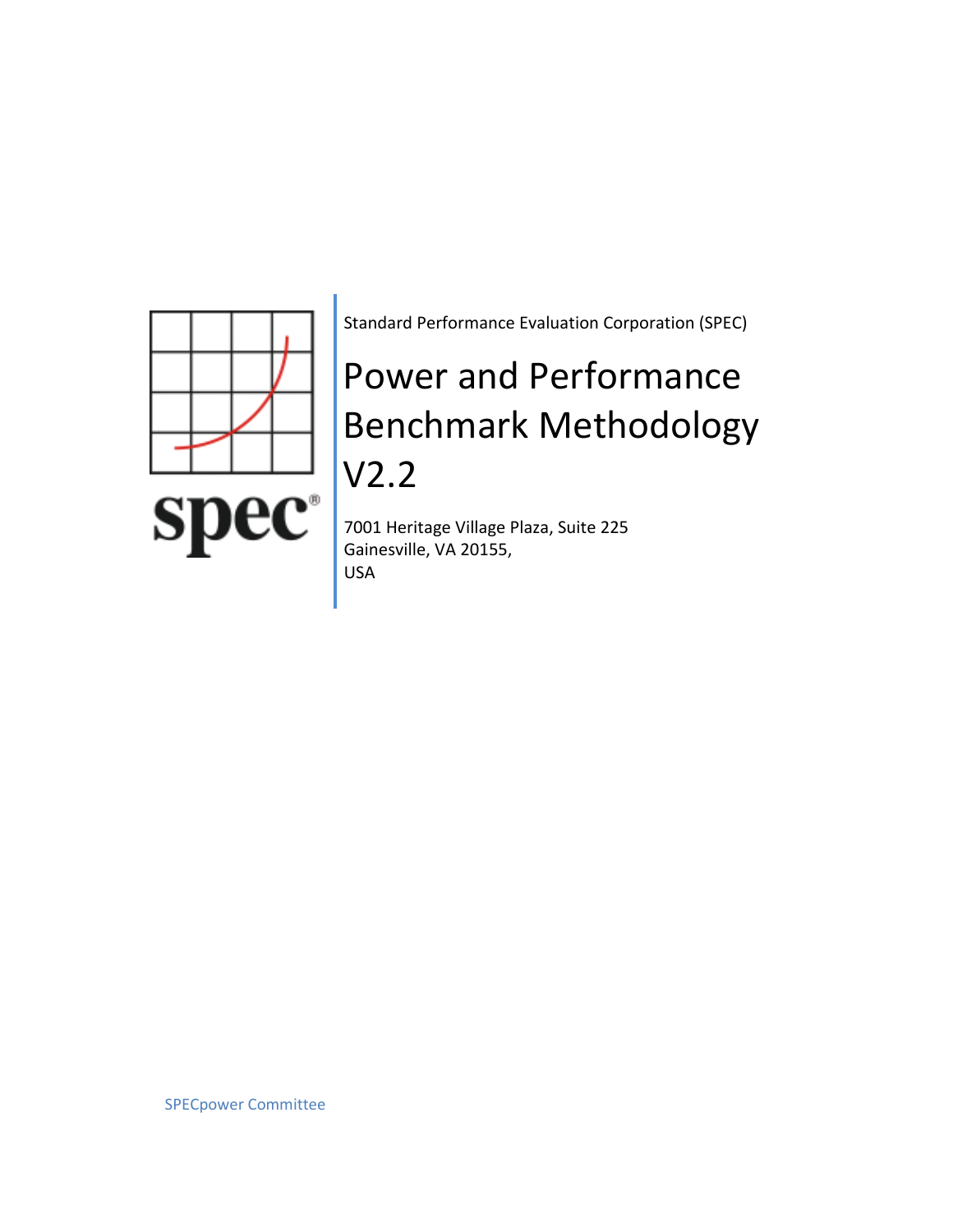## Table of Contents

| 1.1.                                                                             |  |
|----------------------------------------------------------------------------------|--|
| 1.2.                                                                             |  |
| 1.3.                                                                             |  |
| 1.3.1.                                                                           |  |
| The Relationship Between Performance Benchmarks and "Reality" 5<br>1.3.2.        |  |
| 1.3.3.                                                                           |  |
| 1.3.4.                                                                           |  |
|                                                                                  |  |
| 2.1.                                                                             |  |
| 2.1.1.                                                                           |  |
| 2.1.2.                                                                           |  |
|                                                                                  |  |
|                                                                                  |  |
| 3.1.                                                                             |  |
| 3.2.                                                                             |  |
| 3.3.                                                                             |  |
| 3.4.                                                                             |  |
| 3.5.                                                                             |  |
| 3.5.1.                                                                           |  |
| 3.5.2.                                                                           |  |
| Controls to Achieve the Intermediate Measurement Intervals 12<br>3.5.3.          |  |
| 3.5.4.                                                                           |  |
| 3.5.5.                                                                           |  |
| 3.6.                                                                             |  |
| 4.                                                                               |  |
| 4.1.                                                                             |  |
| 4.2.                                                                             |  |
| 4.3.                                                                             |  |
| 4.4.                                                                             |  |
| 4.4.1.                                                                           |  |
| 4.4.2.                                                                           |  |
| 4.5.                                                                             |  |
| 4.6.                                                                             |  |
|                                                                                  |  |
| 4.7.                                                                             |  |
| 4.8.                                                                             |  |
|                                                                                  |  |
| Alternating Current (AC) and Direct Current (DC) Powered Data Centers 18<br>5.1. |  |
| 5.2.                                                                             |  |
| 5.3.                                                                             |  |
| 5.4.                                                                             |  |
| 5.4.1.                                                                           |  |
| Process for Accepting Power Analyzers for Benchmark Measurements  20<br>5.5.     |  |
|                                                                                  |  |
| 6.1.                                                                             |  |
| 6.1.1.                                                                           |  |
| 6.1.2.                                                                           |  |
| 6.1.3.                                                                           |  |
| 6.2.                                                                             |  |
| 6.3.                                                                             |  |
| 6.4.                                                                             |  |
| 6.5.                                                                             |  |
|                                                                                  |  |
| Power Measurements at Distinct Benchmark Measurement Intervals23<br>7.1.         |  |
| 7.2.                                                                             |  |
|                                                                                  |  |
| 7.2.1.                                                                           |  |
| 7.2.2.                                                                           |  |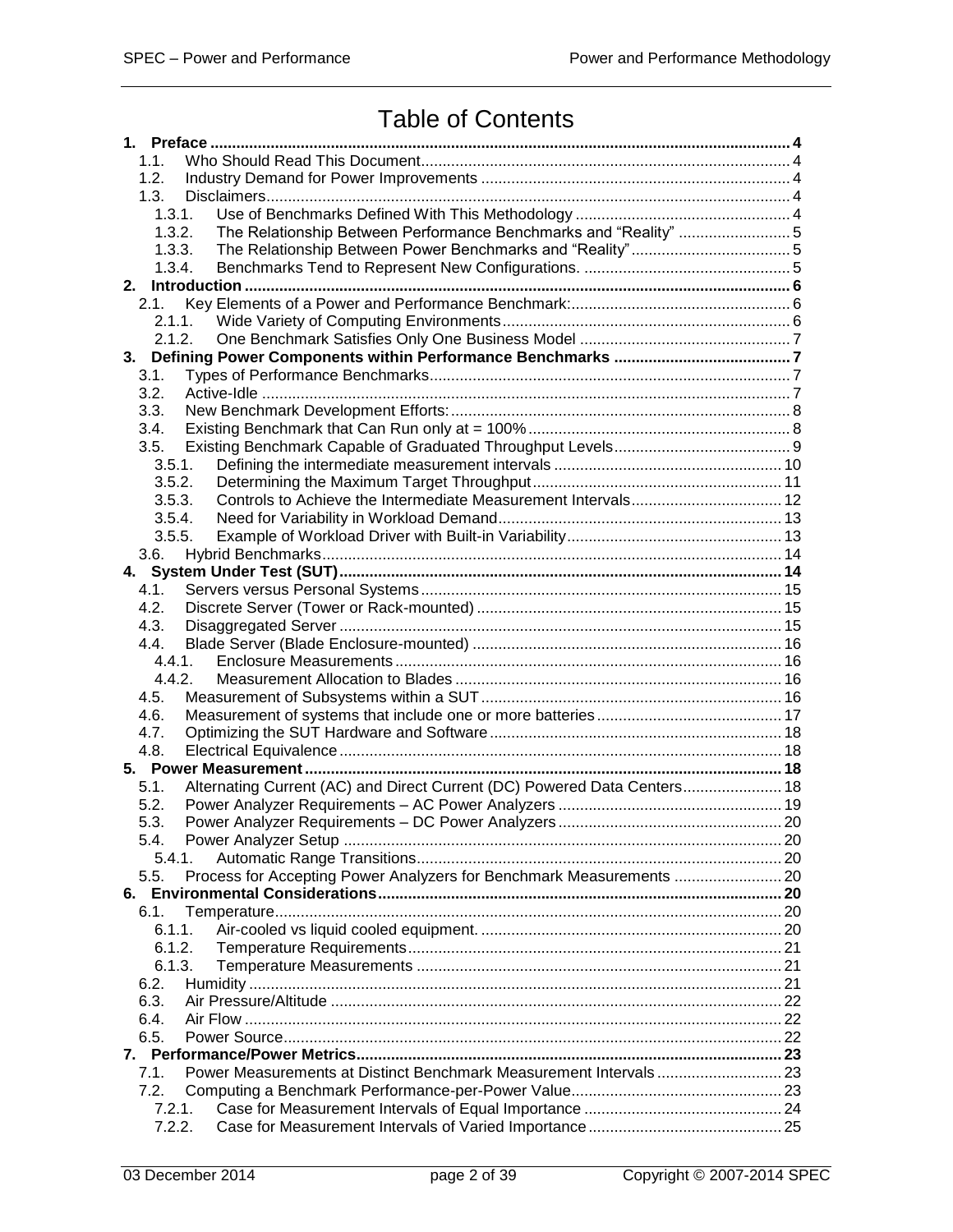| $8.1$ . |  |
|---------|--|
| 8.2.    |  |
| 8.2.1.  |  |
| 8.2.2.  |  |
| 8.2.3.  |  |
| 8.2.4.  |  |
| 8.2.5.  |  |
|         |  |
|         |  |
|         |  |
| 9.2.1.  |  |
|         |  |
|         |  |
|         |  |
|         |  |
|         |  |
|         |  |
|         |  |
|         |  |
|         |  |
|         |  |
|         |  |
|         |  |
| 11.7.2. |  |
|         |  |
|         |  |
| 11.9.1. |  |
| 11.9.2. |  |
| 11.9.3. |  |
| 11.9.4. |  |
| 11.9.5. |  |
|         |  |
|         |  |
|         |  |
|         |  |
|         |  |

**SVN Revision:** 1158

SVN Date: 2014/12/03 18:56:18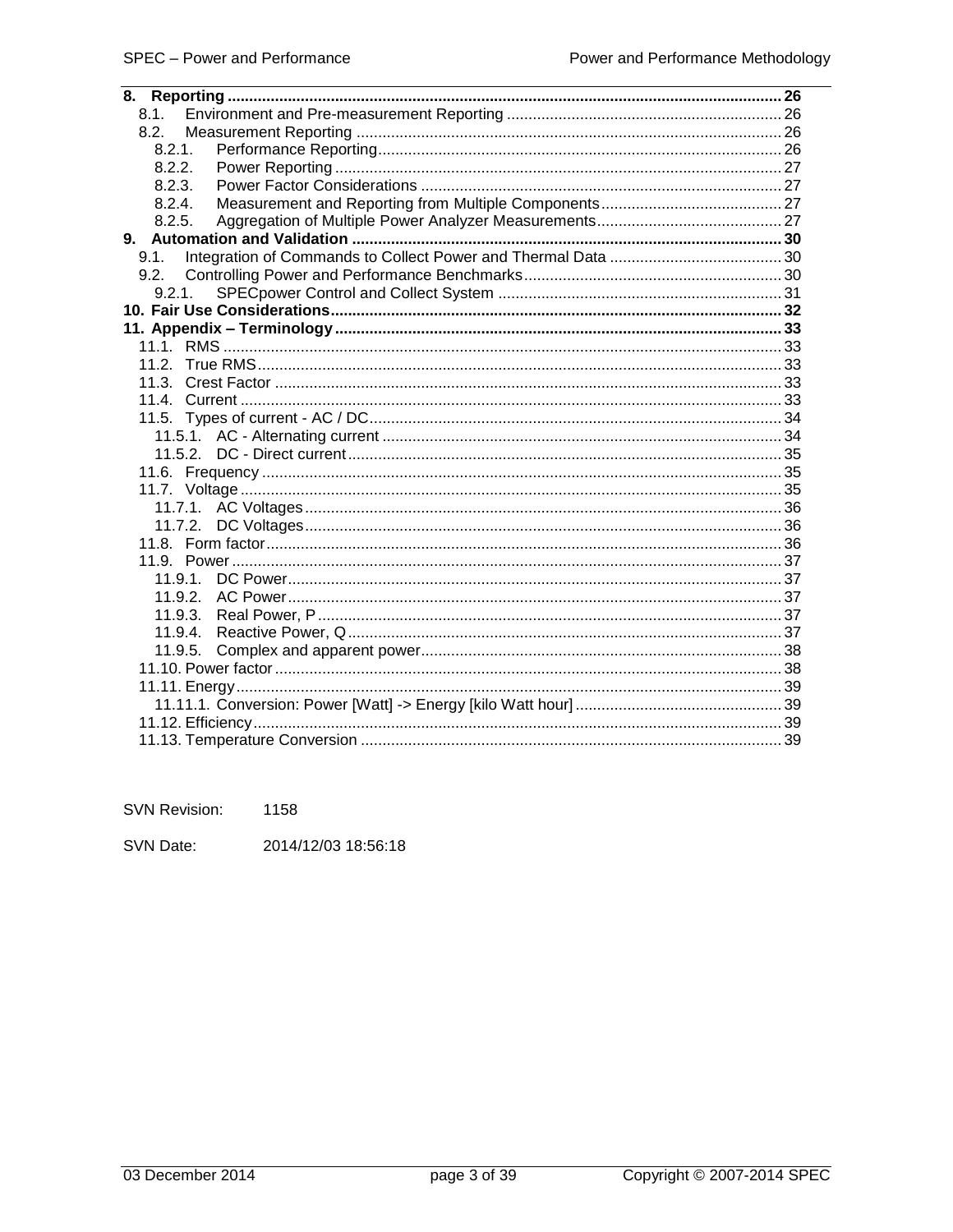### <span id="page-3-0"></span>1. Preface

The latest version of this document can be found on line at [http://www.spec.org/power/docs/SPEC-](http://www.spec.org/power/docs/SPEC-Power_and_Performance_Methodology.pdf)[Power\\_and\\_Performance\\_Methodology.pdf](http://www.spec.org/power/docs/SPEC-Power_and_Performance_Methodology.pdf)

### <span id="page-3-1"></span>**1.1. Who Should Read This Document**

This document is intended for performance benchmark designers and implementers who want to integrate a power component into their benchmark. The document may also serve as an introduction to those who need to understand the relationship between power and performance metrics in computer systems benchmarks. The assumption is that the business model and benchmark application are already selected and may already be implemented. Guidance is provided for including power metrics in existing benchmarks, as well as altering existing benchmarks and designing new ones to provide a more complete view of energy consumption.

### <span id="page-3-2"></span>**1.2. Industry Demand for Power Improvements**

Over the years, computing solutions have become less expensive to purchase and maintain – delivering more and more computing capacity at lower and lower equipment and operational costs. At the same time, the cost of energy has continued to rise. In some areas the amount of power that is available can no longer grow with the demand. We are at the point where the cost of electricity to run and cool computer systems exceeds the cost of the initial purchase.

This phenomenon has initiated a shift in thinking for Information Systems investment and management. In some cases, a statement is made that new computing solutions can only be accepted if they require no more power than their predecessors. In other cases, there is simply recognition that it is good business to not use excess power at times when maximum compute power is not required. The real shift in philosophy comes with the recognition that it can be satisfactory to not have the maximum compute power be instantly available, as long as the quality of service delivered meets a predetermined standard – One would not keep their automobile running in the garage all night, just for the benefit of being able to leave a little quicker in the morning, so why run a computer system at full capability just so that the very first transaction request can be satisfied as quickly as possible?

The result is that, in a growing number of cases, "satisfactory performance at lower energy cost" may be a better business answer than "always the best performance possible".

In addition to business reasons for energy conservation, the energy costs of computing have caught the attention of a variety of government and standards groups – each recognizing that there are opportunities in the area of Information Technology (IT) to improve both economic and environmental demands of computing solutions.

### <span id="page-3-3"></span>**1.3. Disclaimers**

While these disclaimers are written in terms of this methodology, similar disclaimers should be included in any benchmark that is created using this methodology.

### <span id="page-3-4"></span>**1.3.1. Use of Benchmarks Defined With This Methodology**

The purpose of any general benchmark is to provide a comparison point between offerings in a specific environment. In performance benchmarks, it is important to select a benchmark that relates well to the desired environment for a computer installation. Different solutions perform differently in various benchmarks, and a single benchmark cannot be considered to be a direct indicator of how a system will perform in all environments.

The same statement is true for a metric that combines performance and power. Since performance is a very significant part of this equation, it is important to consider the workload being performed by the benchmark and to ensure that it is relevant.

Power metrics add an additional dimension to this caution. Power characteristics depend heavily on both workload and configuration. Thus, when examining power metrics between two systems, it is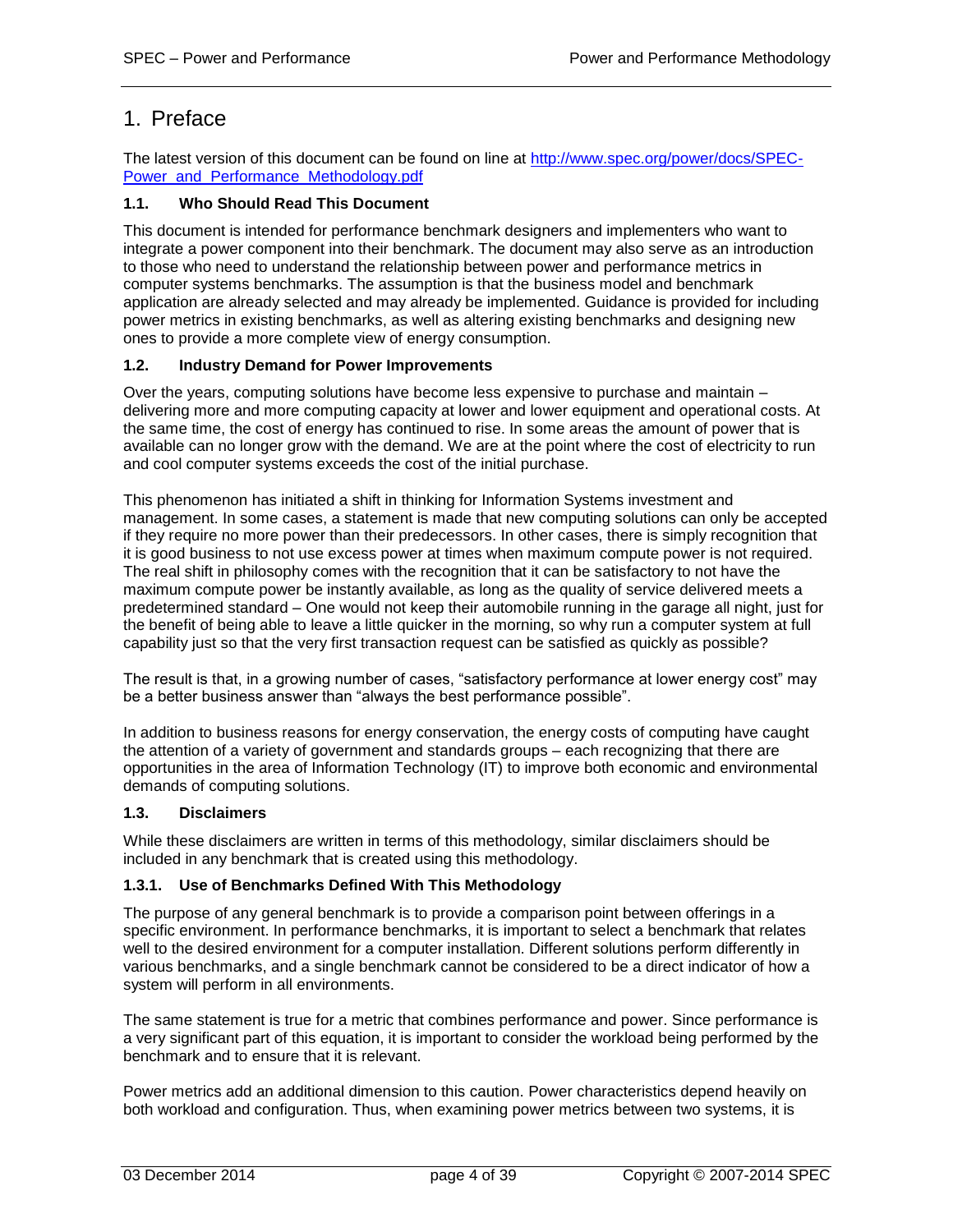important to know whether the configurations of the systems being compared are relevant to an environment that is important to you.

The use of a performance benchmark or of a power-&-performance benchmark should be focused on comparison of solutions, and not for specific planning purposes. Unless the workload and configurations of the benchmarked solution match your planned solution, it could be very misleading to assume that a benchmark result will equate to reality in a production data center.

Benchmark designers can help to prevent customers and analysts from drawing inappropriate conclusions by creating power-related metrics that allow easy comparisons, but that do not readily lead to predictions of real power characteristics in a customer environment.

### <span id="page-4-0"></span>**1.3.2. The Relationship Between Performance Benchmarks and "Reality"**

Performance benchmarks, especially those whose measure is based on some amount of throughput in a given period of time, are notoriously "steady state" and they are invariably measured at the highest system utilization possible. They are designed this way to ensure consistent and repeatable measurements and to show the most positive view of performance possible. However, except for those rare, compute-intensive environments where there is always more work available than there is resource to address it, IT computing environments are almost exclusively NOT steady state and are almost exclusively NOT run at 100% of the available compute potential of the system. There can be significant differences between power characteristics for a computer system at high utilization compared to one operating at low utilization. There can also be significant differences in the way a power management feature manages power at a low, but steady utilization point, compared to the way it manages power in an environment where the workload fluctuates rapidly between high and low volumes.

The description or design document of a benchmark used for power measurement should include a statement of the amount of variability that is included in the workload – both in the range of workload demand levels measured and in the dynamics employed to simulate fluctuations in workload demand.

### <span id="page-4-1"></span>**1.3.3. The Relationship Between Power Benchmarks and "Reality"**

While performance is often variable, even in controlled benchmark environments, there can be even more variability in measures of power. Computer components tend to be designed to achieve at least some specified performance with at most some specified power requirement. However, the "at most" power limit (sometimes called the "Name Plate" power) is usually quite liberal, allowing significant latitude in the power requirements of subcomponents within the unit.

This means that, even if a performance per watt benchmark delivers extremely consistent results from measurement to measurement on the same configuration, it may not deliver the same result on an identically configured system that includes physically different components. The effect of these potential component or subcomponent differences will be most dramatic in benchmarks that only require simple configurations – where differences in processors or memory or storage may show an exaggerated affect.

Consumers must be informed that performance per watt benchmarks do not represent the exact power consumption that they will see in their own data centers. Such benchmarks provide an indication of relative efficiency, but are not good sizing tools for other environments.

Benchmark owners should include fair benchmarking rules that suggest that implementers do not sort the components that they test so as to misrepresent the average characteristics of the components that they sell.

### <span id="page-4-2"></span>**1.3.4. Benchmarks Tend to Represent New Configurations.**

Computer systems typically perform better when they are new than after they have aged for some time. Contributing reasons for this are the scattering of data, alteration of code paths from applying fixes to operating system and software packages and the increase in the size of information that is processed over time. Similarly, power requirements for aged systems may not be the same as those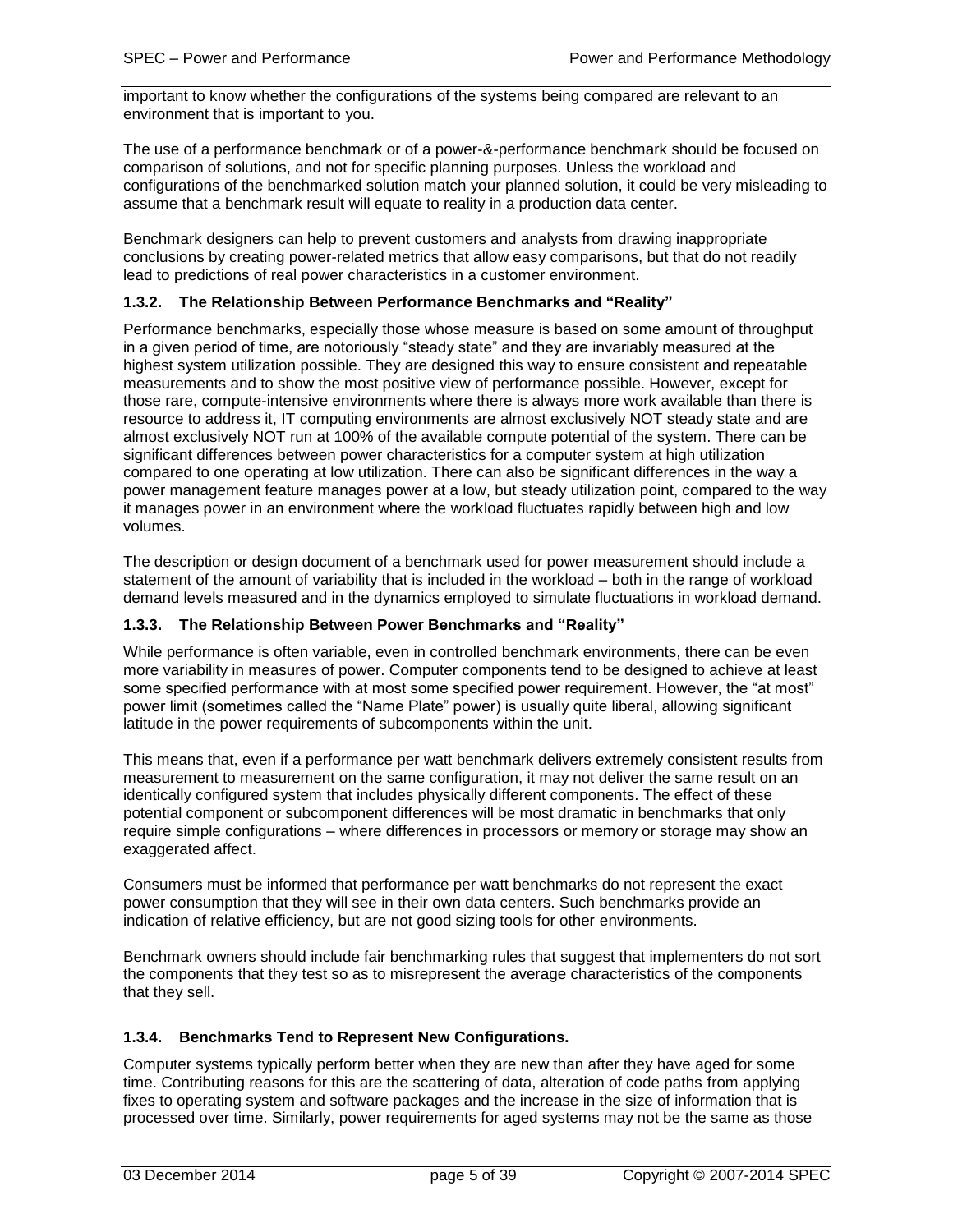of newly configured systems. Error correction routines for storage and memory may, over time, require slightly more power to accomplish the same work. Other components may also become less efficient over time.

The intent of this methodology is to assist with the definition of benchmarks that can be used to compare systems that are configured in controlled environments. While such a benchmark might be used to track the relative power requirements of an individual configuration from month to month or year to year, no assumption should be made that the results generated on a new system will be comparable to those generated on a system that has been allowed to age for several years.

### <span id="page-5-0"></span>2. Introduction

### <span id="page-5-1"></span>**2.1. Key Elements of a Power and Performance Benchmark:**

A performance benchmark requires:

- An application or specification representing an application, usually satisfying a particular business model
- A method for driving the application in a consistent way, including ways to ensure that the system under test (SUT) is in a similar state at the start of each benchmark run
- A definition of the metrics of the benchmark and how they are derived
- A set of rules that provide for reasonable and fair comparison between results, possibly including restrictions on what the SUT configuration may be, how results will be reported and how information from the benchmark may be used in public comparisons.

To add measures of power to a performance benchmark requires:

- A decision on what changes, if any, are needed to measure the benchmark application with power – perhaps at points where the SUT is not exercised at peak capacity.
- A more complete definition of the SUT, to know what components must be included in the power measurement.
- A means for measuring power of the SUT, including definitions of what measurements are required, what instruments are acceptable to make the measurements, and a means for selecting what instruments are acceptable.
- Environmental limits that may be required to ensure consistent and comparable power measurements.
- Additional methods for driving the benchmark, so as to collect both performance and power information.
- Further definition of metrics to include power metrics, such as performance/watt or watts-atidle.
- Additional rules for reporting and comparing data associated with the benchmark.

Each of the items in the above list is covered in a separate section of this document.

### <span id="page-5-2"></span>**2.1.1. Wide Variety of Computing Environments**

Both to understand where we are today and to quantify future improvements, it is important to have relevant benchmarks that can quantify the relationship between power requirements and computing capacity. This paper defines a methodology that can be followed to define a benchmark for a given business model. Since multiple business models are satisfied in the IT environment, it is assumed that multiple benchmarks will be required to represent "all" of IT.

For example, some environments have application servers that require very little disk and only minimal memory and fairly low networking capabilities; some environments may store a fairly small amount of information on disk, but may require large amounts of memory to process the information that are sent from other servers; some environments process and retain large amounts of data on storage devices, but need relatively little in the way of processing power; and some environments place a heavy load on all of the processor, memory, and disk.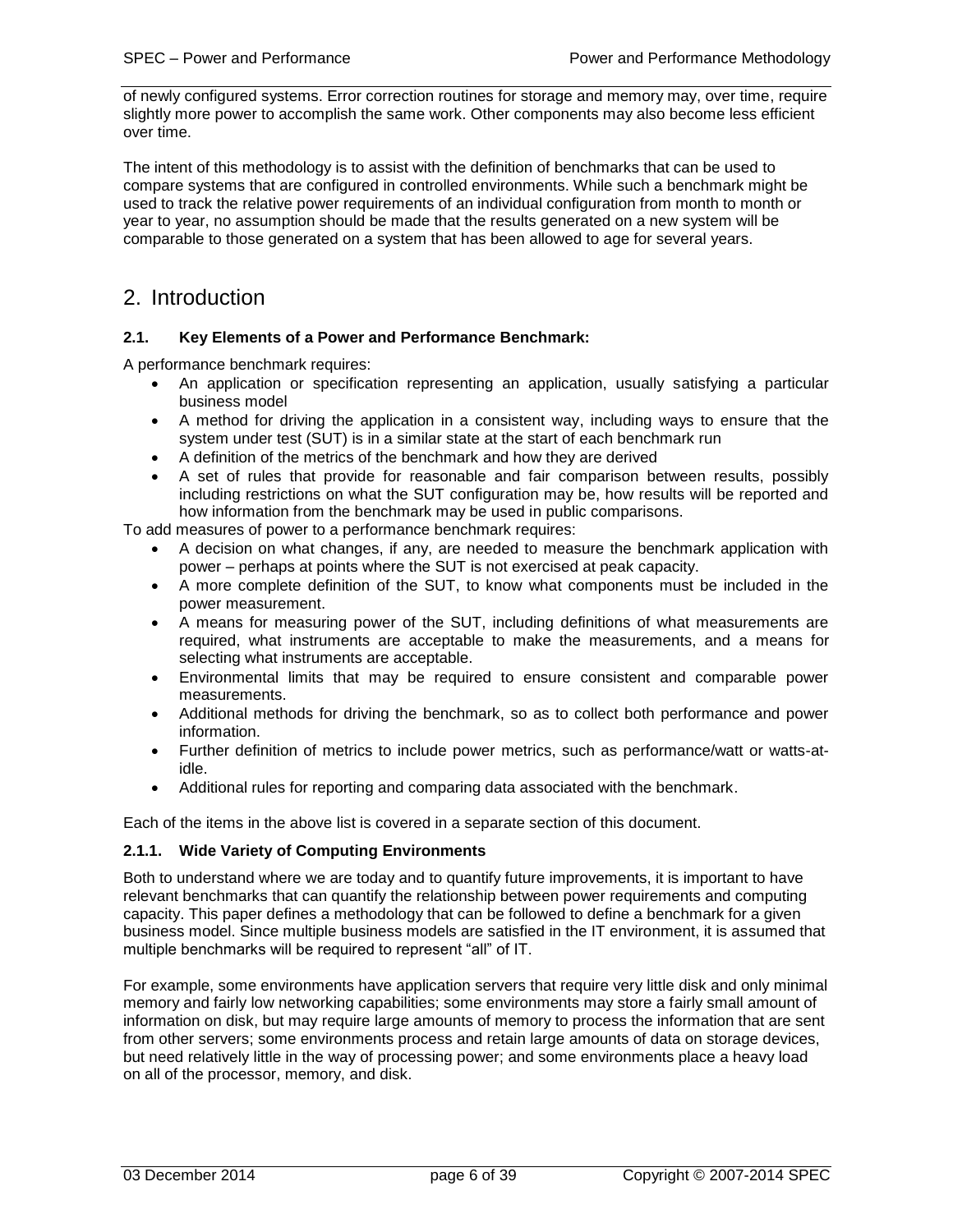### <span id="page-6-0"></span>**2.1.2. One Benchmark Satisfies Only One Business Model**

It is not possible for a single benchmark to represent the energy efficiency for all of the possible combinations of an IT environment. Even a benchmark that merges components from several environments is limited. Similarly, it would be very difficult to use benchmark results to predict the power characteristics of a specific IT environment, unless the environment is very closely replicated by the configuration of the benchmark. Furthermore, an active consumer environment will almost certainly use computing resources in ways that are different from a benchmark – in the configuration required to accomplish the workload, the variation of resource usage, the periods of the day when usage varies and the rate of change between usage patterns.

However, it is very possible for a single benchmark to give an indication of the relationship between power and performance for the components that the benchmark stresses. A benchmark that focuses primarily on the processor within a server should not be ignored, just because it does not focus on disk or networking. Rather, it should be viewed as a focused view of the processor component, with the knowledge that there may be other components that are not quantified in the benchmark. Because a complete view of the relationship between performance and power cannot be gained from a single benchmark, SPEC recommends that information be gleaned from multiple benchmarks that measure power and performance over a spectrum of computer configurations.

### <span id="page-6-1"></span>3. Defining Power Components within Performance Benchmarks

### <span id="page-6-2"></span>**3.1. Types of Performance Benchmarks**

Most performance benchmarks fit into three categories:

- Throughput-based benchmarks, where a steady flow of work requests is used to determine the number of requests that can be satisfied in a given period of time;
- Time-based benchmarks, where a specific amount of work is timed from start to finish; and
- Hybrid benchmarks, where the performance metric is a composite of multiple measurements of either Throughput-based or Time-based benchmarks.

It is possible to include a power component to the benchmark metrics for each of these because they all have distinct definitions for the beginning and end of a measurement period. Hybrid benchmarks may create a challenge in defining a power-related metric, but likely no more than that of defining the original performance metric.

The business model for Throughput-based benchmarks is often based on some kind of transactional load. Such business models tend to be dynamic in real cases, with some periods where the transaction flow may be very high and other cases where it may be near zero. It is strongly recommended to alter the benchmark driver to request work at intermediate points where the system is not running at maximum capacity, so that power characteristics at these intermediate points can be quantified. This may not be feasible for all Throughput-based benchmarks. However, valuable information will be gained if measurements can be made at intermediate points.

The business model for Time-based benchmarks is often based on generation of a specific amount of work to be accomplished, and measuring the duration of time to accomplish that work. It will often only be possible to measure power at peak capacity of the active benchmark.

### <span id="page-6-3"></span>**3.2. Active-Idle**

For all types of benchmarks, it is important to measure at least the power used while generating the maximum performance metric and the power used during an Active-Idle period, where the system is ready to do work, but has not done work for some period of time. These are the logical best and worst cases for work done per unit of power, and can serve as high and low bounds to define the power characteristics of a system when configured for the business model of the benchmark

The treatment of "Active Idle" in this methodology is meant to simulate the environment that results when there are no work requests and there is sufficient time available for the system to "cool down". How "idle" a system can be should depend on the business model of the benchmark and care should be made to define this. The system must be "ready for work", with all processes needed to accomplish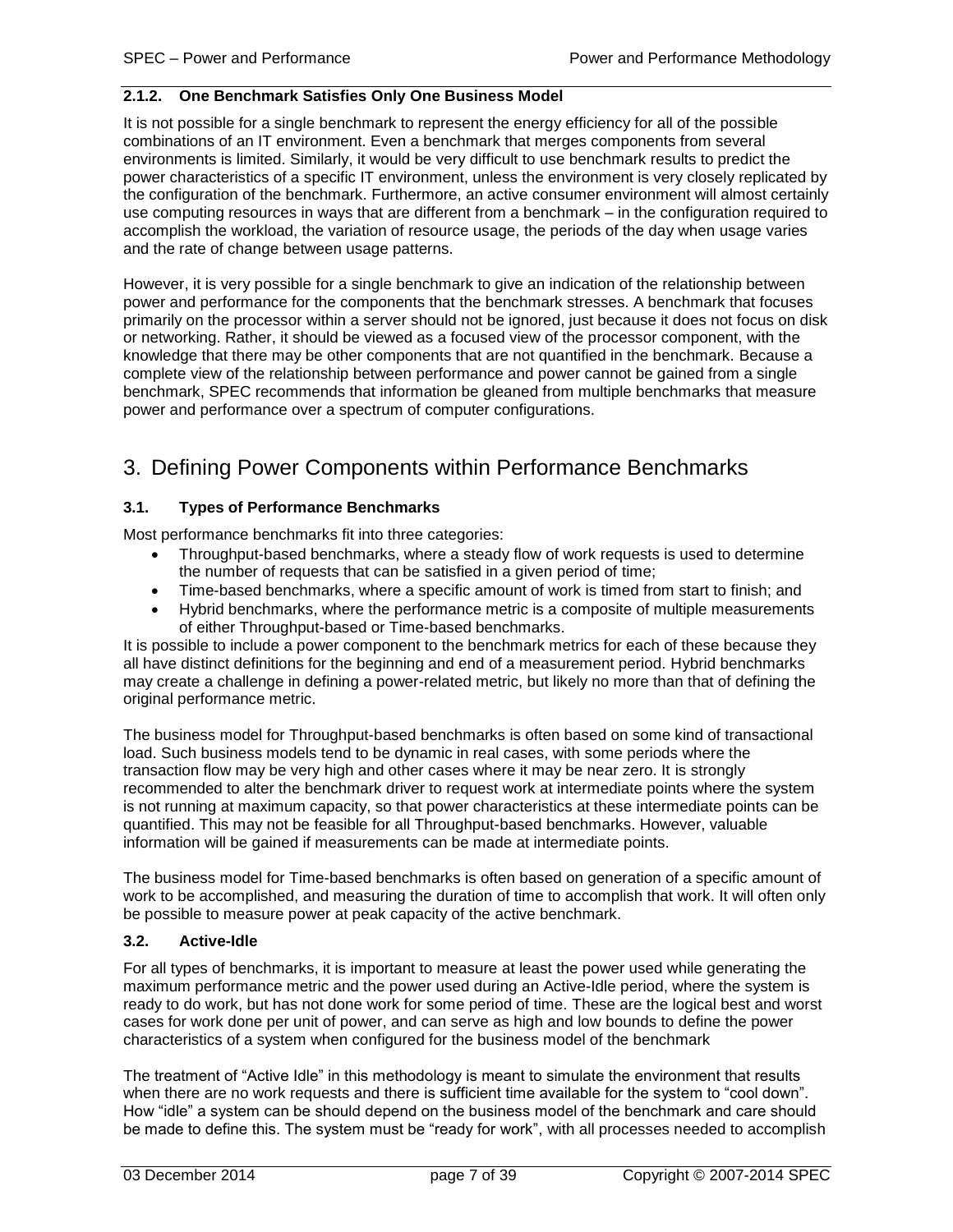the work of the benchmark enabled, but there are degrees of readiness. For example, a benchmark that focuses on typical "daytime" activity may represent a system that sits idle for extended nighttime periods, when the system reaches near hibernation state, perhaps even with storage devices spinning down and with memory and cache being cleared. However, most benchmarks will likely focus on an environment where requests could come at any time, day or night. In this case, the idle state should be very similar to the active state, with the ability to rapidly react to a transaction request.

To define the level of "idleness" of Active-Idle, benchmark implementers could define two quality-ofservice characteristics:

- 1) What quality of service (i.e. response time) is expected of the first transaction request that is initiated in the "idle" state?
- 2) How quickly must the system be able to shift from Active-Idle to full performance capabilities?

Implementers need to determine the most appropriate time to measure Active-Idle. If the business model of the benchmark includes rapid response from idle, a measurement that begins shortly after (perhaps 1-2 minutes) the performance run might be appropriate. If the model includes long periods of idle time, where immediate response to a first request might not be expected, it might be appropriate to delay 30 or 60 minutes before measuring a "less than active Active-Idle." To promote repeatability, a specific time delay should be specified, however. The typical choice may be some period after all work for the performance measurement has been completed, so that there will be confidence that the system is truly in a "ready" state. However, there are valid reasons for choosing a period prior to the measurement, a period in between other measurement intervals, or a period much later than the end of the performance measurement.

Once the decision for when and how Active-Idle should be measured is made, it is recommended that the measurement be built into measurement automation, so that it is measured consistently for all benchmark runs.

The role of Active-Idle in the performance per power metric is also dependent on the benchmark and its associated business model. As mentioned, above, it is important to measure power use during Active-Idle because it represents an endpoint in the spectrum of performance per watt measurements. However, the use of an Active-Idle measurement in the calculation of a primary metric for the benchmark should depend on its importance in the business model. It may be a critical component of the overall performance per power metric. It may also be excluded from this metric and only reported as a supplementary, stand-alone piece of information.

### <span id="page-7-0"></span>**3.3. New Benchmark Development Efforts:**

If we accept the premise that the measure of power characteristics will continue to be a key element of the evaluation of the performance capabilities of a computing solution, we should expect to integrate power measurement methodologies into the base design of future benchmarks. It is preferable to maintain a single benchmark development path to satisfy both performance and power measures, rather than to maintain dual paths for each benchmark environment.

New benchmark developments should include the steps listed in the clauses below this section. The key item that is different from "traditional" benchmark development is the ability to drive the workload in a controlled manner at a rate that is less than the maximum. Including this and the other concepts listed below will provide a benchmark that can deliver more relevant information to the customer and that will have greater flexibility for academic exercises, as well.

### <span id="page-7-1"></span>**3.4. Existing Benchmark that Can Run only at = 100%**

Generally, a time-based benchmark, where a given amount of work is timed to completion, can be run only at maximum performance. It may also be the case that the controls for a throughput-based benchmark are complex enough that intermediate measurement intervals would be difficult to define and regulate for consistently comparable measurements.

In order to accommodate this methodology for including power metrics with the performance benchmark, the application that initiates the benchmark run and that collects the performance information during or after the run must be enhanced to include Active-Idle "runs" and collection of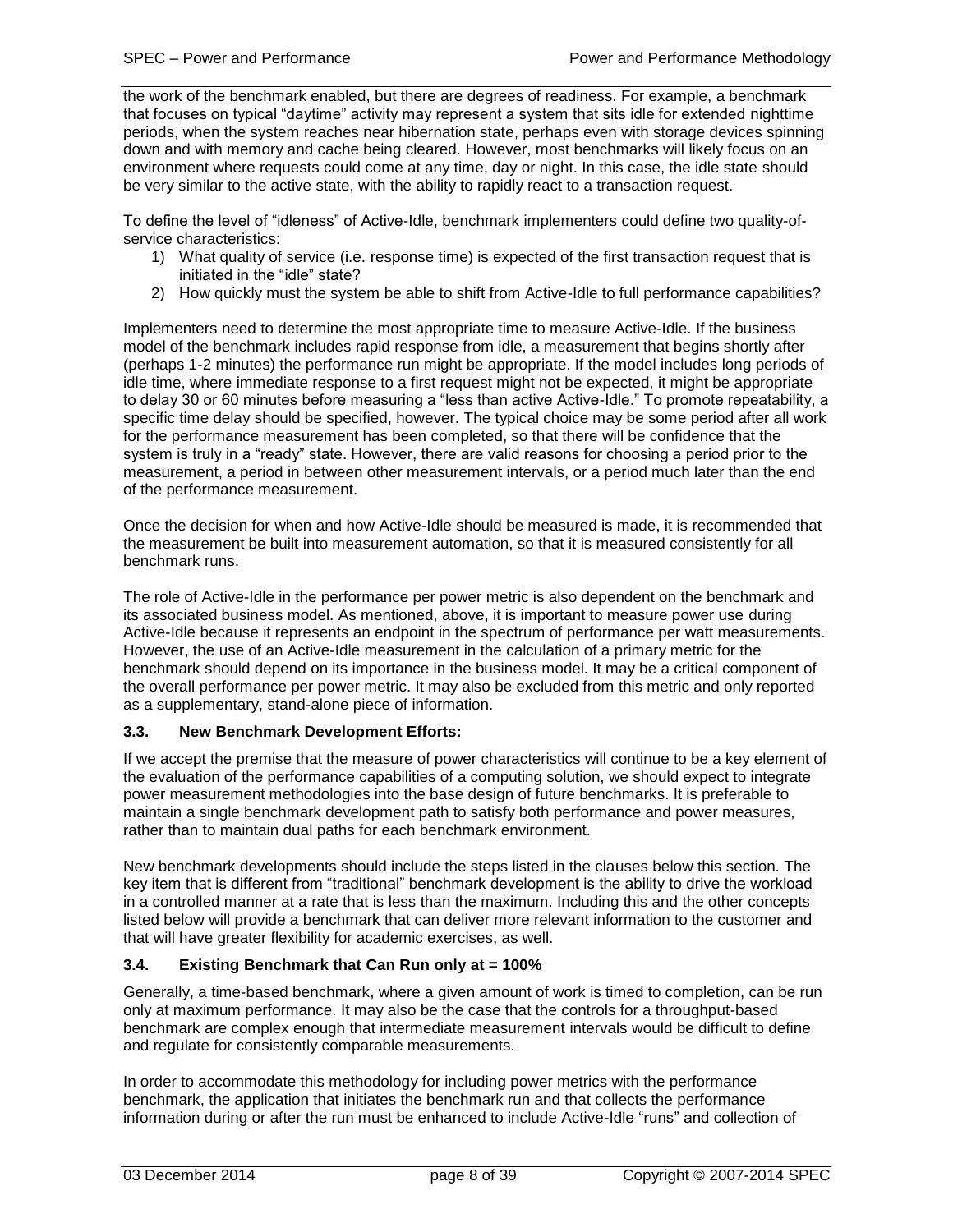power information. If a control program does not exist, one should be invented. The sequence of events is:

- 1. System is made ready for measurement, including some routine that ensures that the system is fully ready to execute the benchmark application, such as the execution of a small portion of the benchmark.
- 2. Benchmark harness application collects environmental data, as appropriate and automated.
- 3. If required by the benchmark, harness starts the benchmark warm-up cycle
- 4. Harness starts power and thermal measurements.
- 5. Harness starts benchmark run
- 6. Benchmark completes
- 7. Harness ends collection of performance data
- 8. Harness ends power and thermal collections
- 9. If required by the benchmark, harness executes the benchmark ramp-down cycle
- 10. Harness delays an appropriate period experimentally determined to be sufficient to achieve an idle state.
- 11. Harness starts power and thermal measurements
- 12. Delay a minimum period (e.g. SPECpower\_ssj2008 uses 240 seconds) for Active-Idle measurement
- 13. Harness ends power and thermal collection
- 14. Benchmark harness application collects environmental data, as appropriate and automated
- 15. Harness post-processes performance, thermal and power data

**Comment:** Power at Idle is measured because even systems designed to run at maximum capacity sometimes stand idle. For a given benchmark, the owners of the benchmark can decide whether the benchmark metric is to be defined using the idle power, as shown in the first example of clause [7.2](#page-22-2) or with only the benchmark run, itself. However, the power at idle should always be included as at least a reported value in the benchmark reports. For example, the Transaction Processing Performance Council's TPC-Energy specification (http://www.tpc.org/tpc\_energy/default.asp ) requires that the primary metric be computed based only on the power measured at maximum throughput, but also requires that a measurement be made and reported for a configuration in an idle state.

### <span id="page-8-0"></span>**3.5. Existing Benchmark Capable of Graduated Throughput Levels**

Benchmarks that are driven by some mechanism to deliver a throughput result are good candidates to adjust to drive at a variety of load levels. Since power consumption will likely vary at differing load levels, such benchmarks should be enhanced to allow the drivers to request work at intermediate points between zero and the maximum throughput value.

For a benchmark that has a measure based on throughput, the sequence of events is:

- 1. System is made ready for measurement.
- 2. Harness starts environmental measurements
- 3. If required, initiate calibration process to determine maximum throughput
- 4. Compute intermediate measurement targets relative to maximum throughput
- 5. Iterate:
	- a. Harness starts benchmark segment run at throughput interval X, where X begins at the highest target throughput and reduces each iteration until a zero-throughput interval can be measured, to obtain an Active-Idle measurement
	- b. Delay as needed for benchmark synchronization and to achieve steady state
	- c. Harness starts power measurements
	- d. Harness or benchmark collects power and performance metrics.
	- e. Harness ends collection of performance and power measurements
	- f. Delay as needed for benchmark synchronization
	- g. Benchmark segment completes
	- h. Harness delays as needed for synchronization
- 6. Harness ends environmental measurements
- 7. Harness post-processes performance and power data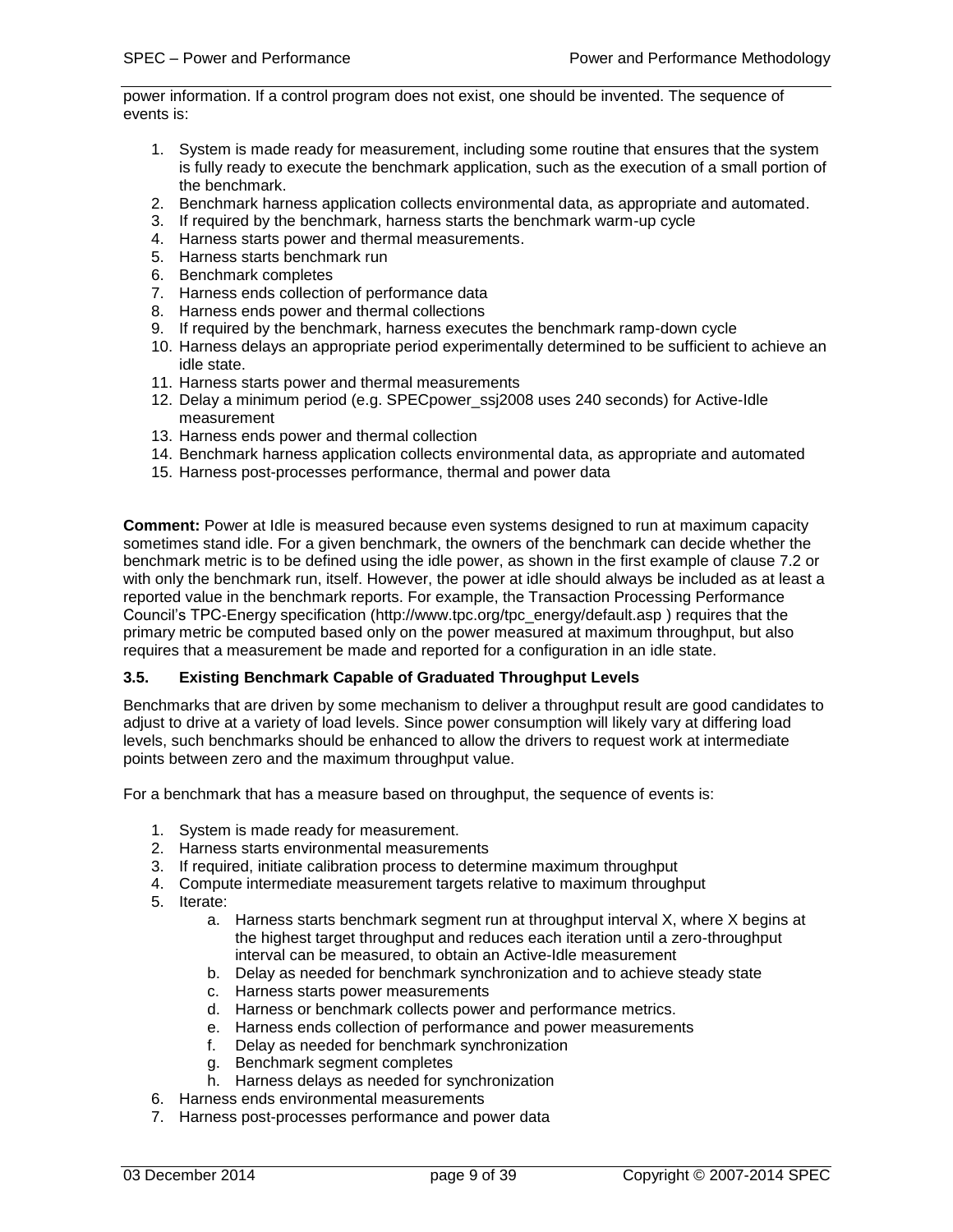#### <span id="page-9-0"></span>**3.5.1. Defining the intermediate measurement intervals**

Methods for intelligently determining a load level as a percentage of peak workload are reasonably easy to develop, and whenever possible, should be used to allow multiple runs that deliver consistent results.

**Note:** The intermediate intervals should be based on the maximum throughput value for the system under test, and not on any measured utilization. For example, if a 20% measurement interval is desired from a benchmark that can achieve 55,555 transactions per hour at 100% of system capacity, the benchmark should be run at 11,111 transactions per hour, even if the processor utilization shows 15%, or 35%. Not all hardware and software architectures quantify processor utilization in a way that is comparable at low utilization levels. This is particularly true when a power management feature is employed that actually slows the processor in lightly loaded situations. The only measure that can be viewed with confidence is the percent of maximum throughput.

Since the benchmark was not designed initially to accommodate running at a range of throughputs, it is likely that the benchmark code, or at least the driver code, will require alteration to achieve this. This means that the performance results of the altered benchmark may not be comparable with those of the original. Clearly, the ideal method is to design the initial benchmark with intermediate measurement intervals in mind, so that power metrics can be achieved without impacting the benchmark results.

While the selection of intermediate measurement intervals can be an arbitrary decision made by the benchmark owners, the decision should include measurement levels that are representative of systems in the environment represented by the business model of the benchmark. Many customer environments have been observed to have systems that have average usage in the 5-20% ranges. Other environments may operate at closer to system capacity. In order to quantify the impacts and benefits of modern power management functions, the benchmark should require a range of several throughput levels. Idle and 100% capacity measurement intervals should also be included – 100% because it measures the limit of the system and usually the best performance/power ratio available; idle because many systems are left sitting idle on occasion (and often more frequently) or drop to an idle state in between periods of operation.

One possible method is to measure at 11 measurement intervals: 100%, 90%, 80% … 20%, 10% and Active-Idle, represented by a 0% throughput measurement. Measurement from high throughput to zero throughput points guarantees that the system under test is at "Active-Idle" state for the idle measurement. It also tends to provide a smoother idle measurement than initiating an idle measure directly following the initial measurements that may be used to calibrate the measurement points.

**Note:** The term "Active-Idle" is used to designate a state where the system is only temporarily idle, but has done real work prior to this time and is likely to do real work again in the near future. Other examples in the industry of graduated measurement intervals are SPECweb2009, which uses measurements at 100%, 80%, 60%, 40%, 20% and Active-Idle, and the SAP Server Power benchmark Version 1.1, which uses measurements of 50%, 100%, 65%, 20%, Active-Idle, 30%, 80%, 40% and 10%.

The following example is taken from a measurement of the SPECpower\_ssj2008 benchmark on a single system. The red bars represent the efficiency (throughput per watt) for each measurement interval. The blue line shows the average power requirement at each of the 11 measurement intervals, including the Active-Idle measurement, where no throughput is shown: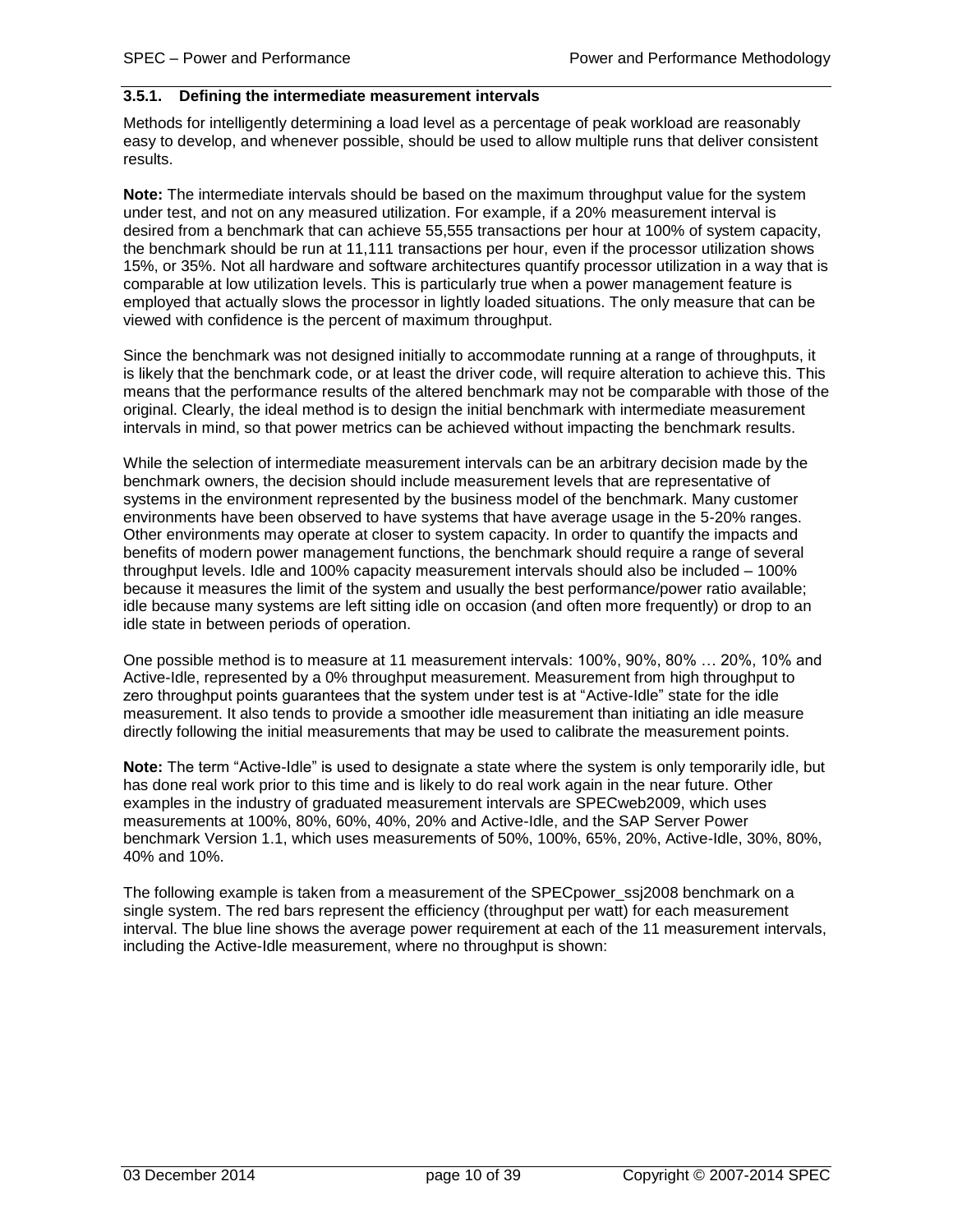

Note: some benchmarks, such as SPECjbb2005, appear to have a natural ramp-up by initiating first one task that runs at maximum capacity, then a second task at maximum capacity, and so on until there are at least as many tasks as there are logical processors on the system (twice as many, for SPECjbb2005). This is usually not a satisfactory methodology for a general power metric, because most environments will have many more tasks that work intermittently, rather than a very few tasks running constantly. Running a benchmark with fewer tasks than logical processors on the system could provide an unrealistically positive view of a power management system. However, the benchmark should not preclude the use of emerging technologies for workload management that control the number of active threads based on workload.

### <span id="page-10-0"></span>**3.5.2. Determining the Maximum Target Throughput**

Since the maximum throughput is the anchor for determining the throughput steps in the measurement, a key requirement is to be able to determine the maximum value of the benchmark throughput. Of course, the original benchmark is likely designed to identify the maximum throughput as a part of the run procedures, but the power-measurable benchmark is an adaptation of the original, so the maximum may be different than it was with the original benchmark. There are multiple methods for calibrating to the maximum. Any are valid as long as the benchmark run rules dictate consistency from measurement to measurement.

Among the options are:

- Run the benchmark at high use once and take the measured value to be the maximum
- Run the benchmark at high use three times and average the 2nd and 3rd values for the "maximum", or perhaps run the benchmark at high use a larger number of times, but still average the last two runs to derive the target maximum.
- Run the benchmark at high use multiple times. When the test harness recognizes that the benchmark result is lower than the result of the prior run, run the benchmark one more time and average the last three runs.
- Set the benchmark maximum at an arbitrary fraction of what the original benchmark run was.

While any of these methods would work, it is recommended that the benchmark driver program employ one of the first three – where there is an automated method for determining a maximum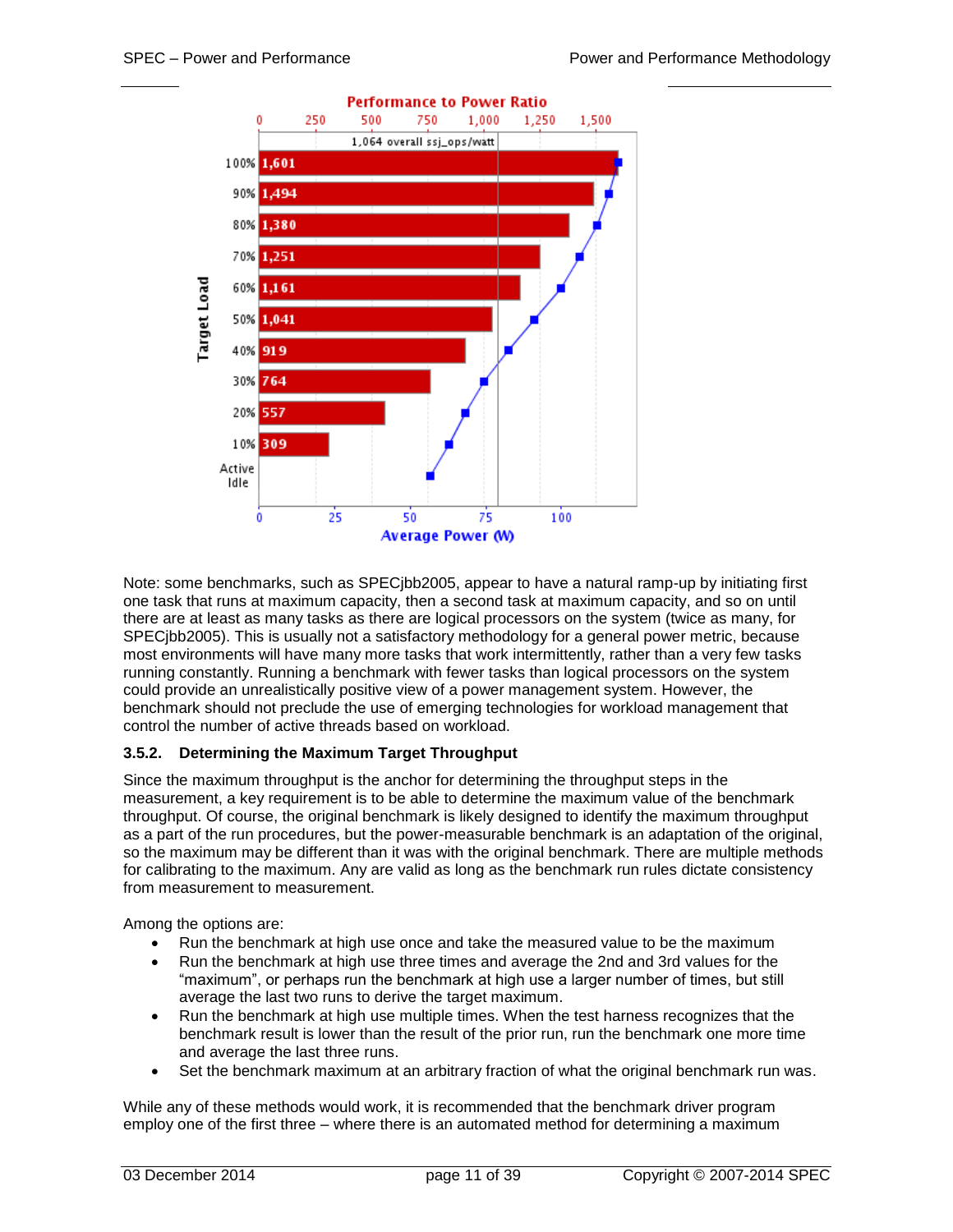throughput target – for official benchmark runs. The driver program could also support others, including the last one, so that controlled experiments can be done in an engineering or academic environment by setting the maximum to the same value time and time, again.

**Note:** The second option, listed above, is the one employed by official SPEC power ssj2008 measurements.

### <span id="page-11-0"></span>**3.5.3. Controls to Achieve the Intermediate Measurement Intervals**

In the real world, light loads are demanded of the server by a combination of moderate transaction intensity, relatively few users making requests and long durations between those requests. If a benchmark workload is driven by an external driver that simulates real users (that is to say, the benchmark harness not only controls the benchmark execution rules, but also simulates the individual workload transaction requests), chances are there are "key-think" delays that are already in the driver.

In this case, the intermediate measurement intervals of the measurement curve can be driven in a two-step process:

- 1. Compute the approximate key-think delay needed to run at the reduced transaction rate and measure the result.
- 2. If the result shows the throughput to be outside of a predefined tolerance level, adjust the keythink further and run again.

We should point out that this measurement is inherently approximate. The simple graphic below, represents the "life" of a transaction.



A given "user" will request work from the system and receive a result after some response time. The "user" will then delay some period of time before requesting another transaction. In many benchmarks, the delay time between transaction requests is zero, in order to drive more throughput through the system under test. The response time is not constant, however, because it is comprised of the combination of execution time and queuing time. Queuing time can be very long when the system is heavily used and it can be very short if the system is lightly used.

The result is that a simple calculation of a delay between transaction requests will likely generate more throughput at the lower utilization levels than expected, because the response time component of the "transaction life cycle" will be much shorter. Of course, if there is a power management routine employed, it will sense that the power management function can slow down the processor and the transaction run time may actually go up. To achieve some level of precision in targeting the throughput for each measurement interval, the use of a delay between transactions may require some iteration to speed or slow the transaction rate to meet the target throughput. Nonetheless, if the delays are introduced in an external driver of some kind, this method will likely yield measurement intervals that are near the target throughput percentages.

A more accurate control is to work with total "transaction life cycle" for the work submitted in the benchmark, by controlling the timing of the beginning of each transaction request, rather than the delay time between transactions. This will automatically account for any variation in the response times due to queuing changes.

Conceptually, one would look at the number of microseconds that should be spent on a transaction, if the throughput rate was to be xx percent of the maximum throughput and initiate each transaction at that microsecond interval. However, it is often difficult to control time delays at that granularity, because benchmark transactions are often much lighter than "real world" transactions. Thus, it is recommended that the cycle time for blocks of transactions be used.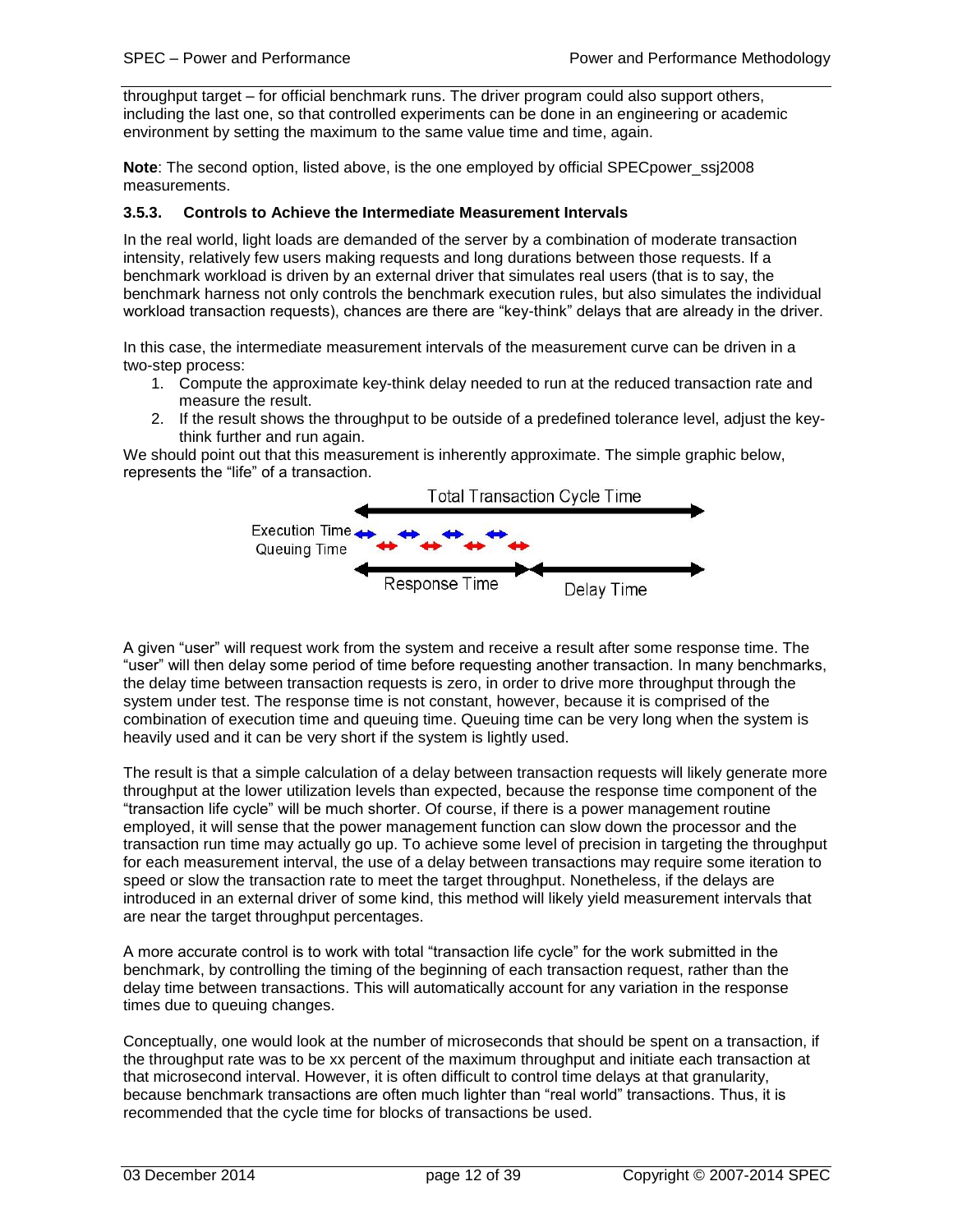For example, if a thread runs to maximum capacity at 800 operations per second, and you wish to run at 10% of maximum throughput, you want a total of 80 operations per second to be accomplished. This can be done by scheduling 80 operations to run, and not submitting more work until the start of the next second – or it can be done by scheduling 160 operations and not submitting more work for two seconds, or by scheduling 40 operations each half second.

The actual throughput control methods used can vary by benchmark. Some benchmarks will be most easily controlled by maintaining a constant number of simulated user tasks and varying the transaction life cycle. Others may be better controlled by maintaining a constant transaction life cycle per simulated user task, and varying the number of simulated users.

### <span id="page-12-0"></span>**3.5.4. Need for Variability in Workload Demand**

Including variability in performance workloads is important for two reasons: First, a set of regular iterations of delay for all tasks in the system can lead to a harmonic "drum-beat" situation where the work is all-on, then all-off. Second, extremely regular transaction flow is not representative of customer reality. When a system is operated at 10% of its compute capacity, it is almost certain that the workload demand will not be a steady 10%, but will be a highly variable sequence of load requests that happen to average 10%. This is important from an energy consumption perspective, because power management routines need to be designed to react to the variable workload requests on systems that are operating at low average fractions of capacity. To the extent possible, while maintaining measurement comparability, a variable load should be included in the driver mechanism, particularly for measurement segments that are targeted for less than 50% of capacity.

To avoid harmonic amplification and to provide a more realistic/random arrival rate for work requests, the cycle times for each task should vary in some way, such as using a negative exponential distribution. A negative exponential distribution is generally accepted by queuing theorists as being representative of the inter-arrival time of work requests. Values for the distribution can be computed "on the fly", but will be more controlled if a deck of specific values that match the distribution is shuffled randomly prior to the measurement run and then each transaction cycle is determined by pulling a single card from the deck.

#### <span id="page-12-1"></span>**3.5.5. Example of Workload Driver with Built-in Variability**

For Java-based applications, this scheduling can be accomplished using the ScheduledThreadPoolExecutor function of Java5. Other benchmark applications will need to be controlled with whatever methods are available in the implementation language of the driver. The following example is an excerpt from the SPECpower\_ssj2008 benchmark:

```
public class TransactionManager implements Runnable {
private long intendedArrivalTime = Long.MIN_VALUE;
// Miscellaneous benchmark-specific fields and methods
// ...
public void run() {
        if (intendedArrivalTime == Long.MIN_VALUE) {
               intendedArrivalTime = System.nanoTime();
        }
        // Perform some benchmark-specific setup and bookkeeping
        // ...
        for (int i = 0; i < transactionsPerBatch; i++) {
               // Execute a transaction
                // Record the results (transaction response time, etc)
        }
        scheduleNextBatch();
 }
private void scheduleNextBatch() {
        long now = System.nanoTime();
        long totalResponseTime = now - intendedArrivalTime;
```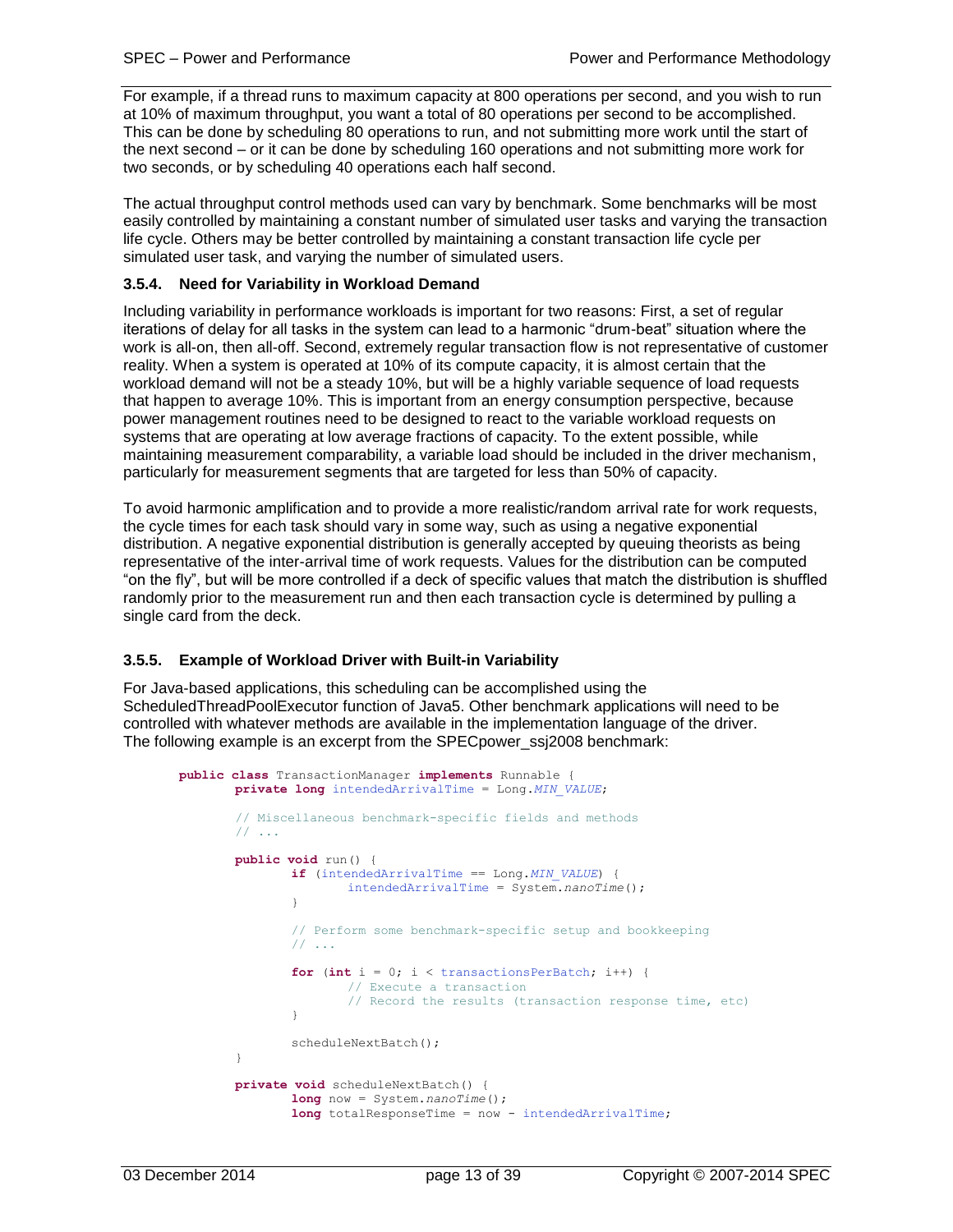

#### <span id="page-13-0"></span>**3.6. Hybrid Benchmarks**

Some performance benchmarks are actually a composite of smaller benchmarks. For example, SPECint2006 and SPECfp2006 are each comprised of a suite of individually timed tests. SPECweb2005 is another example, where there are three distinct benchmark suites that are designed to measure different business models within the web serving space.

In such cases, power requirements should be measured for each distinct measurement interval. Experimental data indicates that the power requirements can vary significantly, even when each test runs at maximum load. If there is justification to quantify performance at a unique point, similar arguments can be applied to report power at the same point. These metrics will not have a uniform "stair-step" appearance like those of intermediate steps in benchmarks that are described in Clause [4.6.](#page-16-0) However, they will provide valuable information regarding the energy characteristics of each distinct component of the performance benchmark. Of course, it could be possible for intermediate steps to be defined within a major component of a performance benchmark, in order to achieve a graduated measurement of power requirements.

Methods for merging the power and performance measurements into a single metric will be discussed in Clause [8.2](#page-25-2) below.

### <span id="page-13-1"></span>4. System Under Test (SUT)

Boundaries of the computer systems for which performance and power will be measured should be defined in the benchmark. It is highly recommended that the SUT include all components of the configuration that would contribute to the application represented by the business model of the benchmark. The entire SUT should be measured for power requirements, although benchmark implementers may elect to focus metrics on specific subsystems of the SUT, as described in Clause [4.5.](#page-15-3)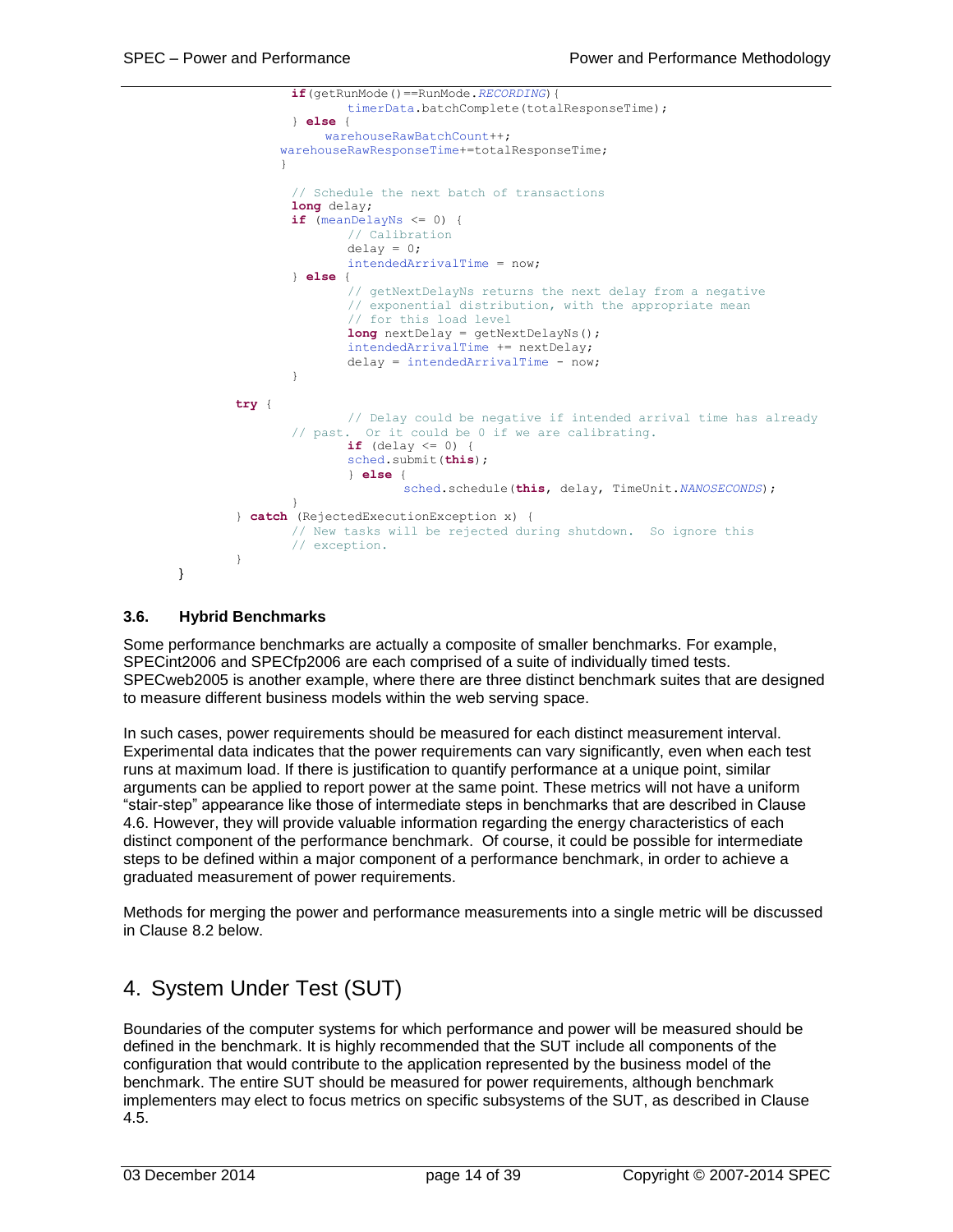Different server configurations are often selected for reasons other than pure performance or power use. Therefore, benchmark implementers should consider differentiation between server types in defining power metrics or comparison points.

#### <span id="page-14-0"></span>**4.1. Servers versus Personal Systems**

Most of this methodology is focused on measurement of computer systems that are considered to be "servers". However, the methods described here could also apply to single-user or "personal" systems.

For the purposes of this designation, a 'server' is defined as a computer system that is marketed to support multiple tasks from multiple users, simultaneously. A 'personal system' is a computer system that is primarily marketed to serve a single individual, even though multiple tasks may execute simultaneously. Because a personal system is intended for a single user, this methodology recommends that a display device and a user-input device be a part of the measured configuration. Since a server will likely be connected to many personal systems, these devices are not included in the recommended server configuration.

To avoid misleading comparisons, if personal systems are allowed for the benchmark, comparisons should be restricted so that only servers can be compared with servers and personal systems compared with personal systems. The test sponsor should be required to declare whether the SUT is a Server or a Personal System, depending on the primary use for the SUT and how the test sponsor intends it to be compared.

#### <span id="page-14-1"></span>**4.2. Discrete Server (Tower or Rack-mounted)**

This class of server is defined as a general-purpose computer enclosure with room-level distribution (AC or DC). All elements of the SUT, such as boot device(s) and data storage, are contained within the single enclosure. The power measurements are taken simultaneously at all power cords to the SUT.

**Note:** On a discrete server which uses multiple power supplies, the combined power consumption from the multiple power supplies must be measured.

**Note 2:** On a discrete server configured with a redundant power supplies option, all power supplies included in the configuration, including redundant ones, must be measured.

**Note 3:** The intent is that configurations are measured as they would be installed at a customer location, without disabling non-essential equipment.

Even at this level of distinction, there can be significant differences between configurations for the SUT. For example, a discrete server may be designed to include up to two disk drives or up to eight. There may have room for one integrated Ethernet port or it may have space for multiple I/O adapters; it may be designed to fit in a rack on a machine room floor or it may be designed to sit desk-side in a quiet office area. It will not be possible to create categories that delineate all of these areas, but sufficient information should be required to be disclosed so that readers of benchmark data can draw their own conclusions.

#### <span id="page-14-2"></span>**4.3. Disaggregated Server**

For many server configurations, the elements of the SUT, such as boot device(s) and data storage are contained in multiple enclosures. Some benchmarks may require a disaggregated server simply because they require sufficient storage that cannot be contained in a discrete server.

Servers of this type can come in many shapes and sizes. Similar to the discrete server, there may be servers that are expandable to 64, 128 or 256 processor cores, or they may only be expandable to 8 processor cores. There may be SUT configurations that are cooled entirely with air, configurations that are water cooled, or configurations that employ both. Depending on the types of configurations allowed for a benchmark, some restrictions in the types of comparisons that are allowed may be advisable.

The power measurements must be taken simultaneously at all of the power cords to the multiple enclosures of the SUT. While it may be possible to draw some conclusions about the power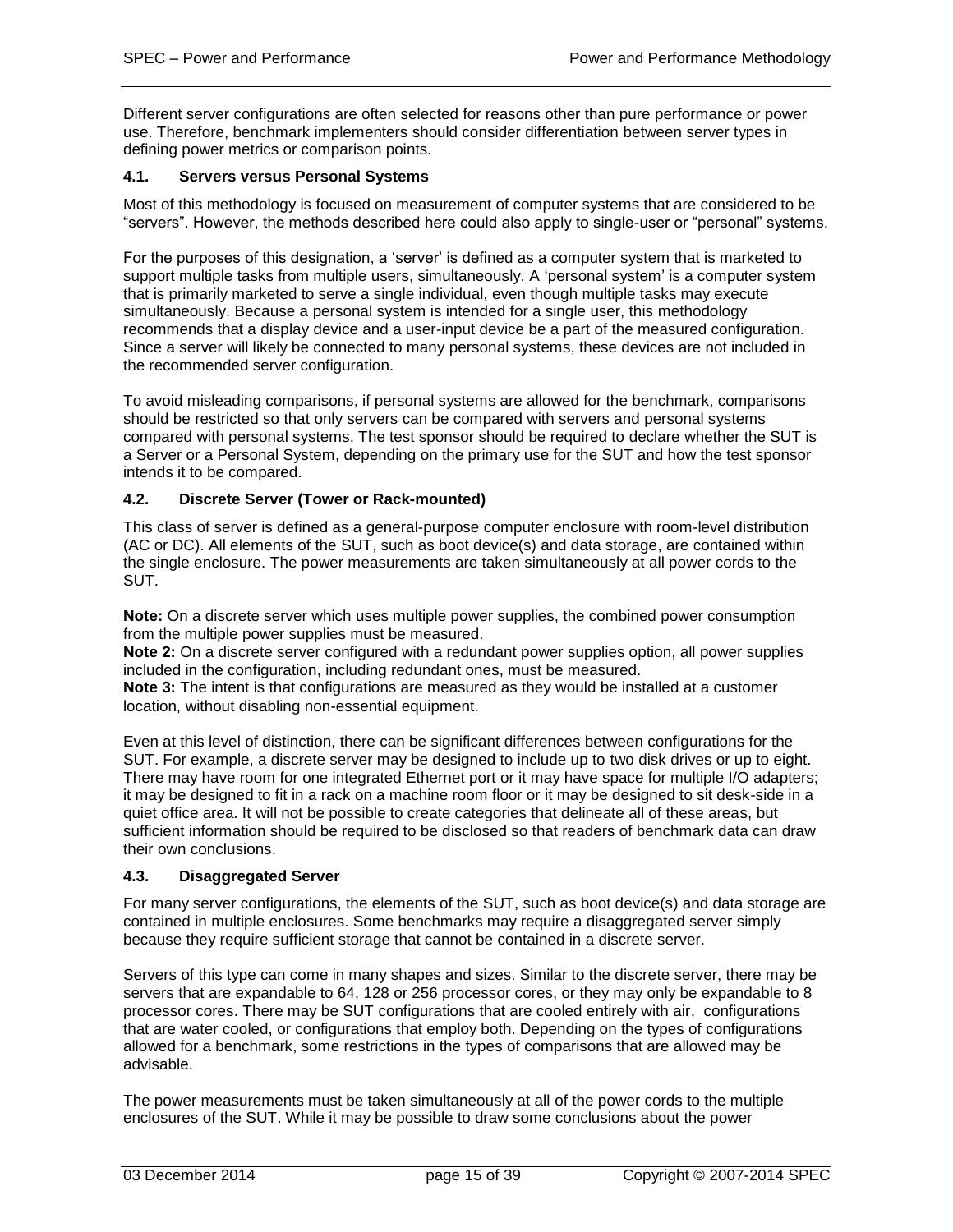characteristics of distinct subsets of the SUT, configuration variability will make this a difficult task and it should be discouraged. For example, one system may include 8 internal disks within the enclosure that houses the processor chips, while another may only allow 2. If the benchmark requires a total of 30 disk drives, and an attempt was made to compare the external storage subsystems, the system that only required 22 external disks would show an advantage over the system that required 28 external disks.

### <span id="page-15-0"></span>**4.4. Blade Server (Blade Enclosure-mounted)**

A blade server environment has a unique relationship between performance and power because multiple servers with independent operating systems are able to share key resources with regard to energy consumption. In particular, they are likely to share power supplies, cooling fans, network components, and potentially storage subsystems.

Other environments may exist where multiple servers are sharing power-critical or thermal resources. It may be worthwhile to restrict this category to configurations that include servers that are dependent on power and other resources in a single enclosure. The minimum requirement should be that the servers involved share at least one significant component that provides for power efficiency. For example, an entire rack may use a consolidated power supply or may rely on a cooling system that is designed to handle all components in the rack. On the other hand, a configuration of multiple servers that all plug into the same power distribution strip in a rack, but do not share any other resources, would not fit into this category.

The importance of these types of configurations in saving space and energy for the performance capacity delivered makes it desirable to accommodate them in the design of the benchmark. This means that the benchmark should be designed to drive the workload on multiple servers.

Note 1: It could be argued that when a group of servers share storage resources in a storage area network (SAN) or network attached storage (NAS) configuration, they are sharing a power-efficient component and the entire collection should be treated as a single SUT. For the purposes of containing benchmark configurations to meaningful, measurable, and comparable sizes, this methodology advocates excluding this case, unless other energy-saving techniques are employed (common rack cooling, shared power supplies, etc.)

Note 2: For pure performance benchmarks, there is not a critical need to support multiple servers in the same benchmark. However, because of the unique relationship that these configurations have in energy saving, it makes sense to include them in a benchmark that relates performance to power.

### <span id="page-15-1"></span>**4.4.1. Enclosure Measurements**

For blade and "blade-like" configurations, the entire enclosure should be measured, populated with as many servers as the benchmark sponsor cares to measure. It would be unfair to require the measurement to be contained to a single server, since many of the resources used by the server are designed to be shared by many servers in the configuration. Performance measurements should be reported on the entire SUT and on a per-blade basis.

### <span id="page-15-2"></span>**4.4.2. Measurement Allocation to Blades**

For blade and "blade-like" configurations, the reduction of a performance/power metric to a single blade should be avoided, since this misrepresents the power requirements to drive a single blade. It would be unfair to compare the fractional result for a single blade against a discrete server, since the comparison would use only a fraction of the power for the shared components. At a minimum, comparisons made between blade configurations and other server configurations should require full disclosure of the configuration types being used, the performance per individual server (or blade), and such other information as may be needed to fully describe the configurations.

### <span id="page-15-3"></span>**4.5. Measurement of Subsystems within a SUT**

Many benchmarks require work to be completed within multiple logical subsystems of a SUT. Often, the implementation of these subsystems is physical. For example, a benchmark may require a significant amount of activity from a logical networking subsystem. The networking subsystem may be physical, meaning that there are separate physical components to satisfy the networking functions, or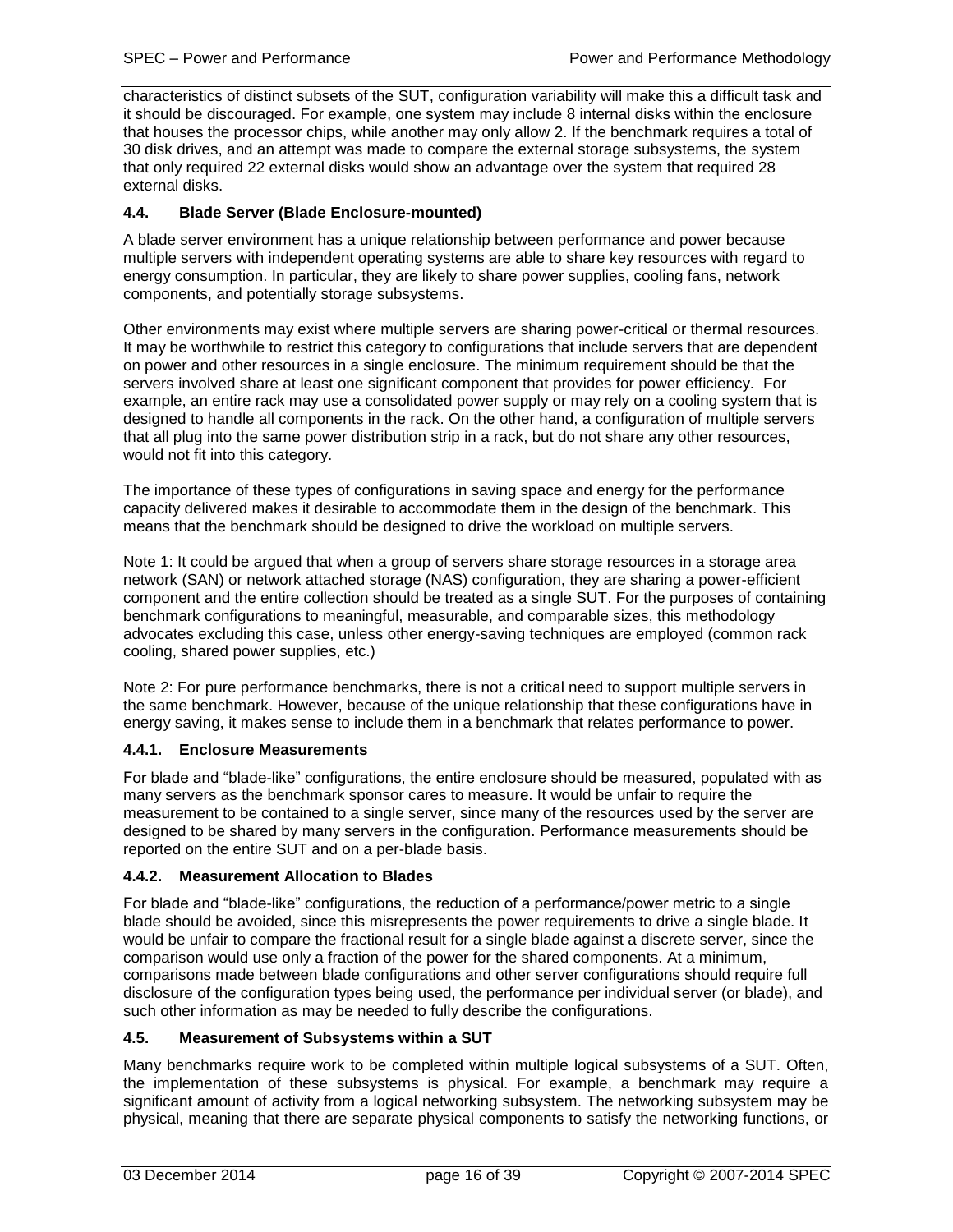it may be logical-only, meaning that all network components reside within the server, or there may be a combination of the two. The same can be said for storage subsystems, application-serving subsystems, data-serving subsystems, etc.

In this case, it may be important to have a power measurement for just the specific subsystem. It remains important to include a requirement to report the entire SUT power, so as to discourage implementations that artificially load the unmeasured components in order to optimize the performance, and therefore the performance-per-watt of the measured component(s). It is also important to include the option of having a primary metric that is focused on the entire SUT, since some physical configurations may not be able to differentiate between physical subsystems.

For example, it may be completely appropriate for a benchmark that requires both a logical server and a logical storage subsystem to allow a benchmark sponsor to highlight the excellent performance-perwatt of their server, as long as they also show the power information of the storage subsystem and the entire SUT as a whole.

As noted, there will be cases where logical subsystems are co-resident on the same physical component of the SUT, or where a significant portion of a logical subsystem resides within the physical component that contains another subsystem. For example, a benchmark may require 20 disk units, 8 of which are configured to be in the server enclosure and 12 of which are configured to be in a separate drawer. In this case, subsystem metrics should not be allowed, nor should comparisons to the subsystem metrics of other measurements be allowed because it is difficult to separate the contribution from the subsystem from other logical subsystems.

It is recommended that

- Benchmark developers decide which subsystems are important enough to have distinct metrics (for example, network may be included within the server metric, but storage may be distinct, or all three may be distinct)
- Benchmark developers declare how much overlap is allowed before a physical subsystem ceases to represent the logical subsystem. A good guide is that at least 90% of the logical subsystem function must reside on the physical subsystem. In the 20-disk example, above, 40% of the disks are in the server enclosure, so unless it can be demonstrated that over 90% of the storage work is going to the 12 external disks, the configuration should not be allowed for subsystem metrics. However, if there were 100 disks, where 92 were physically housed in a separate storage subsystem, it would be possible to consider the remaining 8 disks to be a part of the server subsystem, with a distinct storage subsystem made up of the other 92 drives and their associated enclosures.
- Benchmark developers include run and reporting rules that allow subsystem comparisons only between benchmark implementations where subsystem metrics meet these criteria.
- Benchmark developers explicitly label subsystem metrics in a way that does not allow confusion with metrics that are associated with the full SUT. This is a particular concern with performance-per-watt metrics, since the subsystem watts will be less than the total SUT watts, resulting in a larger value for the subsystem performance-per-watt metric than for the SUT performance-per-watt metric.

If the benchmark designers generate rules that disallow the comparisons of results that are optimized for a single component with results that are intended to show the power requirements of the entire SUT, it is acceptable to provide a benchmark category where the primary performance per power metric does not include the power of the entire SUT, as long as the overall SUT power is required to be reported. For example, a benchmark could have two non-comparable categories, one where the entire SUT power is used for the primary metric and the sponsor would have the option of reporting subsystem metrics; and one where the entire SUT power is reported, but the primary metric is associated with the power of the server.

### <span id="page-16-0"></span>**4.6. Measurement of systems that include one or more batteries**

For SUT components that have an integrated battery, the battery should be fully charged at the end of each of the measurement intervals in the benchmark. It may be appropriate to limit the inclusion of systems that are designed to run on battery power for extended periods of time, as the technology in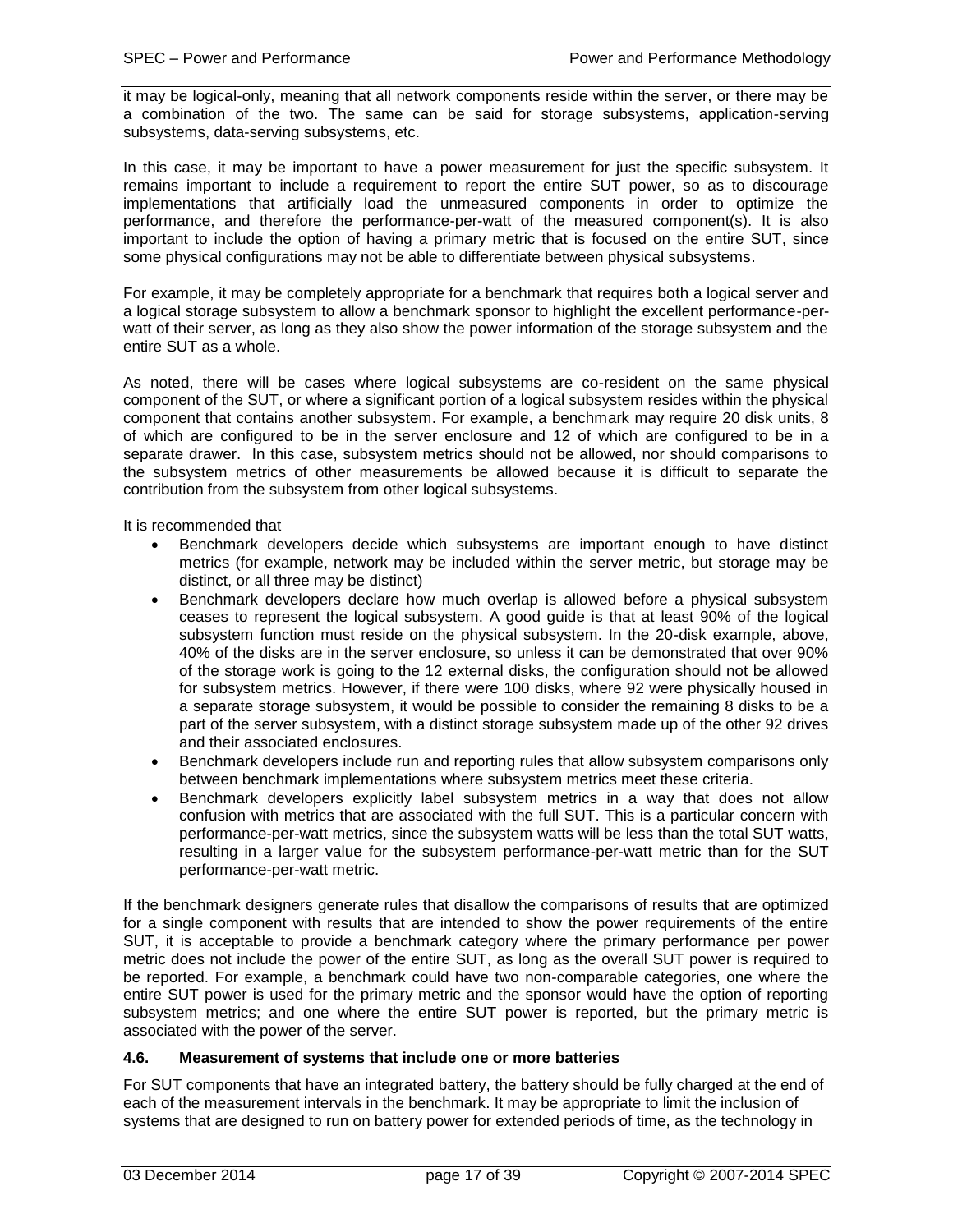these systems relies heavily on battery power management and this could affect the validity of the result.

Since the power benchmark is designed to measure actual power required during the benchmark, a valid result should require that the system be measured while connected to an external power source and that proof is available that it is not relying on stored battery power while the measurement is in progress. Systems that have an option to drain the battery periodically and recharge it at a later time (a typical means of preserving battery life) should be required to have this feature disabled. If a system is configured with a battery that is intended to sustain it when AC power is not available, data should be required to demonstrate that the battery is fully charged at the end of each measurement period (e.g. screen shots or tabular battery charge data that includes time stamps).

Note that integrated batteries that are intended to maintain such things as durable cache in a storage controller can be assumed to remain fully charged. The above paragraphs are intended to address "system" batteries that can provide primary power for the SUT.

### <span id="page-17-0"></span>**4.7. Optimizing the SUT Hardware and Software**

Most benchmarks have language associated with both encouraging innovation and discouraging benchmark-only optimization. Similar language should be included for power efficiency optimization. Innovation should be encouraged for power-saving techniques and configurations that are intended to serve a larger audience than the specific benchmark application. Optimizations that improve power consumption for the benchmark only should be specifically disallowed.

### <span id="page-17-1"></span>**4.8. Electrical Equivalence**

Many benchmarks allow duplicate submissions for a single system sold under various names or physical configurations. For example, similar processors, memory, cache, etc. may be available for separately named desk-top, desk-side and rack-mounted systems. While it may be reasonable to assume the same performance for each of these, yielding three results from one measurement, it is more difficult to prove that their power requirements are equivalent. Each system will, at a minimum, have different cooling characteristics, which can affect the power draw of the system. For this reason, it is recommended that electrically equivalent submissions without a measurement be either disallowed or highly restricted in a power and performance benchmark.

### <span id="page-17-2"></span>5. Power Measurement

### <span id="page-17-3"></span>**5.1. Alternating Current (AC) and Direct Current (DC) Powered Data Centers**

Computing systems typically operate using Direct Current (DC) power internally. However, most external power comes from Alternating Current (AC) sources. Computing components that use AC external power rely on power supply units that convert the AC power to DC and regulate it to provide the consistent levels of DC power required by the internal sub-components within the unit. The efficiency of this conversion is one of the critical focus areas for overall power efficiency within the industry.

Theoretically, a computer server or other major computing component could be more efficient if, instead of converting external AC power, it could simply regulate power from an external DC power source. Consequently, there is a growing interest in development of DC-powered computing components.

As of Version 1.7.0 of SPEC's Power and Temperature Daemon, the tool designed to support both AC and DC power measurements. However, SPEC does not recommend the comparison of AC-based results with DC-based results from power efficiency benchmarks or tools. The reasons are twofold:

1) There are substantial differences between these implementations. Data Center infrastructure changes that must be made to facilitate the use of DC power. Since the power received from the external power supplier is almost certainly AC, an additional converter is required to provide a data center with DC power. The power loss associated with this is not measured in a benchmark setting.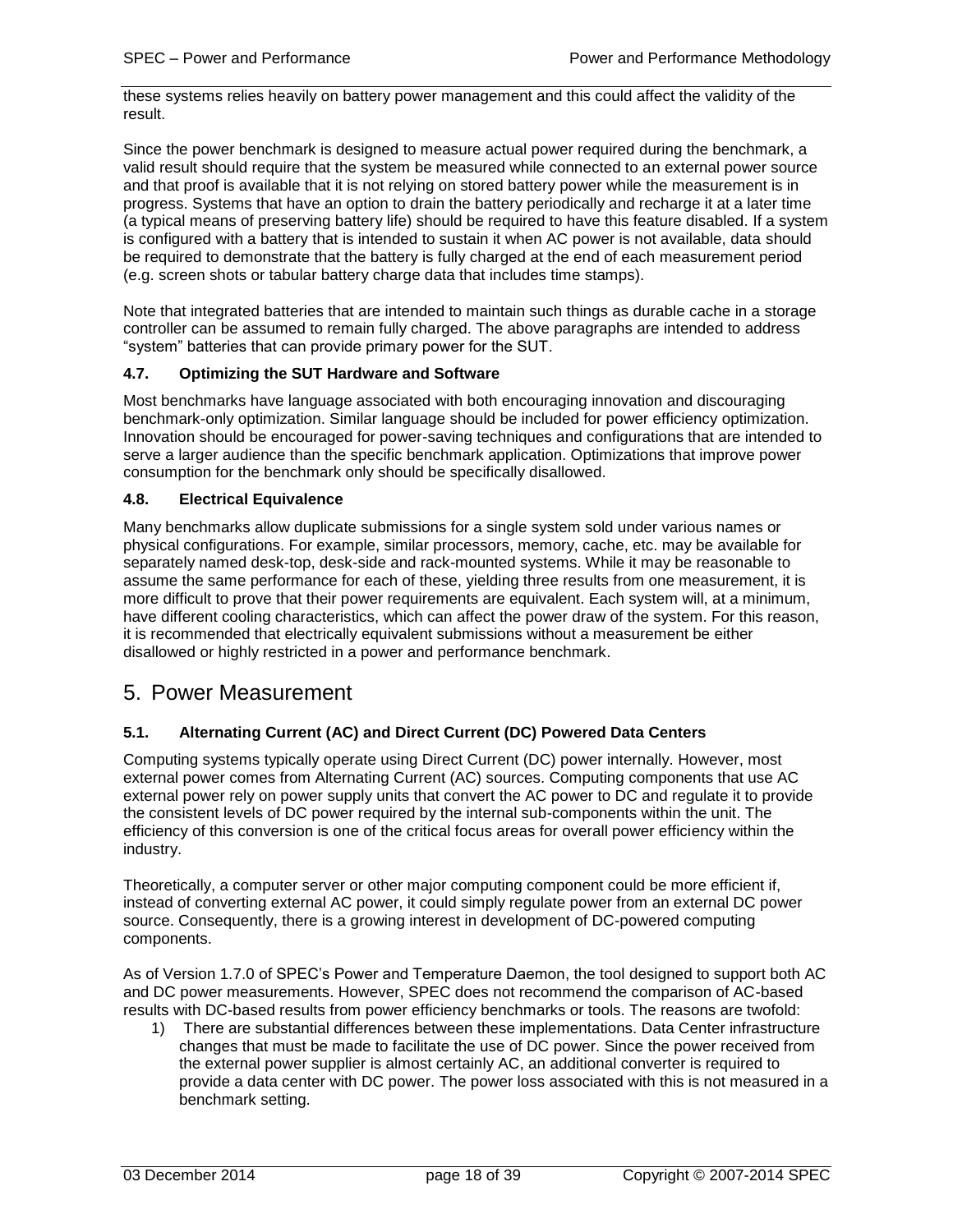2) Measurement technology for measurement of AC power and DC power differs, particularly in the calculation of uncertainty. It is difficult to look at a combination of AC and DC measurements and know for certain that they have comparable levels of uncertainty.

#### <span id="page-18-0"></span>**5.2. Power Analyzer Requirements – AC Power Analyzers**

Any benchmark that requires measurement of power usage during the benchmark must specify the requirements of the equipment used to collect the power-related information, as well. The measurement control that starts and stops the performance measurement should also start and stop recording for the power analyzer. The power analyzer should have an interface to automatically upload the results.

Performance benchmarks are inherently variable, with run-to-run variations often being on the order of several percent. In that regard, it is not necessary for the power instrumentation to be extraordinarily precise. However, power analyzers that are used to provide benchmark information should satisfy a minimal set of criteria that will instill confidence in the measurement and provide for a level playing field for comparison of information. Note that a power analyzer may meet these criteria when used in some power ranges but not in others, due to the dynamic nature of power analyzer uncertainty and Crest Factor.

Characteristics of the power analyzer should include:

| <b>Measurements</b> | True RMS Power (watts) and at least two of volts, amps, and power factor must be<br>reported by the analyzer.                                                                                                                                                                                                                                                                                                              |
|---------------------|----------------------------------------------------------------------------------------------------------------------------------------------------------------------------------------------------------------------------------------------------------------------------------------------------------------------------------------------------------------------------------------------------------------------------|
| Logging             | The analyzer must store measurements to an external device, with a reading/reporting<br>rate of at least 1/sec and an averaging rate that is 1 (preferred) or 2 times the reading<br>interval. "Data averaging interval" is defined as the time period over which all samples<br>captured by the high-speed sampling electronics of the analyzer are averaged to<br>provide the measurement set.                           |
| ∣Control            | Either the start and stop recording/logging functions of the analyzer must be able to<br>be controlled from an outside program (see Clause 9.1 of this methodology document)<br>or the logging function must include sufficient time-stamp information that data points<br>which are outside of a measurement interval can be ignored.                                                                                     |
| Uncertainty         | Measurements must be reported by the analyzer with an overall uncertainty of less<br>than 1%for the ranges measured during the benchmark run. Overall uncertainty<br>means the sum of all specified analyzer uncertainties. Note that analyzer uncertainty<br>is dependent on range settings and on measured load.                                                                                                         |
| <b>Calibration</b>  | Must be able to calibrate the analyzer by a standard traceable to NIST (U.S.A.)<br>(http://nist.gov) or counterpart national metrology institute in other countries. The<br>analyzer must have been calibrated within the past year.                                                                                                                                                                                       |
| <b>Crest Factor</b> | The analyzer must be capable of measuring an amperage spike of at least 3 times the<br>maximum amperage measured during any 1-second-average sample of the<br>benchmark test. If an analyzer does not specify a Crest Factor, this may be satisfied<br>by requiring that the maximum amperage measured during any 1-second period be no<br>more than 1/3 of the maximum supported by the analyzer at measurement settings. |

Uncertainty examples:

- An analyzer with a vendor-specified accuracy of +/- 0.5% of **reading** +/- 4 digits, used in a test with a maximum power value of 200W, would have "overall" accuracy of (((0.5%\*200W)+0.4W)=1.4W/200W) or 0.7% at 200W.
- An analyzer with a wattage range 20-400W, with a vendor-specified accuracy of +/- 0.25% of **range** +/- 4 digits, used in a test with a maximum power value of 200W, would have "overall" accuracy of (((0.25%\*400W)+0.4W)=1.4W/200W) or 0.7% at 200W.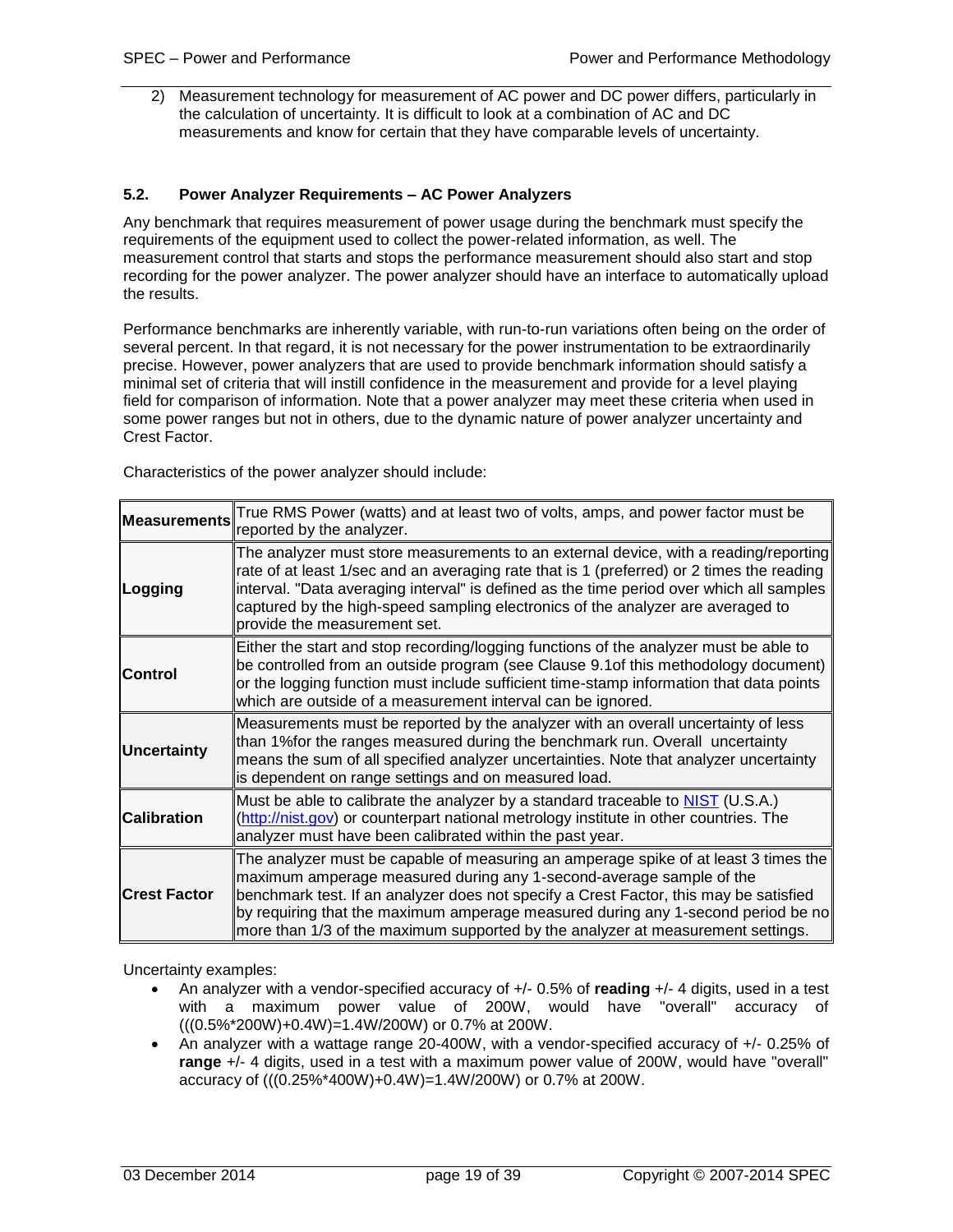The Power Analyzer should detect and report through a tool such as the SPEC PTDaemon when a sample is returned with a value of "unknown", when a sample would have an uncertainty value that exceeds the maximum uncertainty allowed for the benchmark and the average uncertainty value for a complete measurement interval (See Clause [8.2.2,](#page-26-0))

### <span id="page-19-0"></span>**5.3. Power Analyzer Requirements – DC Power Analyzers**

Recommended requirements for DC analyzers are the same as those for AC analyzers except for one change and one addition. Methods for measuring and computing uncertainty are different for direct current than they are for alternating current. Instead of the recommended 1% uncertainty limit recommended for AC analyzers, an uncertainty limit of 1.5% is recommended for DC. As with AC measurements, care should be taken to ensure the analyzer meets the uncertainty requirement for the full spectrum of measurements being made.

The additional requirement comes from the fact that many external DC power sources retain some marginal AC component. Consequently, the analyzer must be capable of measuring both the DC and the AC components of the measured power. The controlling tool, such as the SPEC PTDaemon, will need to place the analyzer in a mode that is capable of measuring both components. This may appear to the end user that the analyzer is set to AC mode. Many analyzers screen out the AC component when set to measure in DC mode.

### <span id="page-19-1"></span>**5.4. Power Analyzer Setup**

The power analyzer must be located between the AC Line Voltage Source and the SUT. No other active components are allowed between the AC Line Voltage Source and the SUT. Power analyzer configuration settings that are set by the SPEC PTDaemon must not be manually overridden.

### <span id="page-19-2"></span>**5.4.1. Automatic Range Transitions**

Many power analyzers support automatic range transitions depending on the load applied to them. Experience has shown that data can be inaccurate or lost during the period when the range transition is taking place. Uncertainty calculations are difficult when automatic range transitions take place because they depend on the current range setting. The use of automatic range support should be discouraged, and perhaps forbidden for a power per performance benchmark.

### <span id="page-19-3"></span>**5.5. Process for Accepting Power Analyzers for Benchmark Measurements**

Although many analyzers may appear to meet the above criteria, it is recommended that an acceptance process be employed to ensure that the analyzers used match criteria needed for confident measures of a benchmark. Some analyzers may show varied results in terms of accuracy over a range, or when switching ranges, or in the number of valid data instances that are recorded, etc. A list of power analyzers that have been accepted for the SPECpower ssj2008 benchmark can be found at [http://www.spec.org/power/docs/SPECpower-Device\\_List.html.](http://www.spec.org/power/docs/SPECpower-Device_List.html) These analyzers have passed tests defined by the SPEC Open Systems Group Power committee which are described at [http://www.spec.org/power/docs/SPEC-Power\\_Analyzer\\_Acceptance\\_Process.pdf.](http://www.spec.org/power/docs/SPEC-Power_Analyzer_Acceptance_Process.pdf)

### <span id="page-19-4"></span>6. Environmental Considerations

Some environmental conditions can affect the power characteristics of computer equipment. These conditions may need to be controlled, and should be required to be reported as a part of the benchmark disclosure.

### <span id="page-19-5"></span>**6.1. Temperature**

Temperature has a very substantial effect on power characteristics. In general, the lower the temperature from the air cooling the equipment, the lower the power needed to operate the equipment.

### <span id="page-19-6"></span>**6.1.1. Air-cooled vs liquid cooled equipment.**

Note that this discussion assumes "traditional" air-cooled equipment. For larger configurations, alternative cooling methods, such as liquid-cooled, liquid-assist and sealed air-flow systems can be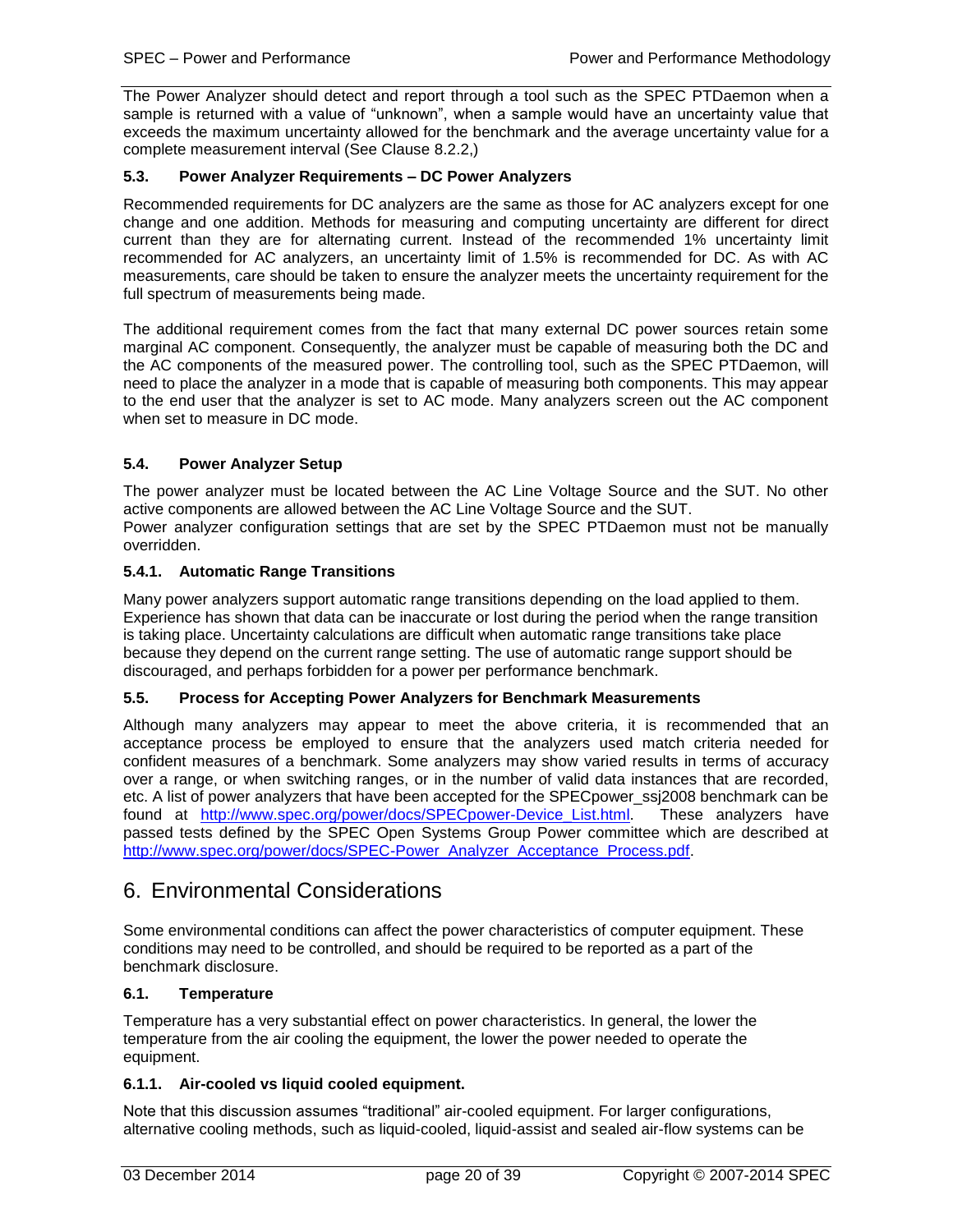much more power-efficient than cooling with ambient air. If the business model of the benchmark supports configurations of systems that use these cooling methods, some consideration to encourage them may be advisable. For example, the minimum intake temperature requirement could be removed if advanced cooling methods are employed.

Care should be taken, however, when comparing power ratings for air-cooled and liquid-cooled equipment, because the power characteristics of the air-conditioning equipment and the liquid cooling equipment are not included in this methodology and are quite probably different. At a minimum, full disclosure of the cooling methods should be required.

### <span id="page-20-0"></span>**6.1.2. Temperature Requirements**

Benchmarks should be defined to restrict the minimum acceptable temperature to an appropriate level. A minimum of 20 degrees Celsius (68 degrees Fahrenheit) is a good starting point. ASHRAE recommendations for data center equipment are for 18-27 degrees Celsius, with a notation that significant savings in cooling costs can be achieved by maintaining higher temperatures. A minimum higher than 20 degrees could be specified, such as 23 or 25 degrees Celsius (73-77 degrees Fahrenheit), although this could be problematic, as many data centers are maintained in the 22-23 degrees Celsius range.

It is not necessary to specify a maximum temperature threshold, as an increase in temperature will likely increase the power consumption of a computer system.

### <span id="page-20-1"></span>**6.1.3. Temperature Measurements**

Temperature should be measured no more than 50mm (approximately 2 inches) upwind of the main inlet for airflow to the equipment being benchmarked. If there are multiple inlet locations, a survey of temperatures should be taken, and the inlet with the lowest ambient temperature should be used to monitor temperature. Even for a configuration that includes several servers and/or storage units, a single temperature probe should be sufficient. There should be language in the rules of the benchmark that the test sponsor take steps to ensure that they are measuring at the coolest inlet.

Run rules should require some minimum threshold for temperature. For example they could require that the minimum measured temperature be no less than 20 degrees Celsius. Alternately, the rules could require that the average measured temperature be no less than 22 and that the minimum measured be no less than 18.

To ensure comparability and repeatability of temperature measurements, the following attributes for the temperature measurement device should be required in the benchmark:

- Logging The sensor should have an interface that allows its measurements to be read and recorded by the benchmark harness. The reading rate supported by the sensor should be at least 4 samples per minute.
- Uncertainty Measurements should be reported by the sensor with an overall uncertainty of +/- 0.5 degrees Celsius or better for the ranges measured during the benchmark run.

Temperature should be measured on a regular basis throughout the measurement. The low temperature measured should be reported with the benchmark disclosure. The test sponsor should be required to include a statement that they did not do anything to intentionally alter the temperature for any equipment inlet during the run of the measurement and that they measured the temperature at the air inlet expected to have the lowest ambient temperature.

### <span id="page-20-2"></span>**6.2. Humidity**

Current data indicates that humidity has an almost negligible impact on power characteristics. Therefore, it is not necessary to set minimum or maximum boundaries for relative humidity for a benchmark.

However, to ensure that currently unknown patterns do not exist, the test sponsor should be required to either report the relative humidity at the beginning of the test run or state that the relative humidity during the measurement was within documented operating specification of SUT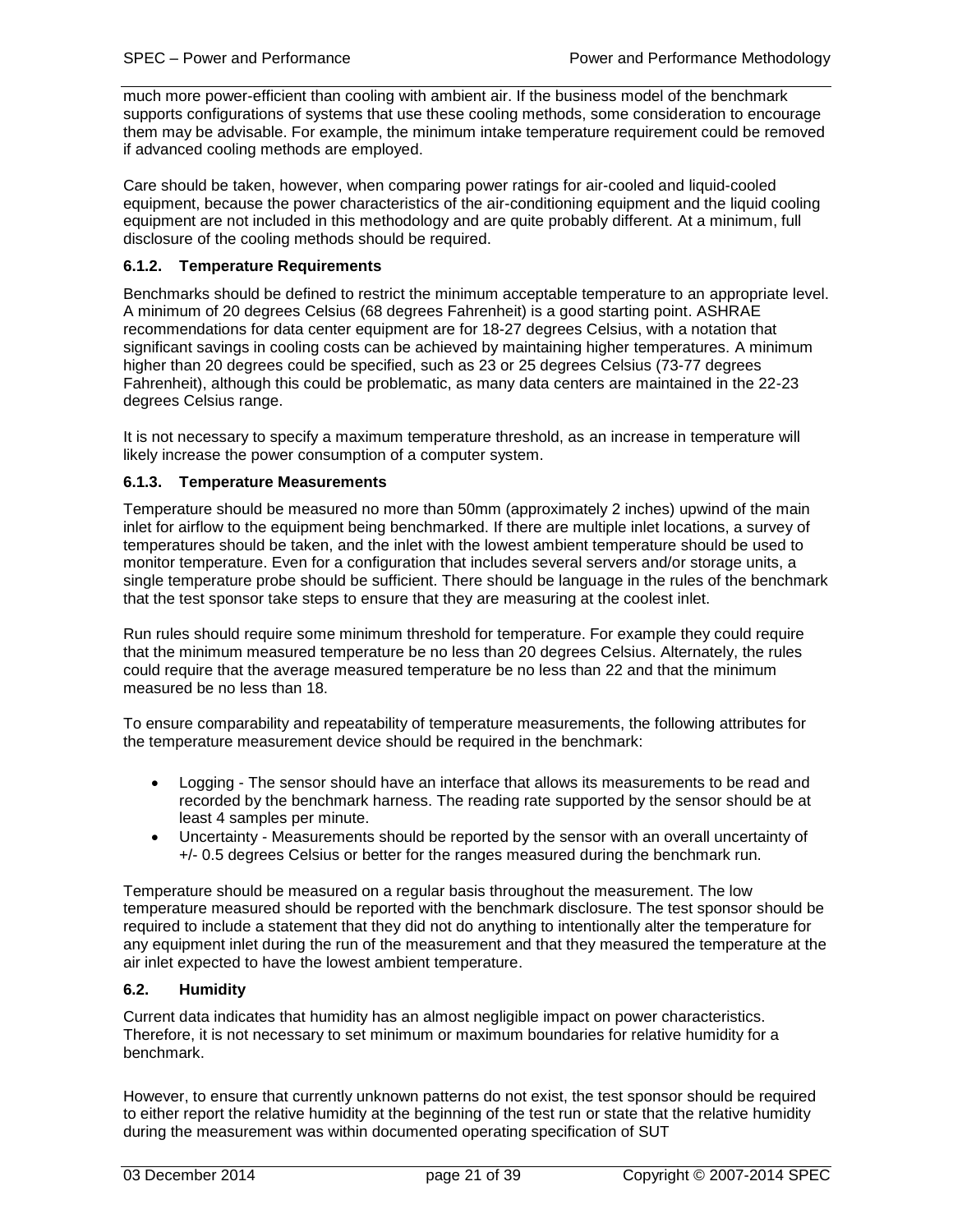### <span id="page-21-0"></span>**6.3. Air Pressure/Altitude**

Air pressure can affect the density of the air that is used to cool computer equipment, and therefore can affect the rate of heat exchange as air flows through the equipment. The effect of air pressure is not nearly that of temperature, but higher pressure will provide a beneficial effect in air-cooled systems. There is little concern with moderate variations in pressure due to weather or altitude, but rules should be enforced to prevent measurement in a hyper pressurized environment. A maximum of 1050 mill bars is reasonable to handle virtually all natural atmospheric conditions.

To ensure that currently unknown patterns do not exist, the test sponsor should be required to report either the air pressure in the room where the equipment is measured or the elevation where the measurement took place and include a statement asserting that nothing was done to overtly alter the air pressure during the course of the benchmark measurement.

### <span id="page-21-1"></span>**6.4. Air Flow**

Empirical evidence has shown that, except in extreme conditions, the flow of air around the equipment being measured makes little difference in the power characteristics of the equipment. Increased air flow can improve the delivery of cool air to the inlets of the equipment, but this will be monitored by measuring the temperature as directed in Clause [6.1.](#page-19-5)

The test sponsor should be required to report that nothing was done to overtly direct air toward or away from the measured equipment during the course of the benchmark measurement in a way that would be considered inconsistent with normal data center practices.

#### <span id="page-21-2"></span>**6.5. Power Source**

The line voltage and other characteristics can affect the efficiency of equipment that is connected to it.

The preferred Line Voltage source used for measurements is the main AC power as provided by local utility companies. Power generated from other sources often has unwanted harmonics that may not be measured correctly by many power analyzers, and thus would generate inaccurate results. The benchmark should specify that the Line Voltage Source needs to meet the following characteristics:

- Frequency:  $(50Hz, 60Hz) \pm 1\%$
- Voltage: (100V, 110V, 120V, 208V, 220V, 230V or 400V)  $\pm 5\%$

If a system is marketed in specific geographic locations, the use of the external power that is compatible with those locations should be recommended, and perhaps enforced. For example, if standard voltage is 100V, but a system is measured at 220V, an improvement in efficiency is likely to be measured that would not be delivered in a real environment.

The usage of an uninterruptible power source (UPS) as the line voltage source should be allowed, but the voltage output must be a pure sine-wave. This usage should be required to be specified in the benchmark disclosure.

Systems that are designed to be able to run normal operations without an external source of power (such as an internal battery) cannot be used to produce valid comparisons with systems that operate on external power, since the charging of the battery is not measured.

In some environments, a stable external power source is not available and must be supplemented with an artificially controlled power source. This should be allowed, if documented in the benchmark disclosure and if the following requirements are met:

- Total Harmonic Distortion of source voltage (loaded), based on IEC standards: < 5%
- The AC Power Source needs to meet the frequency and voltage characteristics defined by the benchmark
- The AC Power Source must not manipulate its output in a way that would alter the power measurements compared to a measurement made using a compliant line voltage source without the power source.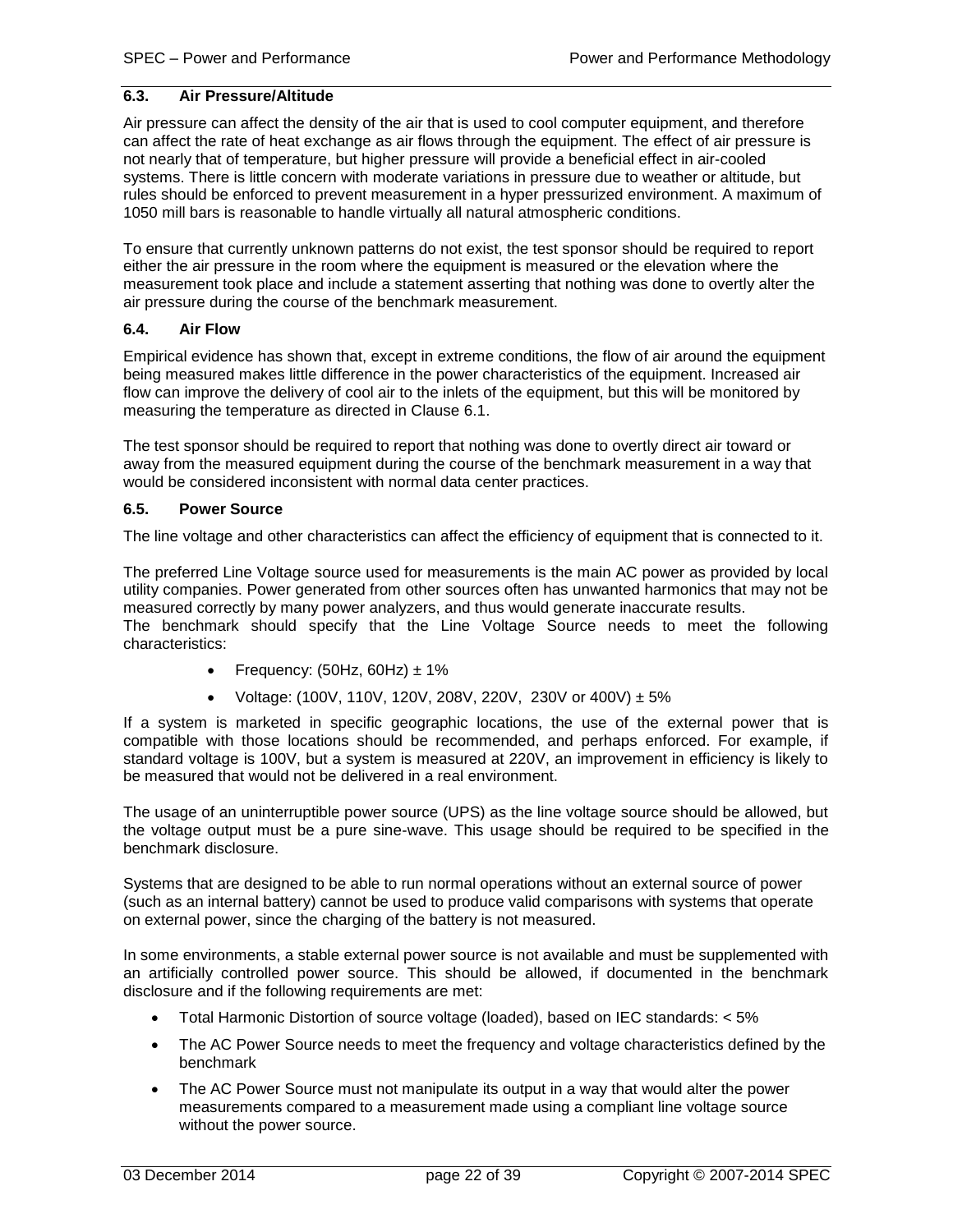The intent should be that the AC power source does not interfere with measurements such as power factor by trying to adjust its output power to improve the power factor of the load.

### <span id="page-22-0"></span>7. Performance/Power Metrics

### <span id="page-22-1"></span>**7.1. Power Measurements at Distinct Benchmark Measurement Intervals**

All power-measured benchmarks will have at least two distinct measurement segments: Benchmark at full performance and Active-Idle after benchmark. Some benchmarks will also include intermediate throughput intervals in the benchmark definition. The average power for each distinct measurement segment must be reported. This reporting is important because different customer environments will have different interests with regard to system utilization. A pool of single-purpose servers may operate at very low utilization most of the time, where Idle and 10% throughput intervals are most interesting. A large system designed to consolidate through virtualization could run near the 80% interval for much of the time and at idle for some of the time. For compute intensive environments, the target may be to use the system at 100% capacity almost all of the time.

The throughput and power measurements should be reported for every measurement segment, so that readers can interpret a collective metric and can draw specific conclusions at utilization points that are of interest to them.

### <span id="page-22-2"></span>**7.2. Computing a Benchmark Performance-per-Power Value**

Each benchmark that is defined to include power measurements will have a DIFFERENT Performance per Power rating, both because the Performance per Power calculation depends on the throughput values for the benchmark involved and because each benchmark targets a different business model. As such, the metric should be labeled in such a way as to discourage comparison across benchmarks. Terms like "ssjPerformance-per-Power" and "mailPerformance-per-Power" or "webPerformance-per-Power" appropriately separate the power metrics from different benchmarks.

**Note**: The term "Performance-per-Power" is used here to differentiate a performance/power metric from a typical performance metric. It does not imply that the metric must be so named. However, it is suggested that the performance rating be listed in the numerator and the power rating in the denominator. This is consistent with SPECpower\_ssj2008, the first industry standard benchmark to include a performance-per-power metric. The choice of numerator and denominator is made in this way so that the efficiency rating will have a larger value when there is greater power efficiency, much like miles per gallon. While a power-per-performance metric would also yield comparable results (liters per 100 km), it was felt that a performance-per-power rating would be more intuitive.

In determining the method for computation of a performance-per-power metric, the business model for the benchmark and the available measurement points should be evaluated.

Three key points:

- 1) Reporting information for benchmarks that include performance-per-power metric(s) must include at least the energy measurements from the SUT, as defined by the benchmark. It is recommended that the primary power metric include the energy requirements of the entire SUT (see note, below).
- 2) The performance-per-power metrics from different benchmarks are not comparable.
- 3) Within a benchmark, a higher performance-per-power value means that more work can be achieved for the same expenditure of energy.

Note: For benchmarks that rely on the performance and power characteristics of specific subsystems, such as a storage subsystem or a network switch, it may be advisable to require both the total SUT power measurement and measurements associated with specific subsystems. In some cases, a benchmark may be defined to use only the power from one subsystem as the primary metric. However, the power of the entire SUT must still be reported to ensure that the information is fairly portrayed. This is further described in Clause [4.](#page-13-1)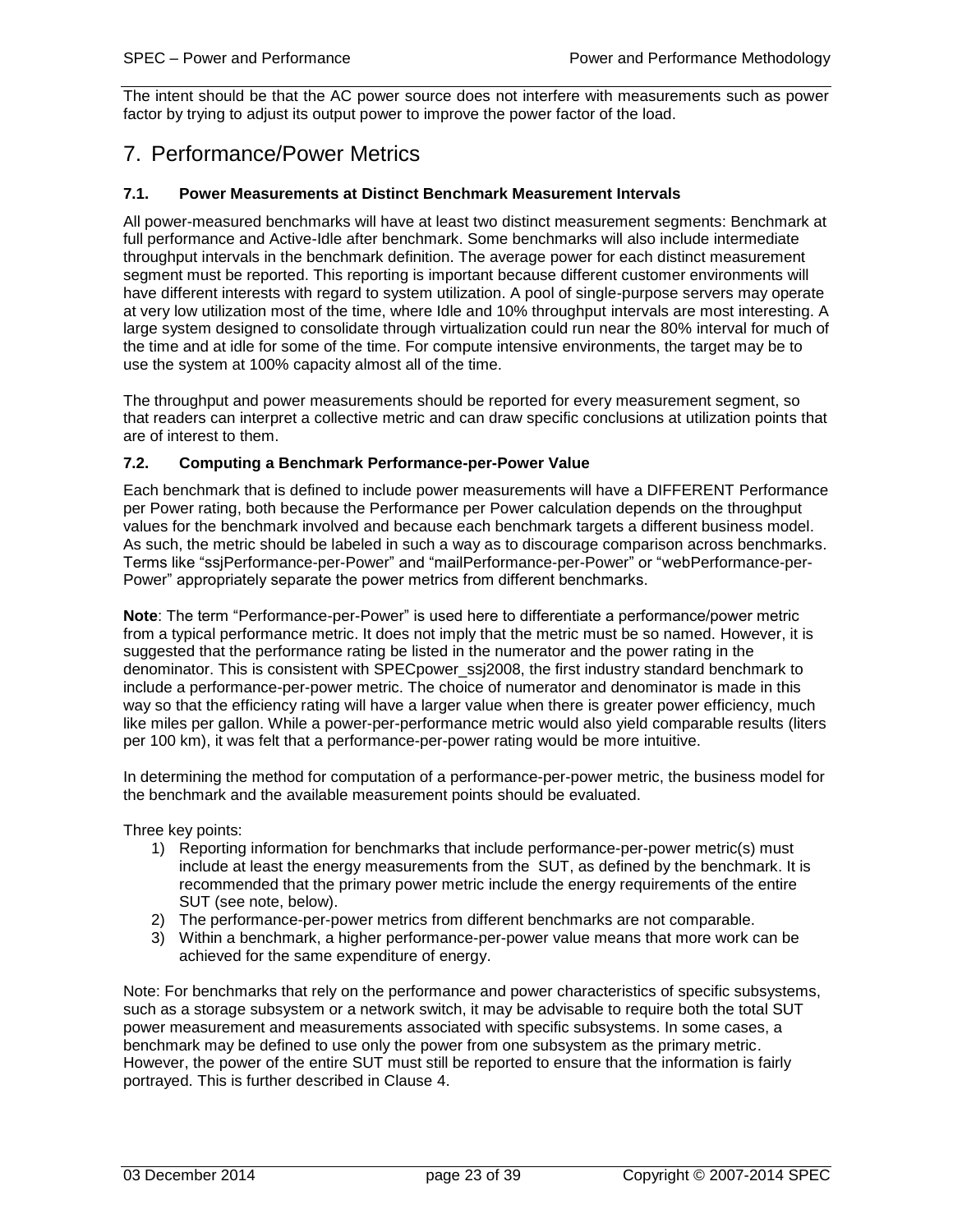Secondary metrics may also be defined, such as maximum throughput and the performance/power ratio at maximum throughput. If secondary metrics are defined to focus on a subset of the SUT, great care must be taken to ensure that they can be accurately represented and fairly compared. Secondary metrics should never be publicly reported without including the associated primary metrics.

### <span id="page-23-1"></span><span id="page-23-0"></span>**7.2.1. Case for Measurement Intervals of Equal Importance**

**Case 1:** If each point measured is of equal or near equal importance for the business model.

The performance-per-power result could be computed, as follows:

- 1. The total performance metric for each of the distinct measurement segments is computed and these totals are summed.
- 2. The average power measured for each benchmark segment, including the Active-Idle measurement is added together.
- 3. The quotient of the summed performance metric and the summed power measurements is reported as the performance-per-power value.

For example, consider a benchmark that has the following characteristics:

| <b>Segment</b> | <b>Throughput</b>      | <b>Measured Power</b> |
|----------------|------------------------|-----------------------|
| 100% Interval  | 100 furlongs/fortnight | 400 watts             |
| Active-Idle    |                        | 225 watts             |

In this case, the performance-per-power value would be  $(100+0)/(400+225) = 0.160$  Furlongs/Fortnight per watt (or 160 Furlongs/Fortnight per kilowatt).

**Note:** In this case, the Active-Idle measurement holds a full 50% of the weight of the power portion of the metric. A better representation may be to require two primary metrics – the 100% performance/power metric and the Active-Idle metric.

An example with multiple benchmark segments follows:

| <b>Segment</b> | <b>Throughput</b> | <b>Measured Power</b> |
|----------------|-------------------|-----------------------|
| 100% Interval  | 200 whatsits/hour | 400 watts             |
| 80% Interval   | 158 whatsits/hour | 375 watts             |
| 60% Interval   | 119 whatsits/hour | 350 watts             |
| 40% Interval   | 82 whatsits/hour  | 300 watts             |
| 20% Interval   | 41 whatsits/hour  | 250 watts             |
| Active-Idle    | O                 | 225 watts             |

In this case, the performance-per-power value would be

(200+158+119+82+41+0)/(400+375+350+300+250+225) = 0.316 whatsits/hour per watt (or 316 whatsits/hour per kilowatt

- **Note:** Even for the same system configuration, the two values are not comparable because the performance metric used for the numerator of the calculation is significantly different for each benchmark. They also differ because the relative importance of the idle measure in the first benchmark is replaced by the importance of multiple measures on a sliding scale in the second.
- **Note:** The units of this computed metric are throughput/watts. However, it is not an actual description of pure throughput/watts, since the values are computed over a range of measurements. A choice could be made to either make the result unit-less or to build a ratio between the result and a reference machine, which would default to be unit-less.

Example from SPECpower ssj2008: Using the same measurement result shown in Clause [3.5.1,](#page-9-0) above, the following shows the calculations for the performance-per-watt metric used in that benchmark. As one would expect, the system delivers the best performance per watt ratios at high utilization. Since the model used for the benchmark is to weigh each measurement interval equally, the actual benchmark rating is computed from the 11 measurement intervals and reported at the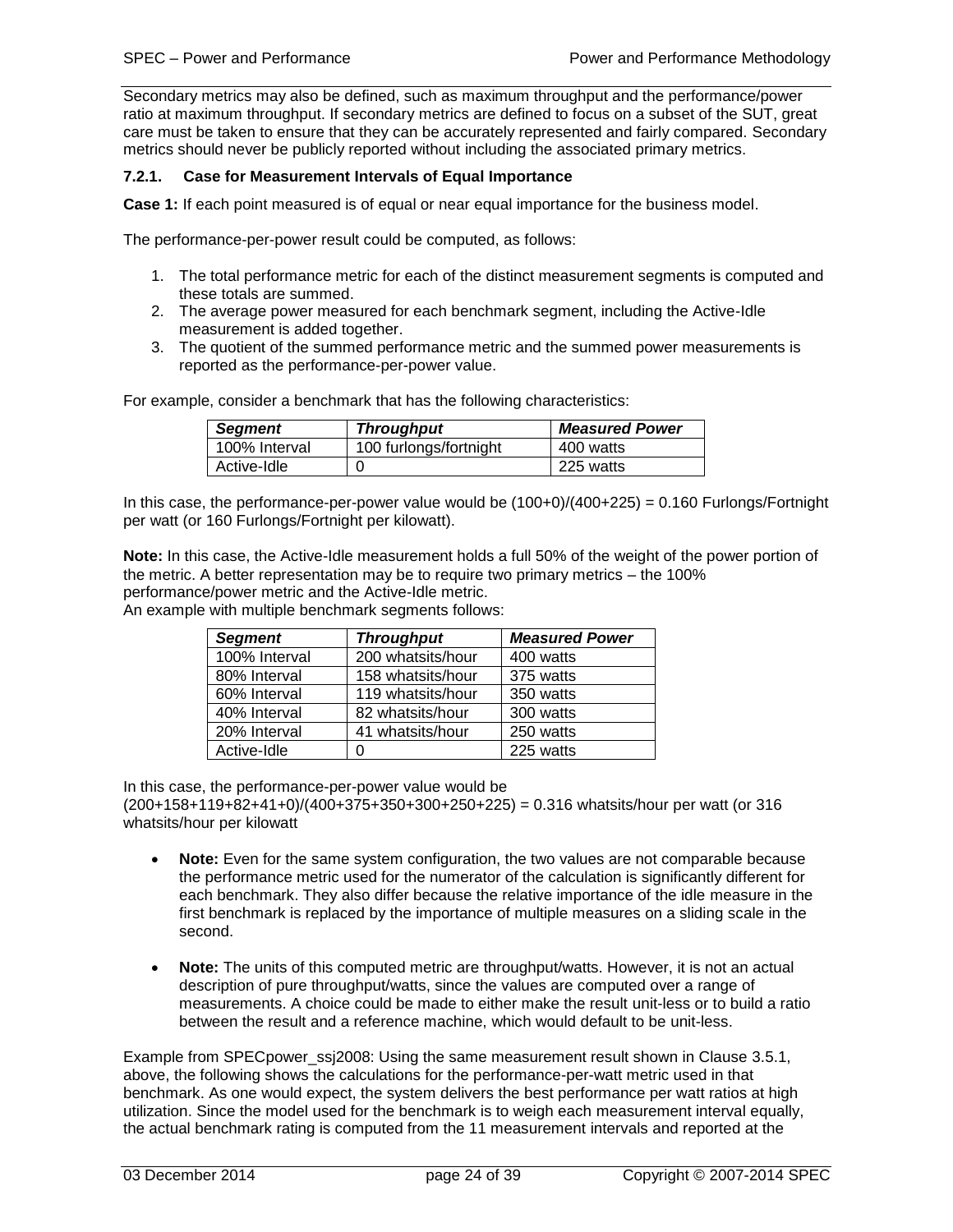bottom of this table. This demonstrates the need to ensure that only benchmark ratings that are computed with similar rules be compared with each other.

| <b>Performance</b> |                    |         | <b>Power</b>                                          |                                   |  |
|--------------------|--------------------|---------|-------------------------------------------------------|-----------------------------------|--|
| <b>Target Load</b> | <b>Actual Load</b> | ssi ops | <b>Average Power (W)</b>                              | <b>Performance to Power Ratio</b> |  |
| 100%               | 99.8%              | 190,234 | 119                                                   | 1,601                             |  |
| 90%                | 90.7%              | 172,967 | 116                                                   | 1,494                             |  |
| 80%                | 80.8%              | 154,130 | 112                                                   | 1,380                             |  |
| 70%                | 69.7%              | 132,811 | 106                                                   | 1,251                             |  |
| 60%                | 60.8%              | 115,866 | 99.8                                                  | 1,161                             |  |
| 50%                | 49.6%              | 94,582  | 90.9                                                  | 1,041                             |  |
| 40%                | 39.7%              | 75,792  | 82.5                                                  | 919                               |  |
| 30%                | 29.8%              | 56,857  | 74.4                                                  | 764                               |  |
| 20%                | 19.9%              | 37,980  | 68.2                                                  | 557                               |  |
| 10%                | 10.2%              | 19,410  | 62.8                                                  | 309                               |  |
|                    | Active Idle        | 0       | 56.7                                                  | 0                                 |  |
|                    |                    |         | $\overline{s}$ ssi ops / $\overline{s}$ power = 1,064 |                                   |  |

### <span id="page-24-0"></span>**7.2.2. Case for Measurement Intervals of Varied Importance**

**Case 2:** Benchmarks with distinct measurements that may not be of equal importance for the business model used.

When a benchmark includes distinct measurement intervals that contribute unequally to the performance metric, or that have different levels of importance relative to the business model of the benchmark, a strictly even weighting of the measurements as described in Clause [7.2.1](#page-23-1) may not be appropriate. For example, while showing the power measurement at Active-Idle may be important, that value may not have as much importance as the power measurement at full performance.

The Active-Idle measurement does not give any indication of the system's capacity to do work, so it could be that this metric should be downplayed in the final metric. The automotive equivalent would be to decide whether or not to give equal weights to the miles per gallon achieved when the automobile is moving and to the amount of fuel expended when the automobile is sitting at a stop sign. It is important to be efficient at the stop sign, but it may not be as important as efficiency while moving on the road. On the other hand, if the business model of the automotive benchmark were to require long periods of leaving the automobile parked but running, the idle efficiency would become much more important.

In this case, a decision must be made by the benchmark owners as to the importance of each measurement interval and how to deal with it in the primary performance-per-power metric.

Several possible decisions can be made, some of which are:

- Use only the power at maximum throughput for the primary metric, but report other measurements for information
- Measure energy use for each measurement interval that contributes to the primary performance metric and report the benchmark throughput metric (operations per unit of time) divided by the total energy use (Note that operations per second divided by kilowatt-hours yields a value that is effectively equivalent to operations per kilowatt.)
- Apply a weighting factor to the power measured at each measurement interval, and include that in the formula.

Each of these, and quite likely other valid methods, will yield different mathematical results. The key points are to stay as true to the business model of the benchmark as possible and to deliver a metric that is both comparable across systems and easy to understand.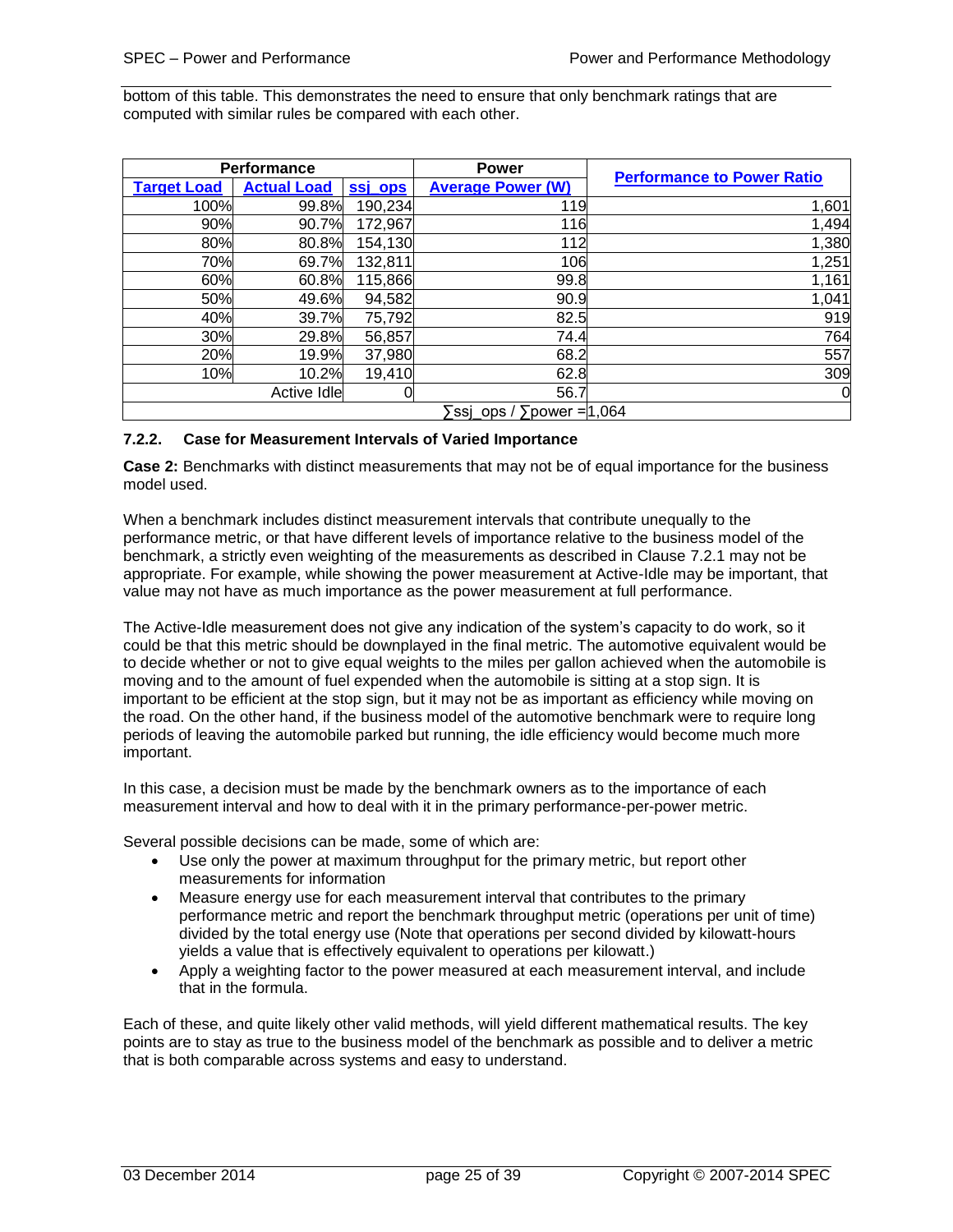### <span id="page-25-0"></span>8. Reporting

As with typical performance benchmarks, a significant amount of reporting is required to ensure that benchmarks were executed correctly and completely. This includes information regarding the measurement environment, the SUT, the performance characteristics and the power characteristics. Reporting of this information helps to ensure reproducibility, comparability and reliability of measurements and allows them to be verified for compliance. Most of the areas listed in the earlier sections of this document will require some level of reporting.

### <span id="page-25-1"></span>**8.1. Environment and Pre-measurement Reporting**

Recommended information to be verified before preparing the result report, preferably before starting the measurement includes:

- A complete description of the SUT, including orderable/configurable components that can affect either performance or power measures
	- $\circ$  Sufficient information to allow the system configuration to be replicated by another party, if desired, and
	- o Tuning or other optimization changes made to achieve the benchmark result
- It is also advisable to require reporting of benchmark control system configurations, benchmark and control code levels and similar information that may be needed to both reproduce the results and to verify that the benchmark was correctly measured.
- Line voltage characteristics must comply with one of the supported specifications
	- o Power Line Frequency (50Hz or 60Hz or DC)
	- o Power Line Voltage (100V, 110V, 120V, 208V, 220V, other)
	- o Power Line Phase characteristics (single phase, two-phase, three-phase)
	- o Power Line source (wall, UPS, regulator, etc.)
- Altitude of measurement laboratory and a statement if artificial air pressure was employed
- The basic information to verify the correct calibration of the power analyzer should be required to be reported and verified
	- $\circ$  Information to identify the specific power analyzer device (vendor, model, serial number)
	- $\circ$  Information to identify the calibration event (calibration institute, accrediting organization, calibration label)
	- o Calibration date
	- o Voltage and Amperage range-settings of the power analyzer(s)
- Temperature sensor used
- Any other data required to be reported for the performance measurements

**Note:** Some geographical locations do not have stable line voltages and may require some form of regulator or uninterruptible power supply to deliver consistent power to the SUT. In other cases, a measurement for a non-local configuration (such as European line characteristics in a United States measurement or vice versa) may require a device to perform power conversion. This should be allowed as long as it is declared in the benchmark disclosure and no steps are taken to artificially optimize the measurement. The power analyzer(s) must be placed between the power source device and the SUT.

### <span id="page-25-2"></span>**8.2. Measurement Reporting**

### <span id="page-25-3"></span>**8.2.1. Performance Reporting**

Performance reporting is typically dictated by the performance benchmark that is being used to create a performance-per-power benchmark. Performance information (throughput, response times) and stability information (reported and recovered errors, for example) is likely required for at least every consistent measurement interval in the benchmark.

There are sufficient examples of required performance reporting in the various benchmarks maintained by SPEC that further detail is unnecessary here.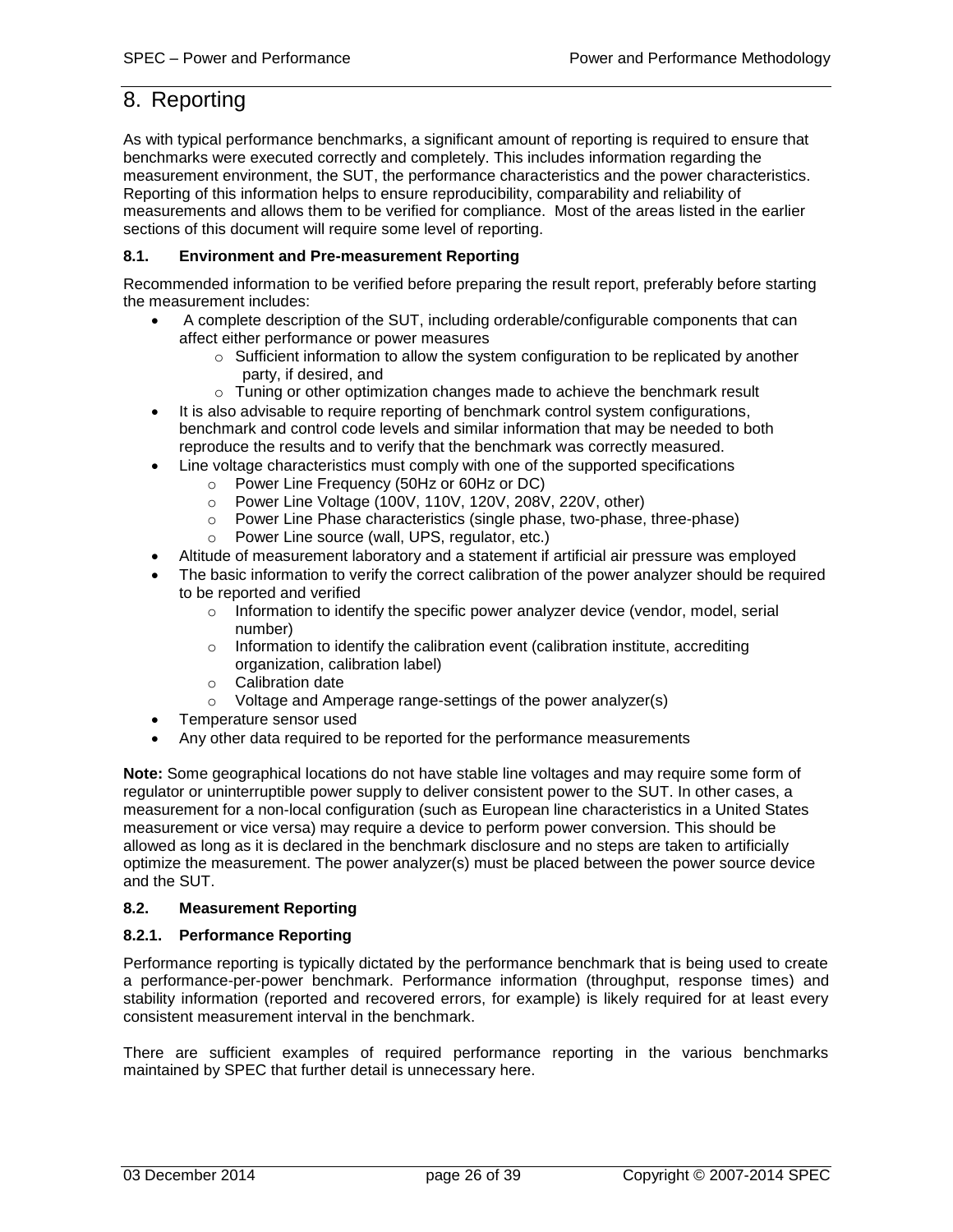### <span id="page-26-0"></span>**8.2.2. Power Reporting**

For each analyzer used and each distinct measurement interval, the following information should be reported:

- Average voltage
- Average current
- Average power
- Average power factor
- Minimum ambient temperature
- Performance metric or sub-metric
- Power readings as reported by SPEC PTDaemon
	- $\circ$  The benchmark should report the number of samples that may have a return value "Unknown."
	- $\circ$  The benchmark should report the number of samples that may have an uncertainty value that is greater than the maximum allowed for each measurement interval. (SPEC PTDaemon is capable of reporting this.)
	- $\circ$  The benchmark should report the Average uncertainty for all sampling periods of a measurement interval.

If subsystem metrics are used, these values should be reported for each subsystem.

For the complete benchmark, the above values should also be reported, with suitable calculations to merge the data points, except that average power factor is not meaningful when multiple measurements are involved.

### <span id="page-26-1"></span>**8.2.3. Power Factor Considerations**

At the present time, this methodology only recommends reporting of the average power factors for each analyzer at each measurement interval. However, it may be appropriate to include additional requirements on the power factor. For example, since the power factor contributes to the actual energy that must be expended to produce the power consumed by the System Under Test, a benchmark could require a minimum power factor to achieve a valid result, or could penalize a result with a low power factor by applying some reduction in the metric if the power factor is below a specified threshold.

#### <span id="page-26-2"></span>**8.2.4. Measurement and Reporting from Multiple Components**

Power characteristics should be measured for the entire SUT. If there are several components in the SUT that are separately powered, they should be separately measured and reported or connected through a power strip or power distribution unit that is directly connected to a power analyzer. Some single components have dual line cords. In this case, the power characteristics of both lines must be measured, either with separate analyzers or by using a power consolidation strip between the SUT and the analyzer.

Some benchmarks may have such complex configurations that there are multiple identically configured components needed to satisfy the performance requirements of the benchmark (for example, multiple storage drawers in a rack). While the preferred scenario is clearly to measure all components of the SUT, the benchmark owners may elect to devise some method for measuring power on a subset of components and computing power requirements for the entire SUT. The accuracy of such a methodology is questionable, so benchmark owners may decide to apply some contingency factor to ensure that such a calculation always shows at least as much power as is really used by the SUT.

### <span id="page-26-3"></span>**8.2.5. Aggregation of Multiple Power Analyzer Measurements**

In situations where multiple power analyzers are used to measure power requirements of a SUT, or where approximations are made to apply measurements of one component in the SUT to multiple "identical" components, obtaining accurate measures of the recommended metrics will be more challenging.

**Average Total Power** will be the sum of the average power measures for each subset measured.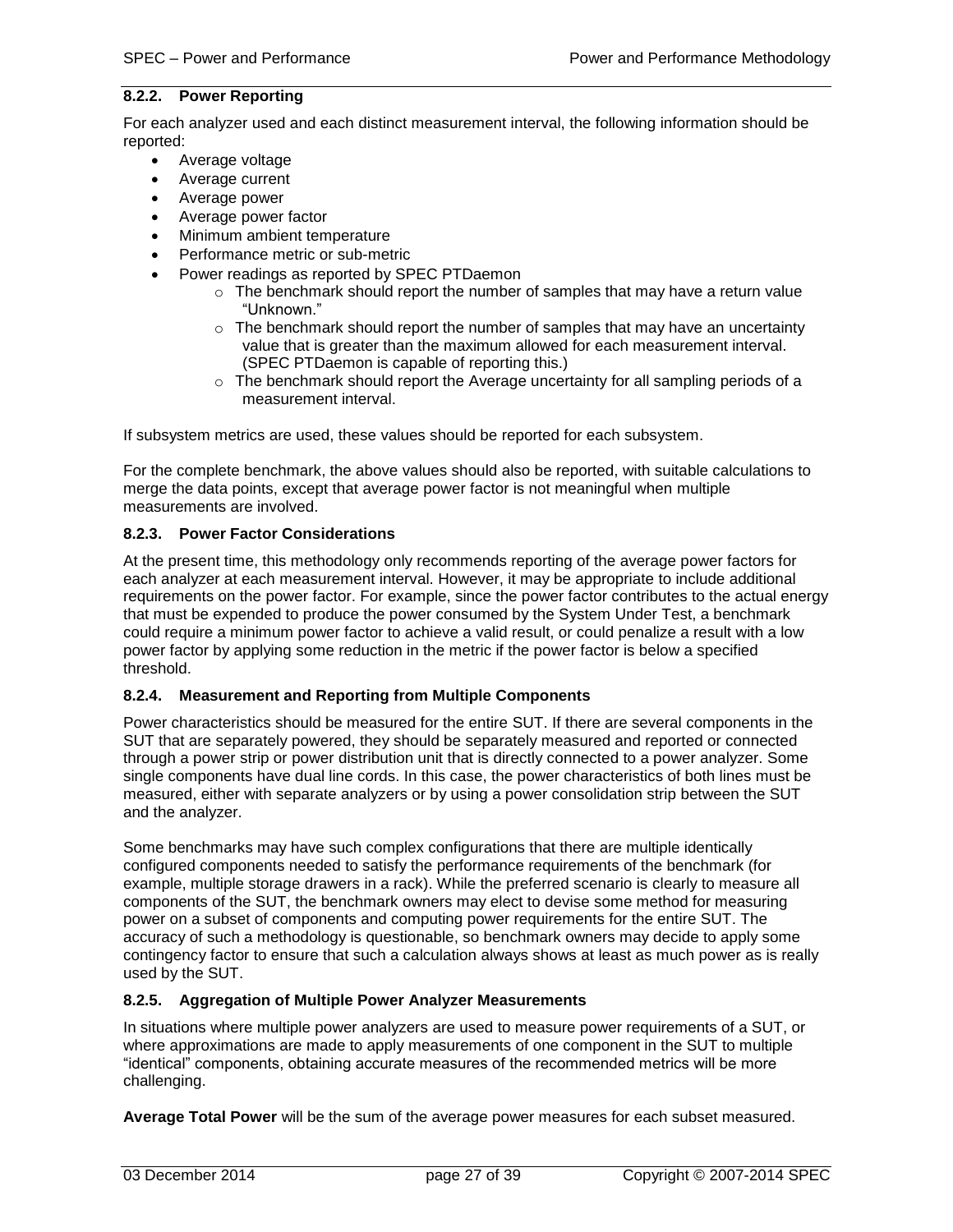### Average

**Average Power Factor** is not recommended. Prorating the power factor across multiple analyzers may be of limited value. It is more appropriate to only require reporting of the measured power factor from each individual power analyzer, without attempting to aggregate them.

**Average Voltage** and **Average Current** MIGHT be meaningful if the target voltage is the same for all components of the SUT. However, it will not be meaningful if some components are operating on a different voltage base from others (115 volts versus 208 volts, which are both available in the United States, for example.) Consequently, this methodology does not recommend aggregation of voltage and current from multiple power analyzers.

**Peak Voltage, Peak Current and Peak Power**, if desired for benchmark reporting, can only be accurately represented if the second-by-second measurements are prorated by the average power percentage of the total. Even this is not a completely accurate representation and it may be best to report these items only as a part of detailed reporting of individual power analyzers used in the measurement and not as aggregated results.

**Note:** This methodology does not include these values as essential for benchmark reporting, but some benchmarks may choose to include them.

**Examples**: Consider the following 5-second measurement of a SUT connected through three analyzers. The measures are exaggerated from what one would expect in reality to make the calculations more interesting. Text in blue, standard font is what would be reported by the individual power analyzers. Text in *red*, *italic* font is additional computation using the methods described above.

Observe that, because Analyzers A, B and C operate in the 115 volt, 208 volt and 230 volt ranges, respectively, that the row labeled "ProRated Volts" shows values that are essentially meaningless, which also means the row labeled "ProRated Amperes" is equally meaningless. The ProRated Power Factor is also of little value. The only aggregated value of confidence is the Total Watts row, which is a valid measure even if portions of the SUT are operating at different voltage levels.

The final averages, shown in *bold italic* values in the lower right are the same whether they are calculated from the end-of-measurement averages in the right hand column for each analyzer or from the prorated values for the total SUT in the lower rows. Thus, except for when peak values or detailed plotting of results is desired, it will be easiest to compute the values from the averages delivered by each power analyzer for each interval. As previously mentioned, the average total value with the most confidence in the table, below, is the average Watts. Other values require formulas that prorate them based on relative power contribution for each analyzer. The results of these formulas may be difficult to understand and could be misleading. Only total watts for each distinct measurement period are recommended as a requirement for a benchmark with a power metric.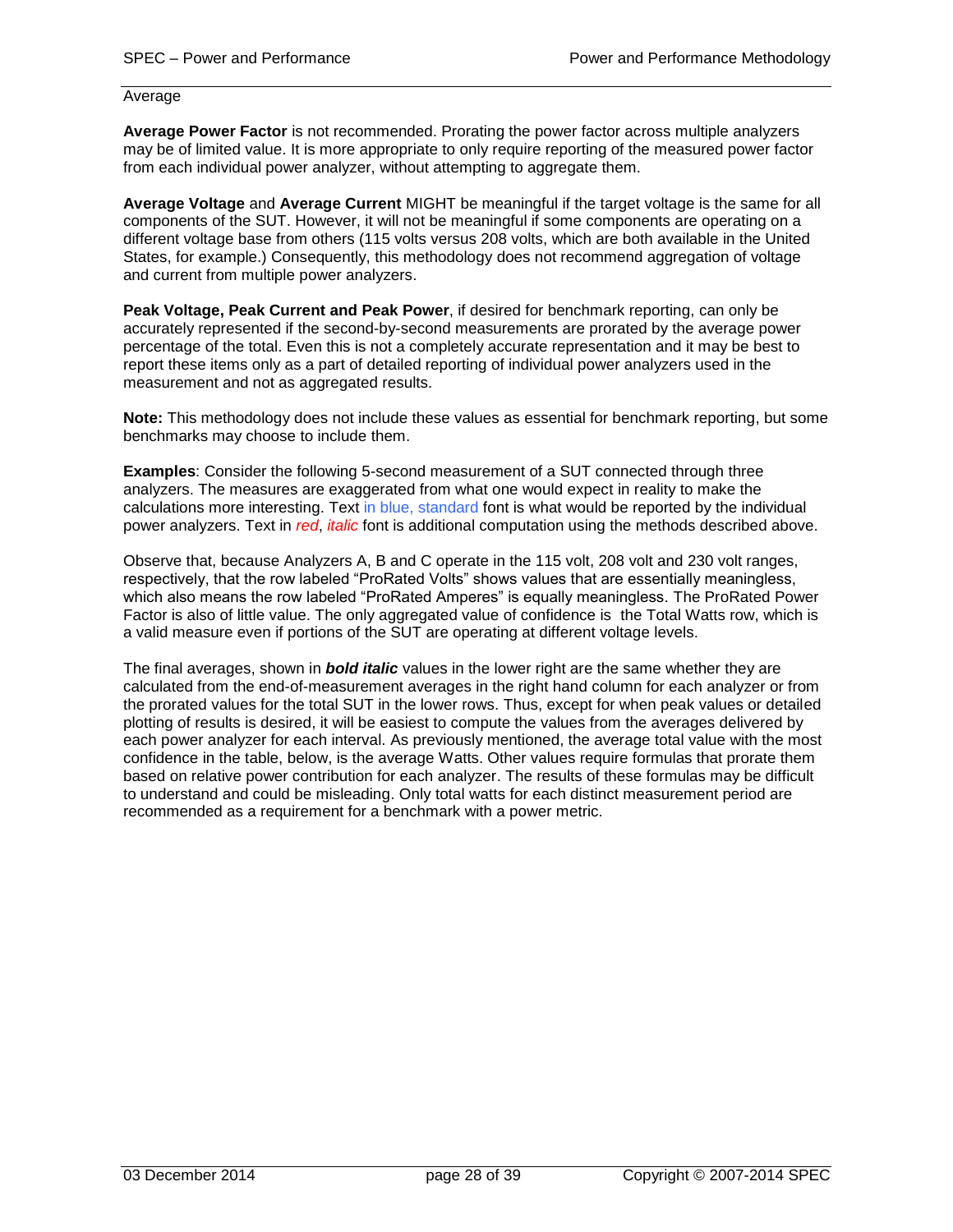|                                                  | Second 1 | Second 2         | Second 3 | Second 4         | Second 5 | Averages |
|--------------------------------------------------|----------|------------------|----------|------------------|----------|----------|
| Analyzer A<br>Volts                              | 100      | 110              | 115      | 110              | 120      | 111      |
| Analyzer A                                       | 2.5      | $\overline{3.0}$ | 2.5      | 3.0              | 2.5      | 2.7      |
| Amperes                                          |          |                  |          |                  |          |          |
| Analyzer A<br>Watts                              | 220      | 260              | 250      | 280              | 230      | 248      |
| Analyzer A<br><b>PF</b>                          | .88      | .79              | .87      | .85              | .82      | .84      |
| Analyzer B<br>Volts                              | 208      | 208              | 208      | 208              | 208      | 208      |
| Analyzer B<br>Amperes                            | 5.0      | 6.0              | 7.0      | 8.0              | 9.0      | 7.0      |
| Analyzer B<br>Watts                              | 1000     | 1100             | 1200     | 1300             | 1400     | 1200     |
| Analyzer B<br>PF                                 | .96      | .88              | .82      | .78              | .75      | .84      |
| Analyzer C<br>Volts                              | 230      | 225              | 220      | $\overline{225}$ | 235      | 227      |
| Analyzer C<br>Amperes                            | 2.0      | 2.1              | 2.2      | 2.3              | 2.4      | 2.2      |
| Analyzer C<br>Watts                              | 420      | 420              | 420      | 420              | 420      | 420      |
| Analyzer C<br>PF                                 | .91      | .89              | .91      | .74              | .74      | .84      |
| ProRated<br>Volts - no<br>value or<br>misleading | 186      | 182              | 183      | 183              | 190      | 185      |
| ProRated                                         |          |                  |          |                  |          |          |
| Amperes-                                         |          |                  |          |                  |          |          |
| no value or                                      |          |                  |          |                  |          |          |
| misleading                                       | 33       | 42               | 38       | 45               | 32       | 38       |
| ProRated                                         |          |                  |          |                  |          |          |
| $PF - no$                                        |          |                  |          |                  |          |          |
| value or<br>misleading                           | 0.94     | 0.87             | 0.85     | 0.78             | 0.76     | 0.84     |
| <b>Total Watts</b>                               | 1640     | 1780             | 1870     | 2000             | 2050     | 1868     |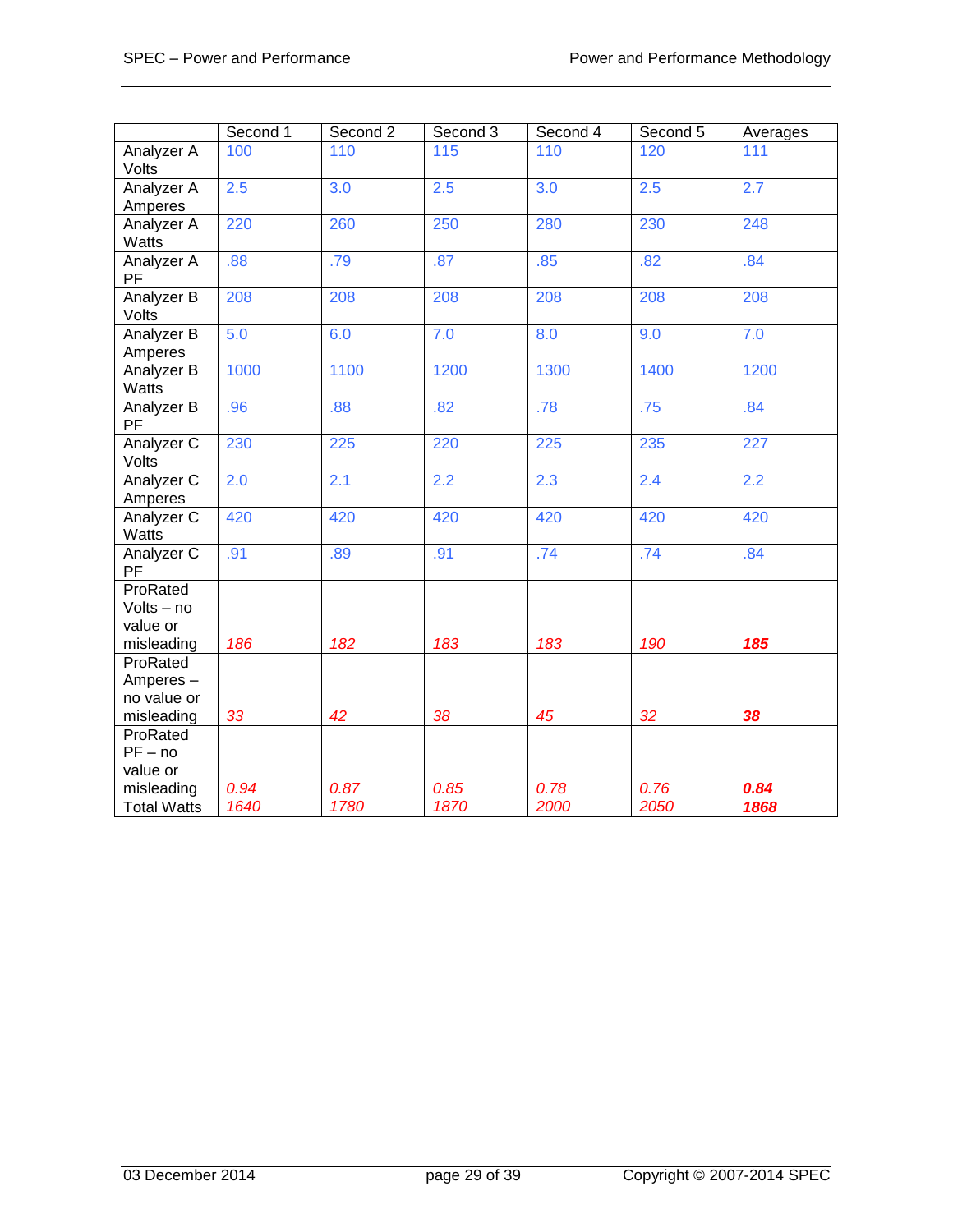### <span id="page-29-0"></span>9. Automation and Validation

Much of the information that is reported will require validation to ensure that the benchmark was run correctly. This can either be done manually, or as a part of the automation tools that will be created to control the benchmark. While neither automated benchmark control nor automated validation is required to collect and report benchmark results, including automation tools will greatly enhance the probability of generating results that are correct and comparable.

### <span id="page-29-1"></span>**9.1. Integration of Commands to Collect Power and Thermal Data**

Measurements of performance and power will be most easily accomplished if the controlling application or tool used to initiate, control and record results for the performance benchmark can also exercise control and record results for the power monitoring and thermal monitoring devices. Many monitoring devices have command interfaces where actions can be controlled via the call of APIs. If devices that do not support API control interfaces are allowed to be used in the benchmark, then sufficient run requirements must be in place to ensure that the power metrics can be properly aligned with the performance metrics.

SPEC benchmarks can make use of the SPEC Power and Temperature Daemon (SPEC PTDaemon) that can control several popular power analyzers and temperature sensors The SPEC PTDaemon translates vendor-specific command and hardware interfaces into a consistent API that hides the power analyzer and thermal sensor details from the benchmark harness. Much of the SPEC PTDaemon code was developed for SPEC by member companies, and the current license agreement is for non-profit organizations only. For organizations outside of SPEC, inquiries should be made to info@spec.org. There are many analyzers that are supported by the code – not all of which will produce compliant benchmark results. Current power analyzers and temperature monitors supported by the software can be found at http://www.spec.org/power/docs/SPECpower-Device List.html. Analyzers that are compliant with the SPEC\_ssj2008 benchmark are so designated in this list. As additional measurement devices are identified that satisfy the criteria listed above, the interfaces for these devices may be integrated into the SPEC code. Internal and external inquiries should be directed as listed above.

Note: This does not imply that all power analyzers and temperature sensors listed above satisfy the requirements identified in this document. A separate list of measurement devices that are qualified to be used for published results should be included in the run rules for the benchmark.

### <span id="page-29-2"></span>**9.2. Controlling Power and Performance Benchmarks**

Performance benchmarks can be driven by a driver that is either internal to the SUT or external to it. Typically, unless the driver comprises such a small fraction of the workload that it doesn't affect the result, the best performance is achieved with an external driver. This allows the driver to regulate and monitor workload requests to the SUT. On the other hand, many benchmarks are self-driven, where the driver function is a part of the system load. In this case, the only external interface that is needed is the command to begin the benchmark.

For power measurements, it is almost certain that an external measurement device will be required. Even if a SUT has the capability to monitor power characteristics internally, a benchmark requires measurement methods that are certifiably consistent, which would likely exclude internal measures.

Since the power metric will almost certainly be obtained from an external analyzer and since the performance metric could be obtained from an external source, this methodology is written from the perspective of having the workload driver and the monitors for throughput and power external to the SUT. Except for the actual power analyzer, it is logically possible to integrate these functions within the SUT, but they will be represented as external to the SUT, here.

The more automated controls that can be included in a benchmark, the easier it will be to check results for validity and achieve comparable results. This is true for performance benchmarks. It is also true for benchmarks that measure power and performance. Areas that can be automated include

• Documenting the configuration of the SUT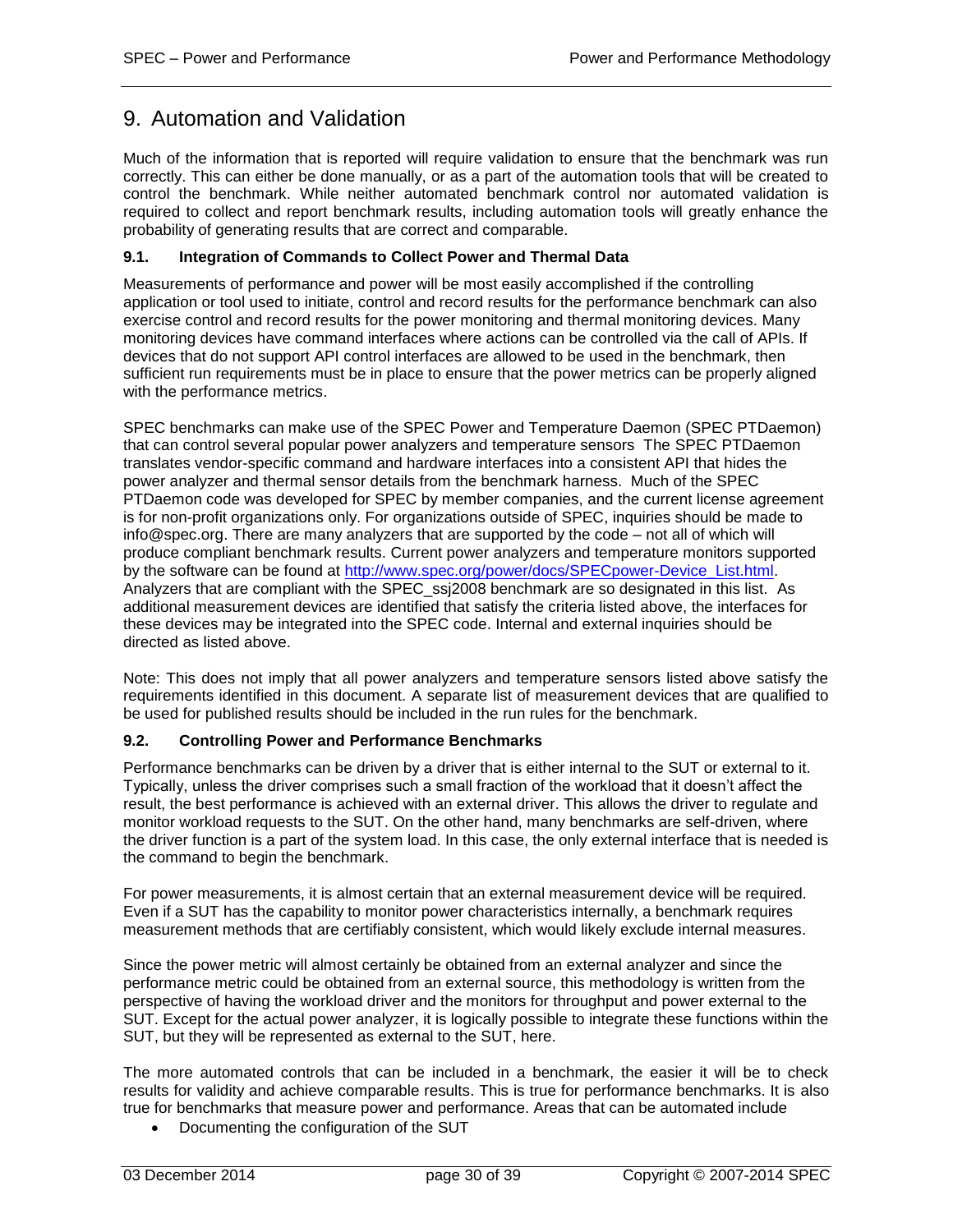- Documenting the power analyzer used and the settings for the analyzer during the measurement
- Automating the execution of the workload
- Synchronizing the measurement of power and temperature with the workload
- Validation that the workload met performance criteria
- Validation that the benchmark environment was always in compliance with benchmark criteria
- Validation that the power analyzer(s) and temperature probe(s) are among the lists of accepted devices for the benchmark
- Validation that the power measurements met power criteria
- Validation that the uncertainty in power measurements is within the criteria set for the benchmark

The figure below represents a generic benchmark environment that is capable of driving and monitoring both performance and power components of the workload:

The functions of the measurement server are:

- 1. Start and stop each segment (phase) of the performance benchmark
- 2. Control the workload demands for the performance benchmark
- 3. Start and stop collection of power data from the power analyzer so that power data and performance data from each phase can be correlated.
- 4. Store log files containing benchmark performance information and benchmark power information.
- 5. Include logic to convert the raw data to the format needed for reporting, submission and validation of the benchmark.
- 6. Collect and store environmental data, if automated for the benchmark. Optionally, there may also be some logging functions required within the SUT, such as resource utilization and potentially some throughput performance information.

### <span id="page-30-0"></span>**9.2.1. SPECpower Control and Collect System**



SPEC benchmarks can make use of a Control and Collect System application that was implemented for the SPEC power ssiz008 benchmark to manage the steps identified in clause [3.5](#page-8-0) of this document. The design is flexible enough to be adapted to multiple power analyzers and multiple SUT servers, although there is clearly some benchmark-specific logic that would need to be altered for new benchmark implementations. Much of this code was developed for SPEC by member companies, and the current license agreement is for SPEC benchmarks only. For organizations outside of SPEC, inquiries should be made to [info@spec.org.](mailto:info@spec.org)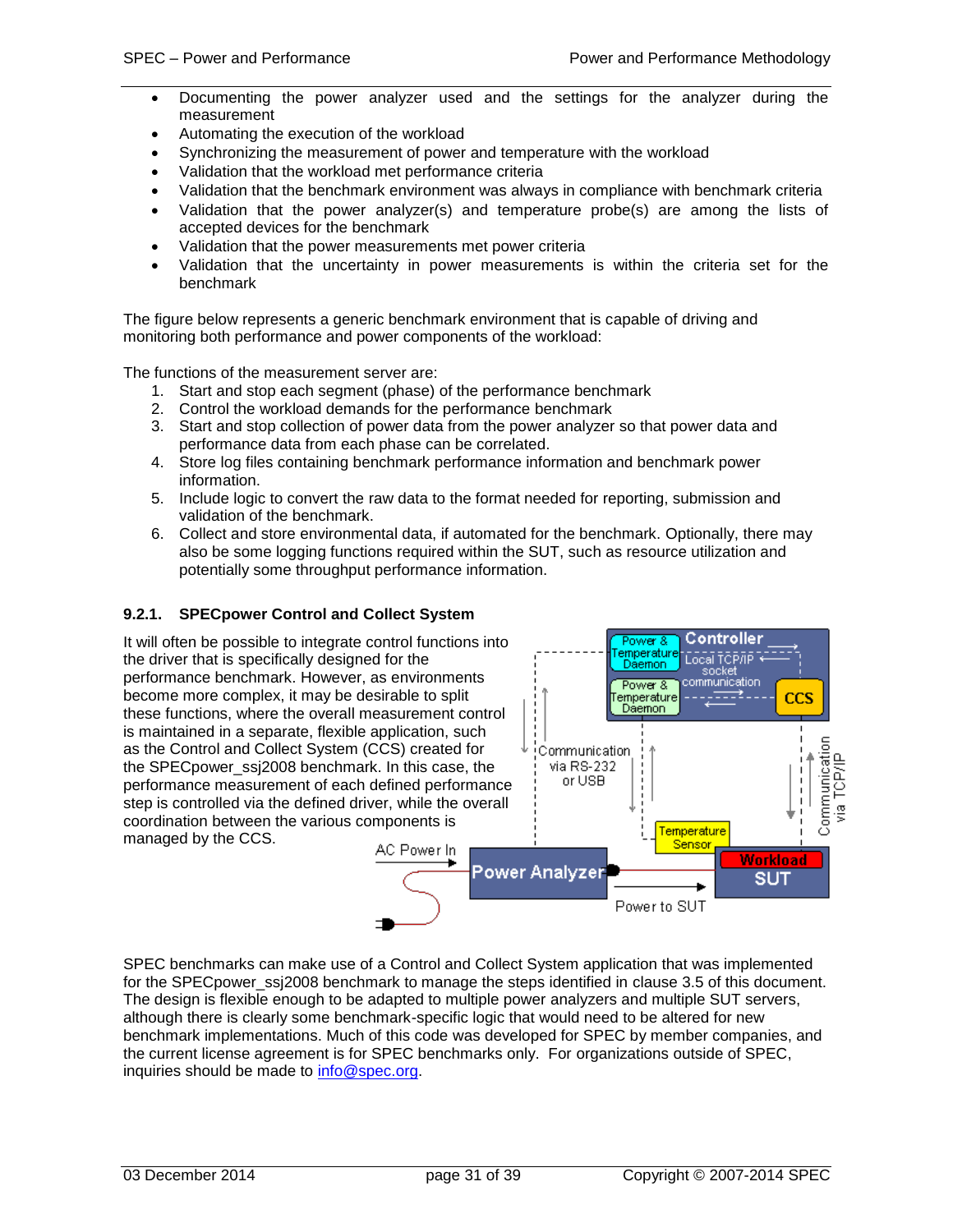### <span id="page-31-0"></span>10. Fair Use Considerations

In order to promote fair use of benchmark results, rules should be established to control how benchmark information can be used in public information. The following is a partial list of recommended rules:

- Do not allow estimated results to be publicly disclosed or compared to measured results
- Do not allow comparisons of power or performance per power results that come from multiple benchmarks
- Require that if any measured data from the disclosure is used, the primary metric for the systems being compared must be disclosed in close proximity.
- Require that when comparing measured performance and/or power data from any target load level, both the performance and the power results for that target load also must be disclosed in close proximity.
- Require that when comparing performance and/or power measurements at different target load levels, the comparisons must also include the performance and power at the 100% target load level in close proximity.
- Consider what restrictions should be placed on what types of systems can be compared. For example, it is not recommended to allow comparisons between servers and personal systems
- In a comparison of benchmark results that include multiple nodes, require that the number of nodes for each SUT must be stated.
- In a comparison of benchmark results that include multiple nodes, when deriving performance and/or power information from a multi-node result, the derivations must also include the number of nodes and the calculation method in close proximity.
- Since the Active Idle measurement interval does not have a performance load level, comparisons of Active Idle intervals must include the primary metric and the performance at the 100% target load level in close proximity.
- Specifically identify what benchmark information can be compared and what, by omission in the list, cannot. For example,
	- $\circ$  The performance and the performance per watt at each load point might be allowed for comparisons, but detailed transaction response data that is used to validate the benchmark result should not be compared.
	- o Calibration measurement information should not be used for comparisons

"Close proximity" as used above is defined to mean in the same paragraph, in the same font style and size, and either within 100 words or on the same presentation slide.

The following paragraphs are examples of acceptable language when publicly using SPECpower\_ssj2008 results for comparisons.

- 1. When fully loaded, Server X provides more performance and consumes less power than Server Y. Server X scores: (95,853 ssj\_ops and 276W) @ 100% target load vs. Server Y:  $(40,852 \text{ ss})$  ops and 336W) @ 100%. The SPECpower  $ssj2008$  overall ssj\_ops/watt are Server X: 203 and Server Y: 87.4 [1].
- 2. Server X provides greater efficiency than Server Y. The SPECpower\_ssj2008 overall ssj\_ops/watt for 4-node Server X is 203 and for 2-node Server Y is 87.4 [1].
- 3. Server X does not pass 250W until near full load, whereas Server Y reaches it much earlier. Server X scores (79,346 ssj\_ops and 252W) @ 90% target load while Server Y scores (8,237 ssj\_ops and 254W) @ 30%. When fully loaded, Server X scores (95,853 ssj\_ops and 276W) @ 100% and Server Y scores (40,852 ssj\_ops and 336W) @ 100%. The SPECpower\_ssj2008 overall ssj\_ops/watt are Server X: 203 and Server Y: 87.4 [1]
- 4. Server X uses only 50W at the Active Idle point, compared to 255W at Active Idle for Server Y. Server X scores (185,000 ssj\_ops and 200W) @ 100% target load and Server Y scores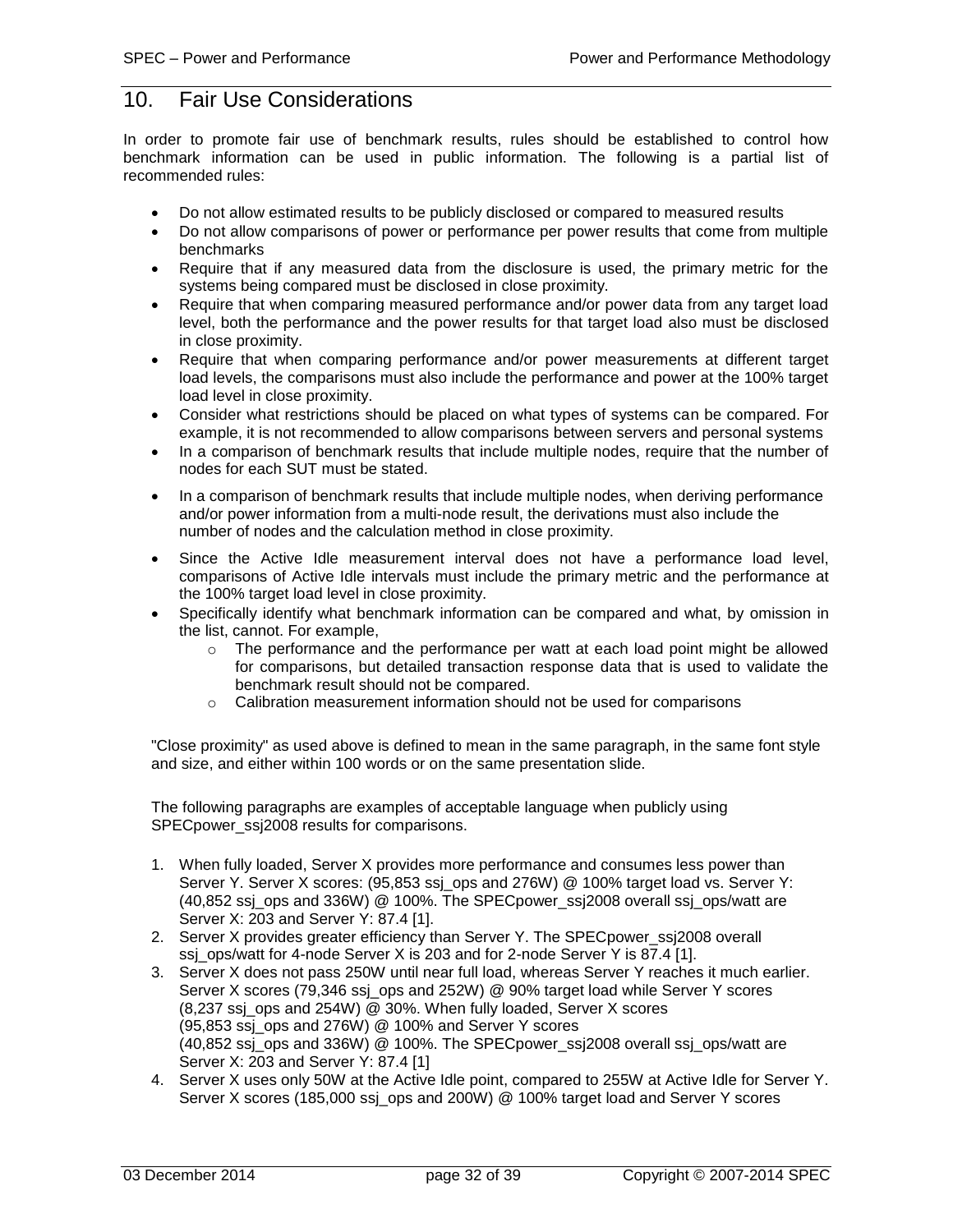$(240,000 \text{ ss}$  ops and 200W) @ 100%. The SPECpower  $ssj2008$  overall ssj\_ops/watt are Server X: 512 and Server Y: 450 [1]

5. Server X provides better performance and uses less power than the individual nodes of Server Y. The single node server X scores (766 ssj\_ops and 1,050W) @ 100% target load level. Server Y is a 10-node server which scores (2,550 ssj\_ops and 10KW) @ 100% -- which means that on average each of the nodes uses (255 ssj\_ops and 1000W) @ 100%. The SPECpower\_ssj2008 overall ssj\_ops/watt results are Server X: 415 and Server Y: 325 [1]

Note: The above examples assume the inclusion of a footnote similar to: [1] Comparison based on results for the named systems as published at www.spec.org as of 26 January 2011. SPEC**®** and the benchmark name SPECpower\_ssj**®** are registered trademarks of the Standard Performance Evaluation Corporation. For more information about SPECpower, see www.spec.org/power\_ssj2008/.

### <span id="page-32-0"></span>11. Appendix – Terminology

### <span id="page-32-1"></span>**11.1. RMS**

The root mean square (RMS) is a statistical measure of the magnitude of a varying quantity. The RMS value of a signal is the amplitude of a constant signal that yields the same average power dissipation. The following formula defines the RMS value of current (see also 9.4 Current):

$$
I_{RMS} = \sqrt{\frac{1}{T} \int_{t=0}^{T} i(t)^2 dt}
$$

The RMS value is proportional to the power consumption in an ohmic resistor. Usually it is defined over one period of the signal.

The analogue formula is defined for voltage.

### <span id="page-32-2"></span>**11.2. True RMS**

Power analyzers are called True RMS or TRMS, if the instrument measures the RMS values independent from the waveshape of the signal.

Some older or low cost analyzers measure in fact just the rectified value and multiply it with the form factor 1.11 (see also 9.8 Form Factor) to get the RMS value of the signal. But this is only valid for sinusoidal signals. For non-sinusoidal signals the form factor may be quite different. In reality signals are often deformed, So these analyzers are not appropiate for SPECpower measurements as the relative error may exceed drastically.

### <span id="page-32-3"></span>**11.3. Crest Factor**

The crest factor is the ratio between the peak value and the TRMS value of a signal.

$$
U_{\text{eff}} = \frac{U_{\text{Peak}}}{U_{\text{TRMS}}}
$$

The crest factor is an indicator for the capacity of the power analyzer. For sinusoidal AC the crest factor is

$$
U_{\rm eff}=\sqrt{2}
$$

This means that the analyzer has to handle much higher peak values, e.g. the analyzer measuring 2 Ampere with 230V has to handle peak values of 2.82 Ampere. In reality the signals are not optimally sinusoidal ,so SPECpower requires a crest factor of at least 3 for conform measurements.

### <span id="page-32-4"></span>**11.4. Current**

Current is defined as the flow of an electric charge.

The flowing charge can be either a positive charge, an ion, or a negative charge, an electron.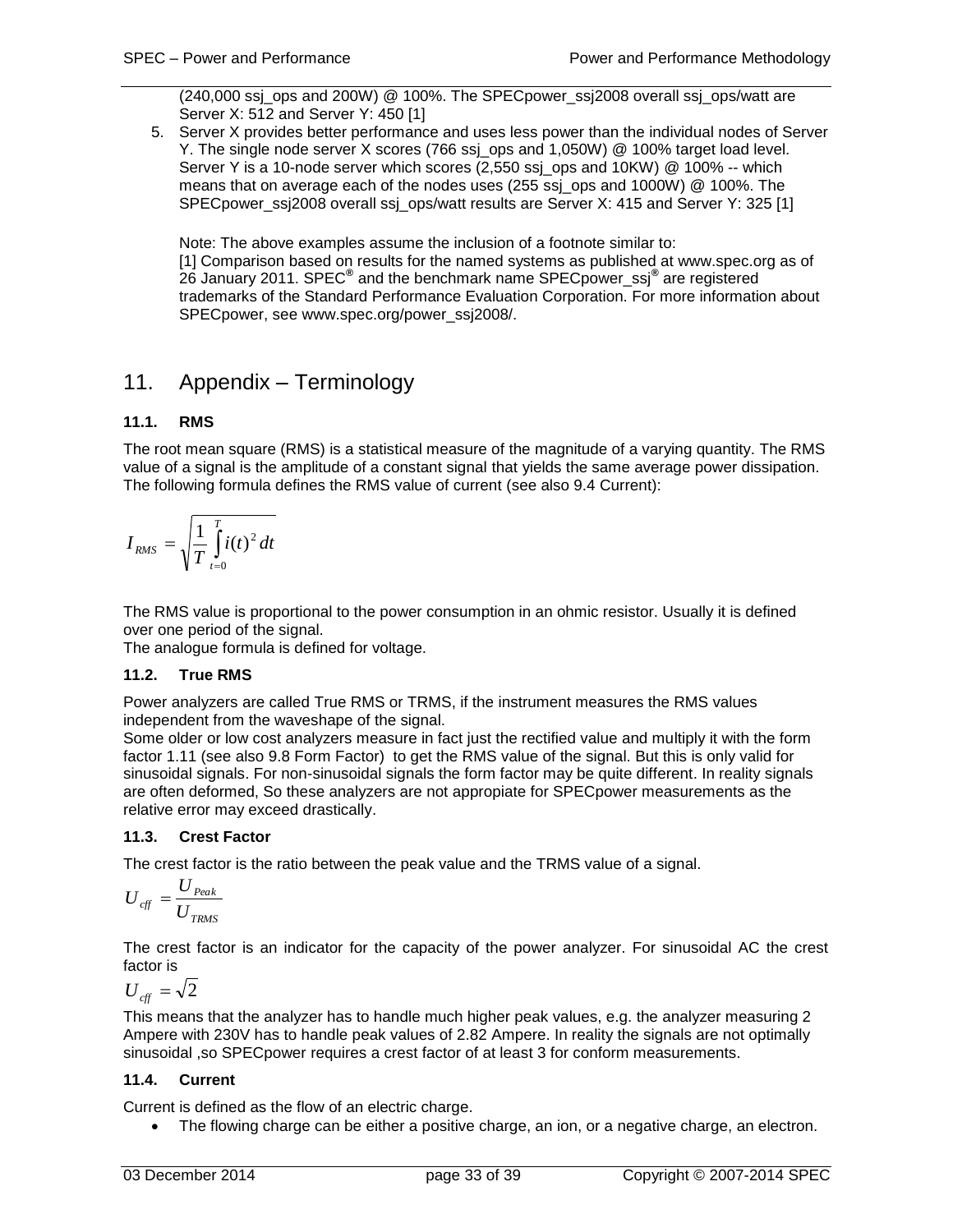- The flow of an ion from a positive side of a power source to the negative side of a power source is the conventional idea behind current flow, and is therefore called conventional current.
- However, the flow of an electron from the negative side of a power source to the positive side of a power source produces the same electric current as in the conventional current model.
- As a result of this effect, all flowing charges, and therefore current, are assumed to have a positive polarity when measuring current, or solving electrical circuits.
- Current is measured in Amperes (A), or Amps for short, which is a base unit. The definition of

electric charge, a Coulomb, is derived from the formula,  $1A = \frac{24.00 \text{ m/s}}{1 \text{ sec } end}$  $A = \frac{1Coulomb}{I}$ 1sec  $1A = \frac{1Coulomb}{1}$ . This provides the

following equations for current,  $I = \frac{z}{t}$  $I=\frac{Q}{\gamma}$  or  $\mathcal{Q}=I^*t$  . In these equations, I is current, Q is

electrical charge, and t is time.

- The electric charge represented by the 1 Coulomb value in the formula in the previous line can either be a constant charge, or it can vary with time.
- This provides the basis for the two different types of current, Alternating current (AC) and Direct current, (DC). These are discussed in the following clause, [11.5.](#page-33-0)
- Current can also be calculated by using Ohm's Law,  $I = \frac{1}{R}$  $I = \frac{V}{I}$ . Although Ohm's Law assumes

an ideal resistor through the applied voltage, this equation can be used as long as a total resistance or impedance can be found.

### <span id="page-33-0"></span>**11.5. Types of current - AC / DC**

### <span id="page-33-1"></span>**11.5.1. AC - Alternating current**

Alternating current is defined by the flow of electrons, or the flow of an electrical current in general, which varies direction on a cyclical basis.

- Alternating current is usually represented by a sine wave when referring to AC power, but it can also be represented by a triangle or square wave.
- Alternating current used in most countries is generated and delivered at a frequency of 50 Hz or 60 Hz. However, some countries do use a mixture of 50 Hz and 60 Hz power supplies. For a description of frequency, refer to clause [11.6.](#page-34-1)
- In the United States for example, the AC signal is generated and delivered at 60 Hz whether it is the standard 120V, single phase AC that is supplied from a wall outlet; the 208V, single phase that many servers run off of; or the 240V, 3 phase AC which is used for applications such as air conditioners.
- Due to the change in frequency of an AC signal, many calculations become more complex and more variables are introduced. This can be seen in clause [11.7.1w](#page-35-0)hen talking about AC voltage.
- An AC signal can have root mean square (rms) values, average values, peak values, and peak-to-peak values. For sinusoidal signals these values are calculated using the following equations.

$$
I_{avg} = \frac{2}{\pi} * I_{pk} ≈ 0.637 * I_{pk}
$$
  
\n
$$
I_{rms} = \frac{\sqrt{2}}{2} * I_{pk} = sin(\frac{\pi}{4}) * I_{pk} ≈ 0.707 * I_{pk}
$$
  
\n
$$
I_{pk} = 0.5 * I_{ppk}
$$
  
\n
$$
I_{avg} = \frac{1}{\pi} * I_{ppk} ≈ 0.318 * I_{ppk}
$$
  
\n
$$
I_{rms} = \frac{\sqrt{2}}{4} * I_{ppk} ≈ 0.353 * I_{ppk}
$$
  
\n
$$
I_{avg} = \frac{2\sqrt{2}}{\pi} * I_{rms} ≈ 0.900 * I_{ppk}
$$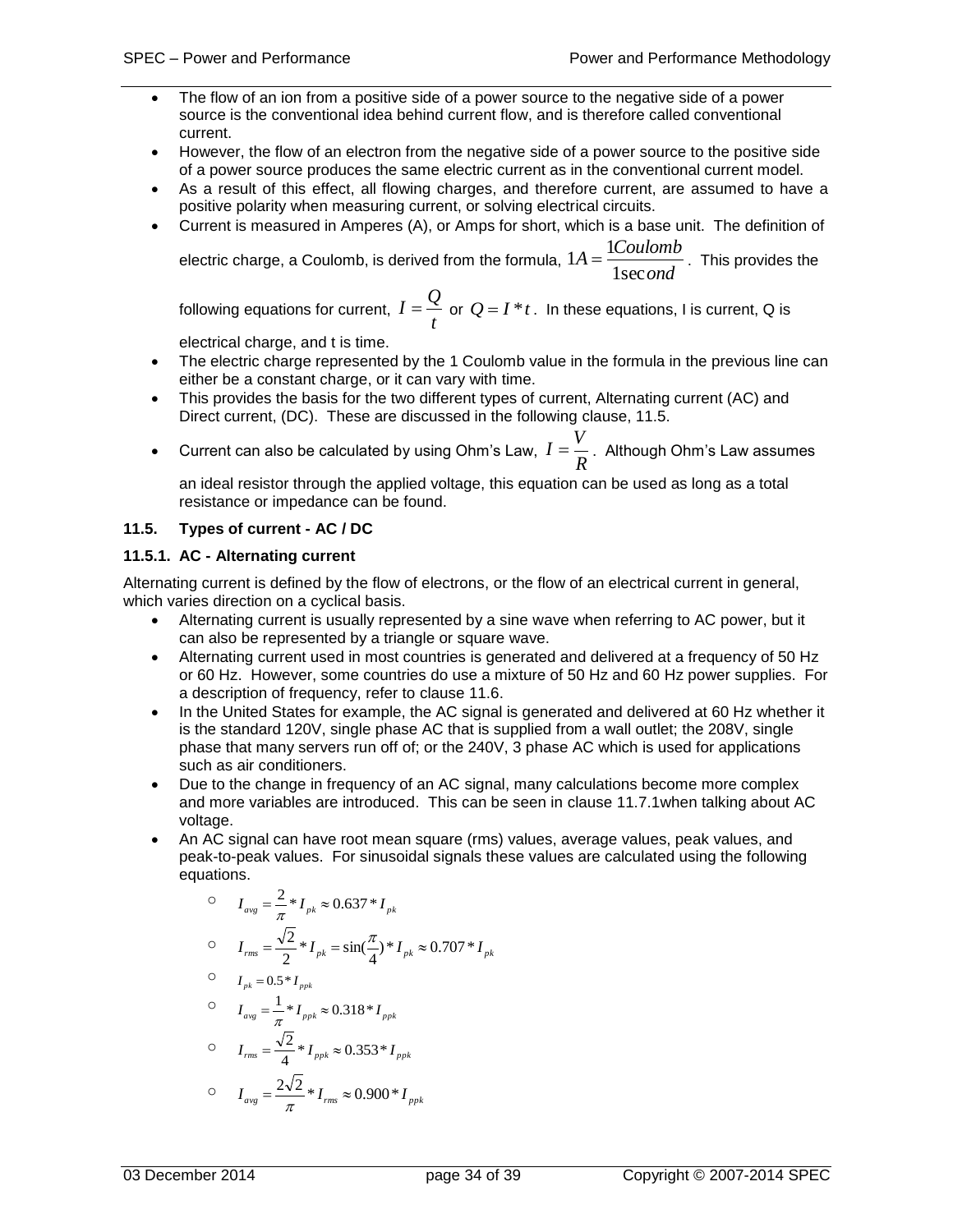Below is a graph that represents the different current values relative to one another on a sine wave.



### <span id="page-34-0"></span>**11.5.2. DC - Direct current**

Direct current is defined by the constant flow of electrons, or an electrical current in general, in a single direction.

- Direct current does not vary direction, and therefore stays at one constant frequency of zero, and constant voltage value.
- Most DC power sources do not maintain an absolutely constant voltage. Some variation is normal and is quantified as a "non-DC" component of the DC current source.
- A common source of a DC signal would be a battery of any sort. A battery has a constant voltage and delivers a constant current.
- Also, since the current is constant in a DC signal, many DC calculations are straight forward and follow simple formulas such as Ohm's Law shown in clause [11.4](#page-32-4) or the first equation for voltage and power given in clause [11.9.1.](#page-36-1)

### <span id="page-34-1"></span>**11.6. Frequency**

Frequency is the measurement of the recurrence of an event, or number of cycles, per unit time. The period is the reciprocal value of frequency, and is defined as the duration of one cycle of a recurring event.

- Frequency is measured in Hertz (Hz).
- The period is measured in seconds (s).
- Frequency and period are represented by the equation, *T*  $f = \frac{1}{r}$ .
- 1 Hz indicates that an event repeats once per second.
- 2 Hz indicates that an event repeats twice per second.
- One frequency that alternating current is generated and delivered at is 50 Hz. Most of Europe has their electrical systems operating on this frequency.
- Another frequency that alternating current is generated and delivered at is 60 Hz. The United States and some other countries have their electrical systems operating on this frequency.

### <span id="page-34-2"></span>**11.7. Voltage**

Voltage is defined as the electrical potential difference between two points.

- Voltage is measured in Volts (V).
- A basic equation for voltage shows that voltage is the product of current and resistance, as seen here:  $V = I * R$ .
- Voltage is also used to compute real power. The general formula for real power  $(P)$  is  $P=V<sup>*</sup>I$ , where P is real power (Watts), V is voltage (Volts), and I is current (Amps). The multiple types of power, which are discussed further in clause [11.9,](#page-36-0) all use some form of voltage to compute their values.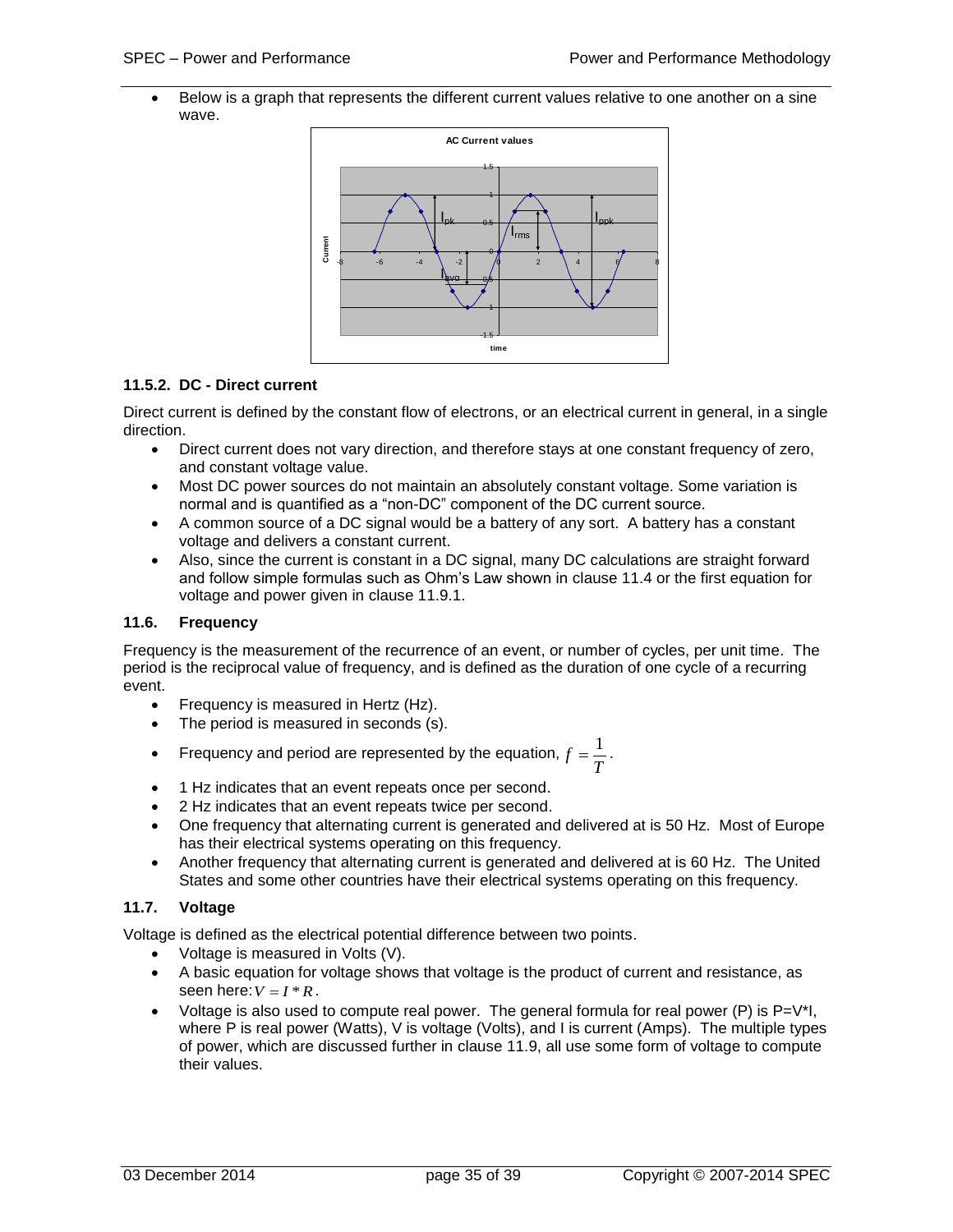### <span id="page-35-0"></span>**11.7.1. AC Voltages**

- When measuring voltage in with an Alternating Current (AC), there are multiple types of voltage that can be used in calculations. These types of voltage include  $V_{\text{avg}}$ , the average voltage over a given time period;  $V_{rms}$ , the root mean square voltage;  $V_{pk}$ , the peak voltage of an AC signal; and  $V_{ppk}$ , the peak-to-peak voltage of an AC signal.
- A brief list of the different AC voltage types and the equations relating sinusoidal signals to each other can be seen in here:

$$
V_{avg} = \frac{2}{\pi} * V_{pk} ≈ 0.637 * V_{pk}
$$
  
\n
$$
V_{rms} = \frac{\sqrt{2}}{2} * V_{pk} = \sin(\frac{\pi}{4}) * V_{pk} ≈ 0.707 * V_{pk}
$$
  
\n
$$
V_{pk} = 0.5 * V_{ppk}
$$
  
\n
$$
V_{avg} = \frac{1}{\pi} * V_{ppk} ≈ 0.318 * V_{ppk}
$$
  
\n
$$
V_{rms} = \frac{\sqrt{2}}{4} * V_{ppk} ≈ 0.353 * V_{ppk}
$$
  
\n
$$
V_{avg} = \frac{2\sqrt{2}}{\pi} * V_{rms} ≈ 0.900 * V_{ppk}
$$

 Below is a graph that represents the different voltage values relative to one another on a sine wave.



Note: The voltage measurements taken during the benchmark are measured in  $V_{rms}$ .

### <span id="page-35-1"></span>**11.7.2. DC Voltages**

- However, when measuring voltage with a Direct Current (DC), only a single type of voltage is used. This comes from the fact that a DC signal is at a constant current, constant voltage, and zero frequency. This means that the signal does not vary over time like an AC signal, and therefore, there is only one type of voltage to measure.
- For an explanation on AC and DC signals and a comparison of the two, refer to clause [11.5.](#page-33-0)

### <span id="page-35-2"></span>**11.8. Form factor**

The form factor is the ratio of the RMS value of a signal and the rectified value. As the simple average value of sinusoidal signals is zero, the rectified value was introduced:

$$
U_{\text{Re}ct} = \sqrt{\frac{1}{T} \int_{t=0}^{T} |u(t)|^{*} dt}
$$

The rectified value has another proportional factor for every shapeform to get the RMS value.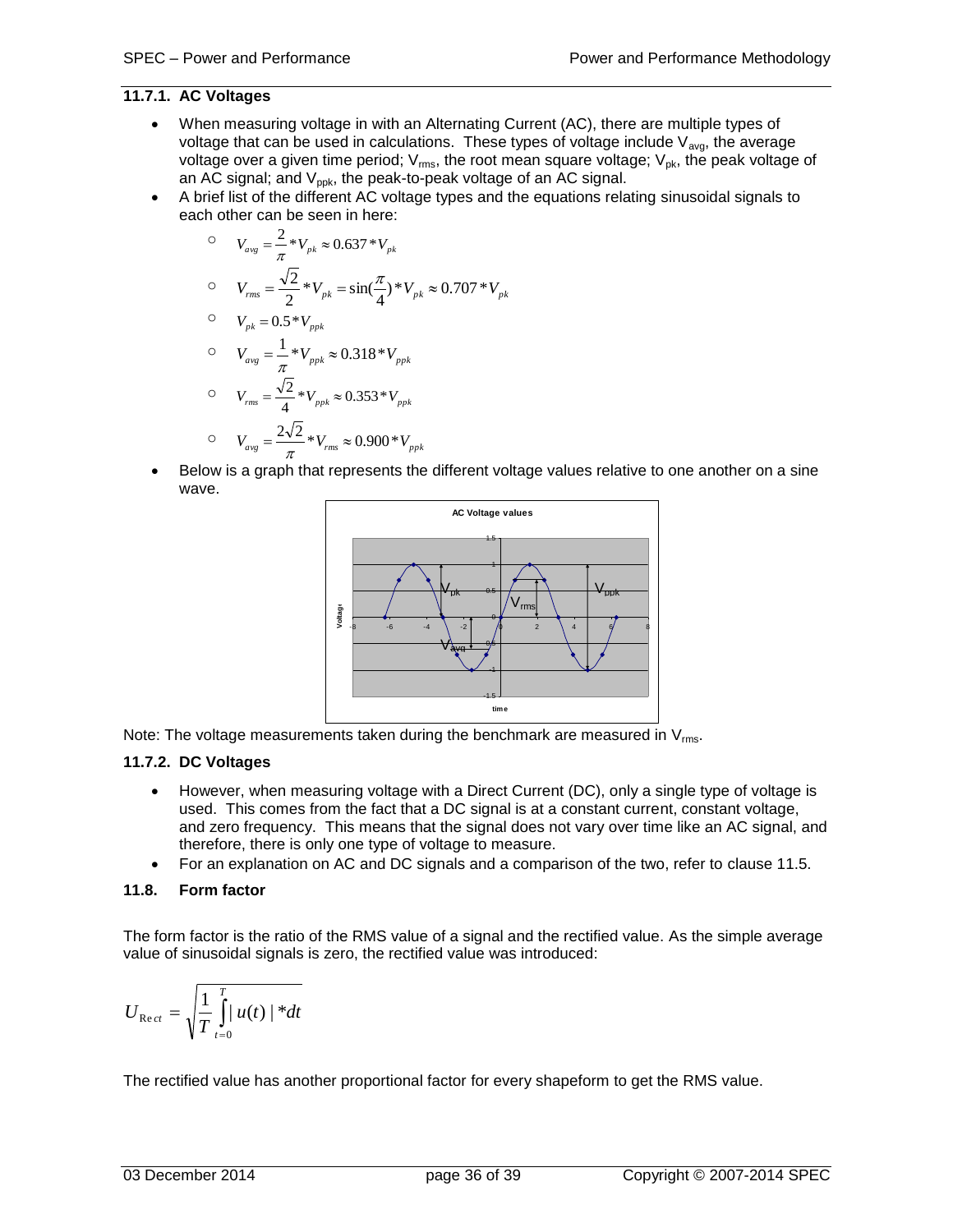$$
U_{\text{ff}} = \frac{U_{\text{RMS}}}{U_{\text{Re}\,ct}}
$$

For sinusoidal signals the form factor is 1.11

### <span id="page-36-0"></span>**11.9. Power**

Power is defined as the transmission rate of electrical energy.

 Just as with voltage, there are multiple types of power. Power can be broken down into DC Power, and AC Power.

### <span id="page-36-1"></span>**11.9.1. DC Power**

- Power in a DC circuits is straight forward and easy to measure and calculate.
- The instantaneous power in a DC circuit is found though Joule's Law. Using this law, the equation for instantaneous power is  $P = V * I$ .
- Here P represents power, measured in Watts (W), V represents voltage, measured in Volts (V) and I represents current, measured in Amps(A).
- However, if one is measuring or calculating the lost in a resistor, the either of the following equations can be used.  $P = I^2 * R$  or *R*  $P=\frac{V^2}{R}$ .

### <span id="page-36-2"></span>**11.9.2. AC Power**

- In an AC circuit, the measurement and calculations of power get a bit more complex since there are multiple types of power to consider. Among the different types of AC power are real power, reactive power, complex power, and apparent power.
- Even though watts (W) is the unit for all forms of power, it is generally reserved as the unit for real power since real power is the actual power consumed in a system.

### <span id="page-36-3"></span>**11.9.3. Real Power, P**

- Real power is also known as true power, effective power, or active power.
- This power is calculated in a very similar manner to power in a DC circuit.
- Real power describes the power which is transferred to the load and does not return while a defined time. So real power is the average value of the power oscillation. It's formula is:

$$
P = \frac{1}{T} \int_{t=0}^{T} (\nu(t) * i(t)) dt
$$

• The equation for real power is  $P = V_{RMS} * I_{RMS} * \cos \varphi$ . Here P is the average power,

measured in Watts (W). And φ represents the phase angle between the voltage and the current signals (see also 9.10 Power factor).

- The smaller the phase angle gets, the closer the voltage and current are to being in phase with each other. This causes the real power to get larger and act more like power in a DC circuit. In this situation, the real power is then sometimes called effective power.
- Conversely, the larger the phase angle gets, the more out of phase the voltage and the current are when compared to one another. This causes the real power to get smaller and allows reactive power (Q) to take over in the circuit.

### <span id="page-36-4"></span>**11.9.4. Reactive Power, Q**

- Reactive power, Q, is the imaginary part of the total AC power equation when it is put together with real power. It is the power which is transferred to the load and returns while a defined time.
- Reactive power is measured in volt-amperes reactive (Var) and 1 Var =1V\*A.
- The equation for reactive power is  $Q = V_{rms} * I_{rms} * sin \varphi$ .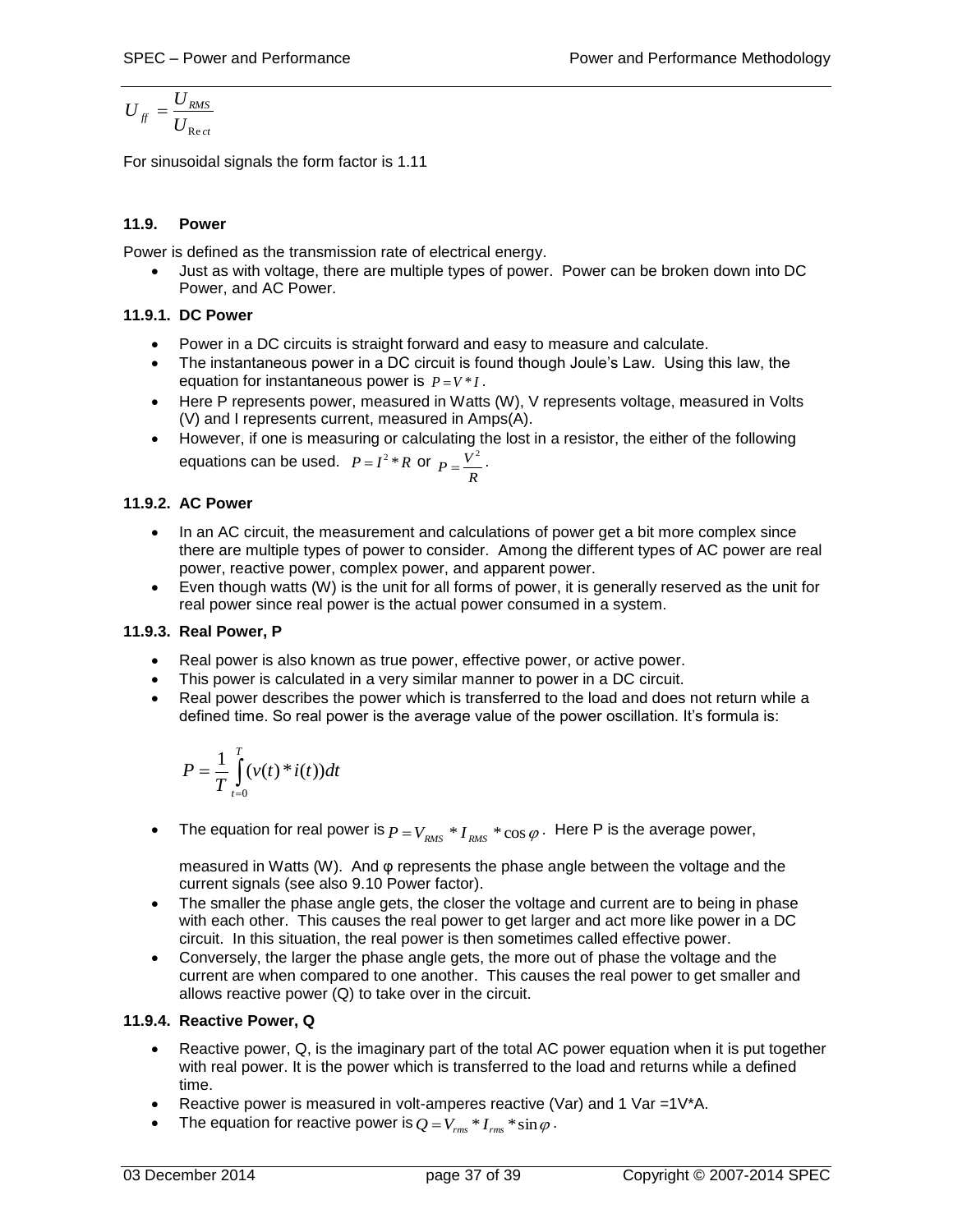- The unit of a Var represents the power consumed by a reactive load.
- A reactive load is a load that consists of capacitors and inductors.
- $\bullet$  In this situation there is no net power flow (P=0), and energy just flows back and forth between the components of the circuit.
- Reactive power is not delivered to or consumed by the load.
- VArs can be minimized by balancing the reactive loads in a circuit, or by add off-setting reactive loads. By minimizing VArs in an AC circuit, one maximizes the transmission efficiency of the real power.

#### <span id="page-37-0"></span>**11.9.5. Complex and apparent power**

- Complex and apparent power are very closely related to each other. In fact, apparent power is nothing more than the absolute value of complex power, and they both carry the same unit of measurement, the volt-ampere (VA).
- Apparent power is the consumption a load seems to have if only measuring the True RMS voltage and True RMS amperage and multiplying them. The phase shift or distortion of the signals are not taken into calculation

$$
S = V_{RMS} * I_{RMS}
$$

- Complex power is the combination of real and reactive power. It is represented by the symbol S.
- The formula for complex power is as follows  $S = P + jQ$ . Where P is real power, Q is reactive power, and j is the imaginary unit.
- Since apparent power is the absolute value of the complex power, apparent power will always be higher than real power. This leads to apparent power being used as the power rating for different devices.
- A graphical view of how the AC powers are related can be seen below.



### <span id="page-37-1"></span>**11.10. Power factor**

The power factor of an AC circuit is defined as being the ratio of the real power to the apparent power.

- This number is always between 0 and 1 and is often expressed as a percentage.
- When power factors are not expressed as a percentage, leading or lagging will is typical written behind the value. Leading and lagging refer to whether the current is ahead of the voltage, or the voltage is ahead of the current. The leading and lagging varies depending on the type of load.
- Leading and lagging notation also shows the sign of the phase angle. A leading mark indicates a negative sign.
- The equation for the power factor is  $\frac{F}{S} = |\cos \varphi|$  $P = |cos ω|$  where φ is the phase angle, P is real power,

and S is apparent power.

- If the power factor is 1 then the load of the circuit is consuming all the power, meaning there is only real power.
- If the power factor is 0 then the load of the circuit is purely reactive and there is only reactive power.
- Ideally the power factor should be as close to 1 as possible